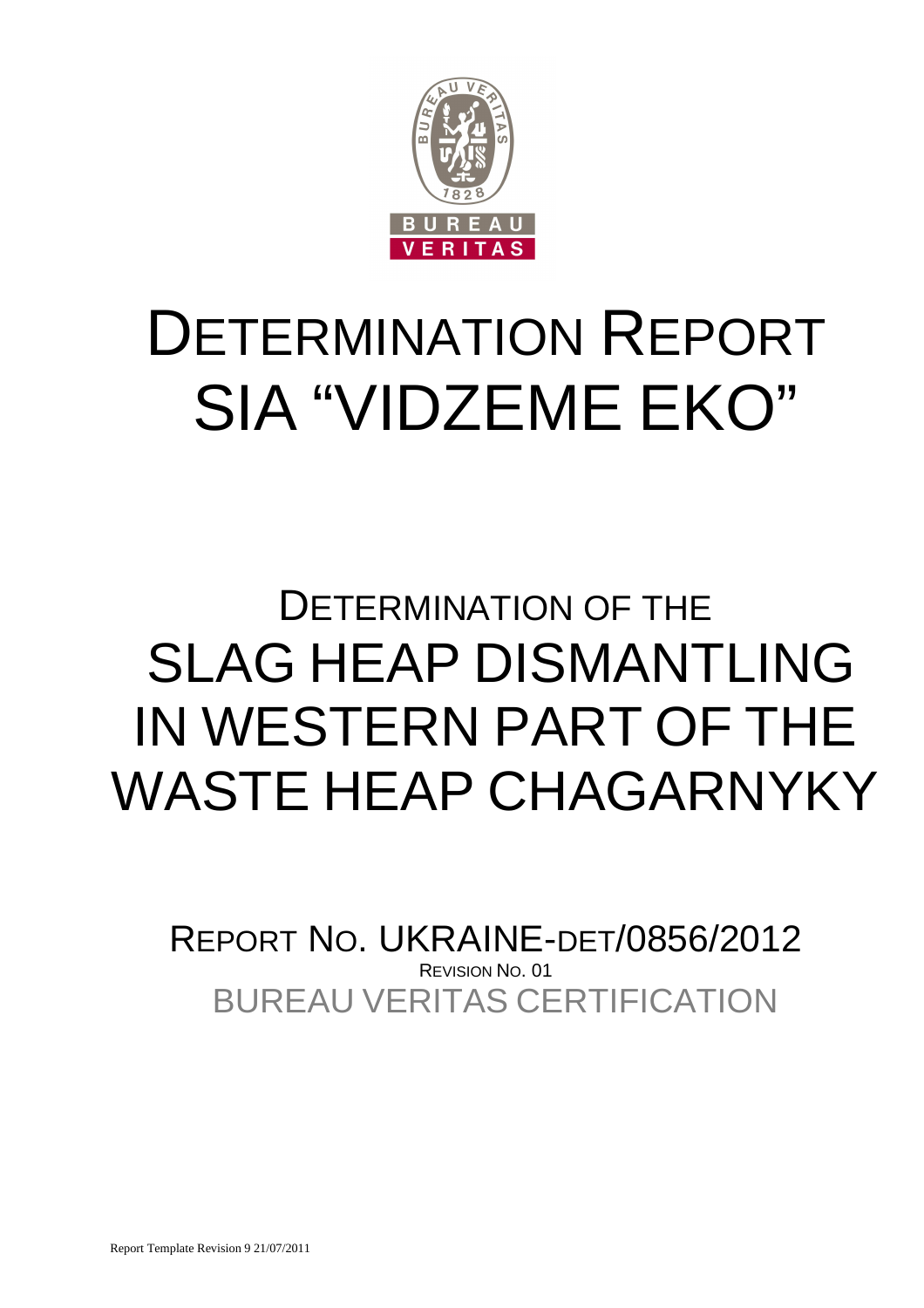#### DETERMINATION REPORT: SLAG HEAP DISMANTLING IN WESTERN PART OF THE WASTE HEAP CHAGARNYKY



| Date of first issue:<br>03/12/2012<br>Client:                                                                                                                                                                                                                                                                                                                                                                                                                                                                                                                                                                                                   | Organizational unit:<br><b>Bureau Veritas Certification</b><br><b>Holding SAS</b><br>Client ref.: |                                                                                          |  |
|-------------------------------------------------------------------------------------------------------------------------------------------------------------------------------------------------------------------------------------------------------------------------------------------------------------------------------------------------------------------------------------------------------------------------------------------------------------------------------------------------------------------------------------------------------------------------------------------------------------------------------------------------|---------------------------------------------------------------------------------------------------|------------------------------------------------------------------------------------------|--|
| SIA "Vidzeme Eko"                                                                                                                                                                                                                                                                                                                                                                                                                                                                                                                                                                                                                               | Victor Tkachenko                                                                                  |                                                                                          |  |
| Summary:<br>Bureau Veritas Certification has made the determination of the "Slag heap dismantling in western part of the<br>waste heap Chagarnyky" project of SIA "Vidzeme Eko" located in Gorlivka town town, Mykytovskyi district,<br>Donetsk Region, Ukraine on the basis of UNFCCC criteria for the JI, as well as criteria given to provide for<br>consistent project operations, monitoring and reporting. UNFCCC criteria refer to Article 6 of the Kyoto<br>Protocol, the JI rules and modalities and the subsequent decisions by the JI Supervisory Committee, as well as<br>the host country criteria.                                |                                                                                                   |                                                                                          |  |
| The determination scope is defined as an independent and objective review of the project design document,<br>the project's baseline study, monitoring plan and other relevant documents, and consisted of the following<br>three phases: i) desk review of the project design and the baseline and monitoring plan; ii) follow-up interviews<br>with project stakeholders; iii) resolution of outstanding issues and the issuance of the final determination report<br>and opinion. The overall determination, from Contract Review to Determination Report & Opinion, was<br>conducted using Bureau Veritas Certification internal procedures. |                                                                                                   |                                                                                          |  |
| The first output of the determination process is a list of Clarification and Corrective Action Requests (CL and<br>CAR), presented in Appendix A. Taking into account this output, the project proponent revised its project<br>design document.                                                                                                                                                                                                                                                                                                                                                                                                |                                                                                                   |                                                                                          |  |
| In summary, it is Bureau Veritas Certification's opinion that the project correctly applies Guidance on criteria for<br>baseline setting and monitoring and meets the relevant UNFCCC requirements for the JI and the relevant host<br>country criteria.                                                                                                                                                                                                                                                                                                                                                                                        |                                                                                                   |                                                                                          |  |
| Subject Group:<br>Report No.:<br>UKRAINE-det/0856/2012<br>JI                                                                                                                                                                                                                                                                                                                                                                                                                                                                                                                                                                                    |                                                                                                   | Indexing terms                                                                           |  |
| Project title:                                                                                                                                                                                                                                                                                                                                                                                                                                                                                                                                                                                                                                  |                                                                                                   |                                                                                          |  |
| Slag heap dismantling in western part of the waste<br>heap Chagarnyky                                                                                                                                                                                                                                                                                                                                                                                                                                                                                                                                                                           |                                                                                                   |                                                                                          |  |
|                                                                                                                                                                                                                                                                                                                                                                                                                                                                                                                                                                                                                                                 |                                                                                                   |                                                                                          |  |
| Work carried out by:<br>Geivenchuke<br>Svitlana<br>Leader.<br>Verifier                                                                                                                                                                                                                                                                                                                                                                                                                                                                                                                                                                          | $\bowtie$<br>Lead                                                                                 | No distribution without permission from the<br>Client or responsible organizational unit |  |
| Vyacheslav Yeriomin - Team Member, Veritier                                                                                                                                                                                                                                                                                                                                                                                                                                                                                                                                                                                                     |                                                                                                   |                                                                                          |  |
| Work reviewed by:                                                                                                                                                                                                                                                                                                                                                                                                                                                                                                                                                                                                                               |                                                                                                   |                                                                                          |  |
| Ivan Sokolov - Internal Technical Reviewer                                                                                                                                                                                                                                                                                                                                                                                                                                                                                                                                                                                                      |                                                                                                   | Limited distribution                                                                     |  |
| Vasyl Kobzar - technical specialist                                                                                                                                                                                                                                                                                                                                                                                                                                                                                                                                                                                                             |                                                                                                   |                                                                                          |  |
| Work approved by:<br>Ivan Sokolov - Operational Manager                                                                                                                                                                                                                                                                                                                                                                                                                                                                                                                                                                                         |                                                                                                   | Unrestricted distribution                                                                |  |
|                                                                                                                                                                                                                                                                                                                                                                                                                                                                                                                                                                                                                                                 |                                                                                                   |                                                                                          |  |
| Rev. No.:<br>Date of this revision:<br>04/12/2012<br>01<br>50                                                                                                                                                                                                                                                                                                                                                                                                                                                                                                                                                                                   | Number of pages:                                                                                  |                                                                                          |  |

1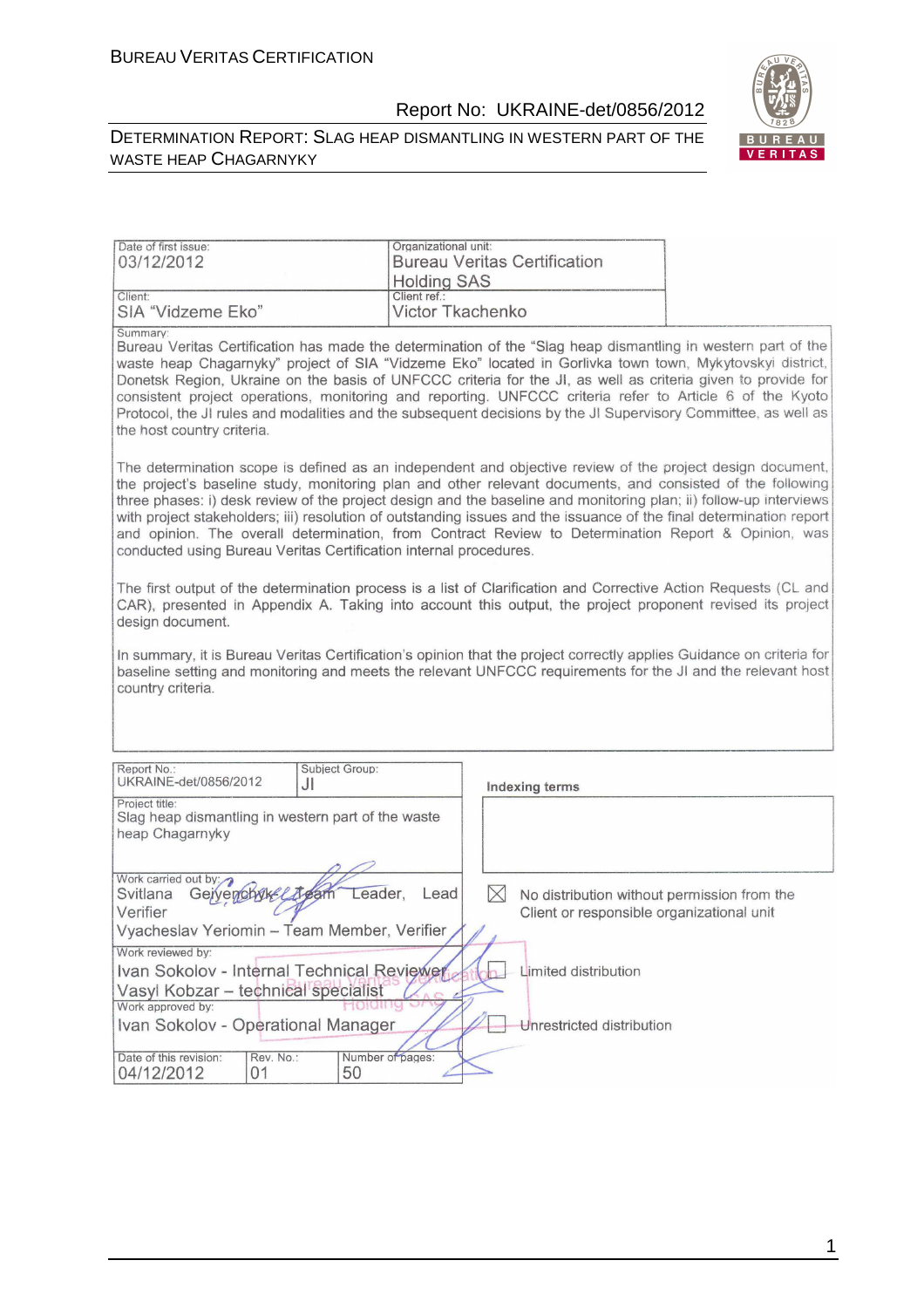DETERMINATION REPORT: SLAG HEAP DISMANTLING IN WESTERN PART OF THE WASTE HEAP CHAGARNYKY

# **Table of Contents Page 2014**

| $\mathbf{1}$<br>1.1<br>1.2 | Objective<br>Scope                                                                    | 3<br>3         |
|----------------------------|---------------------------------------------------------------------------------------|----------------|
| 1.3                        | Determination team                                                                    | 3              |
| $\overline{2}$             |                                                                                       |                |
| 2.1                        | <b>Review of Documents</b>                                                            | $\overline{4}$ |
| 2.2                        | Follow-up Interviews                                                                  | 5              |
| 2.3                        | <b>Resolution of Clarification and Corrective Action Requests</b>                     | 5              |
| 3                          |                                                                                       |                |
| 4                          |                                                                                       |                |
| 4.1                        | Project approvals by Parties involved (19-20)                                         | $\overline{7}$ |
| 4.2                        | Authorization of project participants by Parties involved (21)                        | 8              |
| 4.3                        | Baseline setting (22-26)                                                              | 8              |
| 4.4                        | Additionality (27-31)                                                                 | 12             |
| 4.5                        | Project boundary (32-33)                                                              | 13             |
| 4.6                        | Crediting period (34)                                                                 | 14             |
| 4.7                        | Monitoring plan (35-39)                                                               | 15             |
| 4.8                        | Leakage (40-41)                                                                       | 19             |
| 4.9                        | Estimation of emission reductions or enhancements of net removals<br>$(42 - 47)$      | 20             |
| 4.10                       | Environmental impacts (48)                                                            | 22             |
| 4.11                       | Stakeholder consultation (49)                                                         | 22             |
| 4.12                       | Determination regarding small scale projects (50-57)                                  | 22             |
| 4.13                       | Determination regarding land use, land-use change and forestry                        | 22             |
| 4.14                       | (LULUCF) projects (58-64)<br>Determination regarding programmes of activities (65-73) | 22             |
|                            |                                                                                       |                |
| 5                          | SUMMARY AND REPORT OF HOW DUE ACCOUNT WAS<br>TAKEN OF COMMENTS RECEIVED PURSUANT TO   |                |
| 6                          |                                                                                       |                |
| $\overline{7}$             |                                                                                       |                |
|                            |                                                                                       |                |

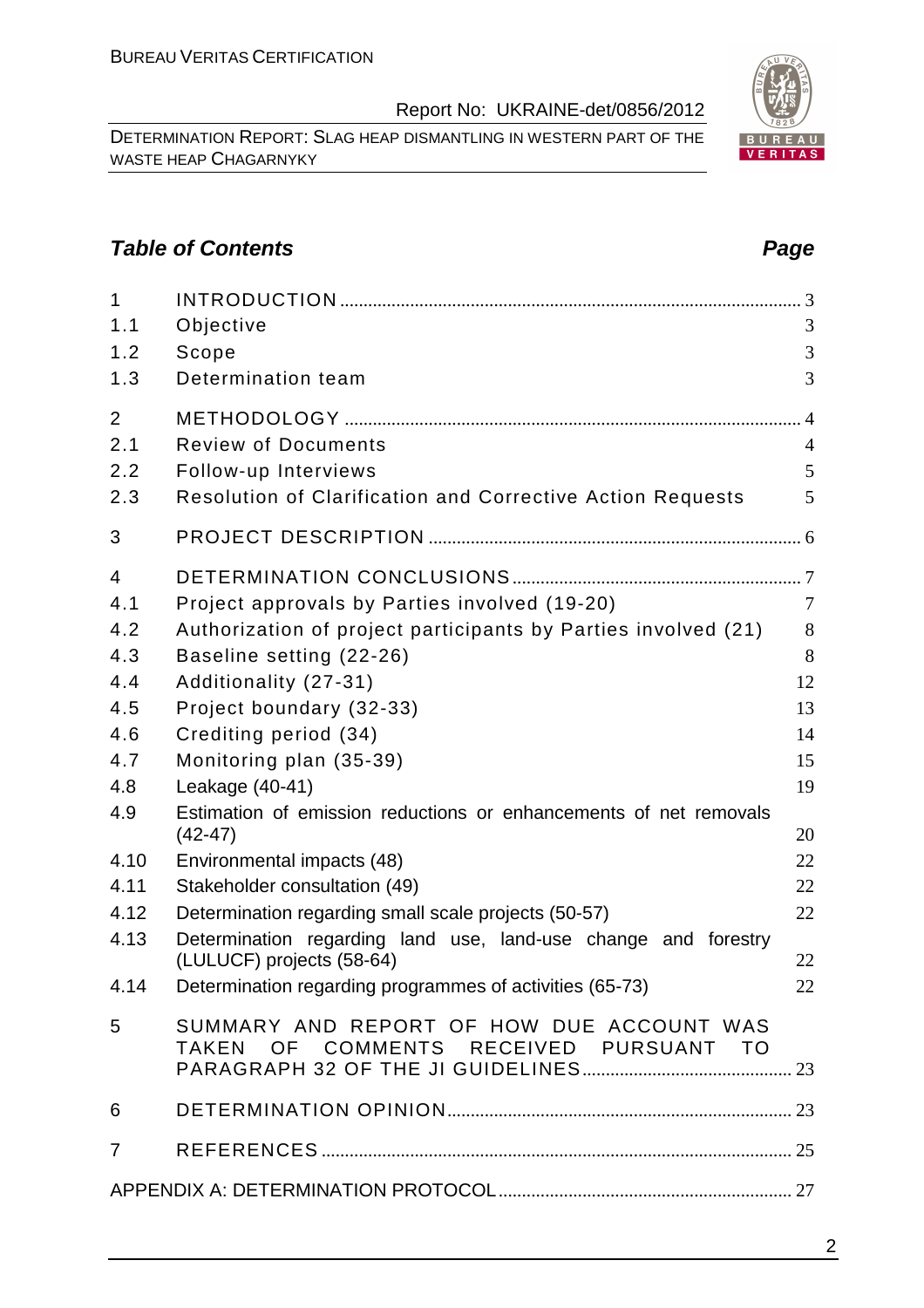DETERMINATION REPORT: SLAG HEAP DISMANTLING IN WESTERN PART OF THE WASTE HEAP CHAGARNYKY



# **1 INTRODUCTION**

SIA "Vidzeme Eko" has commissioned Bureau Veritas Certification to determine its JI project "Slag heap dismantling in western part of the waste heap Chagarnyky " (hereafter called "the project") at Gorlivka town, Mykytivskyi District, Donetsk Region, Ukraine.

This report summarizes the findings of the determination of the project, performed on the basis of UNFCCC criteria, as well as criteria given to provide for consistent project operations, monitoring and reporting.

# **1.1 Objective**

The determination serves as project design verification and is a requirement of all projects. The determination is an independent third party assessment of the project design. In particular, the project's baseline, the monitoring plan (MP), and the project's compliance with relevant UNFCCC and host country criteria are determined in order to confirm that the project design, as documented, is sound and reasonable, and meets the stated requirements and identified criteria. Determination is a requirement for all JI projects and is seen as necessary to provide assurance to stakeholders of the quality of the project and its intended generation of emission reduction units (ERUs).

UNFCCC criteria refer to Article 6 of the Kyoto Protocol, the JI rules and modalities and the subsequent decisions by the JI Supervisory Committee, as well as the host country criteria.

# **1.2 Scope**

The determination scope is defined as an independent and objective review of the project design document, the project's baseline study and monitoring plan and other relevant documents. The information in these documents is reviewed against Kyoto Protocol requirements, UNFCCC rules and associated interpretations.

The determination is not meant to provide any consulting towards the Client. However, stated requests for clarifications and/or corrective actions may provide input for improvement of the project design.

# **1.3 Determination team**

The determination team consists of the following personnel:

Svitlana Gariyenchyk

Bureau Veritas Certification Team Leader, Climate Change Verifier

Vyacheslav Yeriomin

Bureau Veritas Certification Climate Change Verifier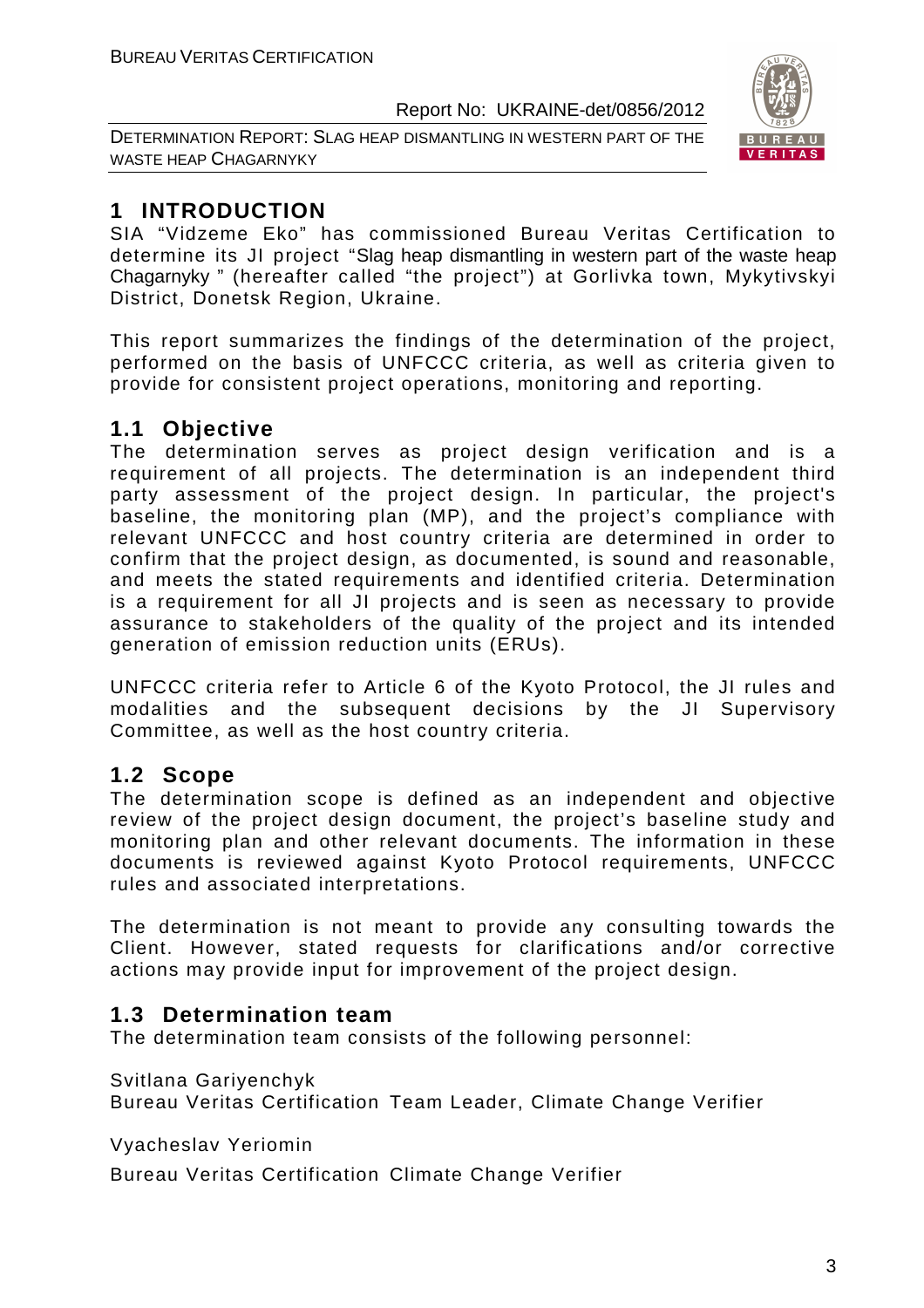DETERMINATION REPORT: SLAG HEAP DISMANTLING IN WESTERN PART OF THE WASTE HEAP CHAGARNYKY



This determination report was reviewed by:

Ivan Sokolov Bureau Veritas Certification, Internal reviewer

Vasyl Kobzar

Bureau Veritas Certification, Technical Specialist

# **2 METHODOLOGY**

The overall determination, from Contract Review to Determination Report & Opinion, was conducted using Bureau Veritas Certification internal procedures.

In order to ensure transparency, a determination protocol was customized for the project, according to the version 01 of the Joint Implementation Determination and Verification Manual, issued by the Joint Implementation Supervisory Committee at its 19 meeting on 04/12/2009. The protocol shows, in a transparent manner, criteria (requirements), means of determination and the results from determining the identified criteria. The determination protocol serves the following purposes:

- It organizes, details and clarifies the requirements a JI project is expected to meet;
- It ensures a transparent determination process where the determiner will document how a particular requirement has been determined and the result of the determination.

The completed determination protocol is enclosed in Appendix A to this report.

# **2.1 Review of Documents**

The Project Design Document (PDD) submitted by SIA "Vidzeme Eko" and additional background documents related to the project design and baseline, i.e. country Law, Guidelines for users of the joint implementation project design document form, Approved CDM methodology and/or Guidance on criteria for baseline setting and monitoring, Kyoto Protocol, Clarifications on Determination Requirements to be Checked by an Accredited Independent Entity were reviewed.

To address Bureau Veritas Certification corrective action and clarification requests, SIA "Vidzeme Eko" revised the PDD and resubmitted it on 04/12/2012.

The determination findings presented in this report relate to the project as described in the PDD version(s) 2.0.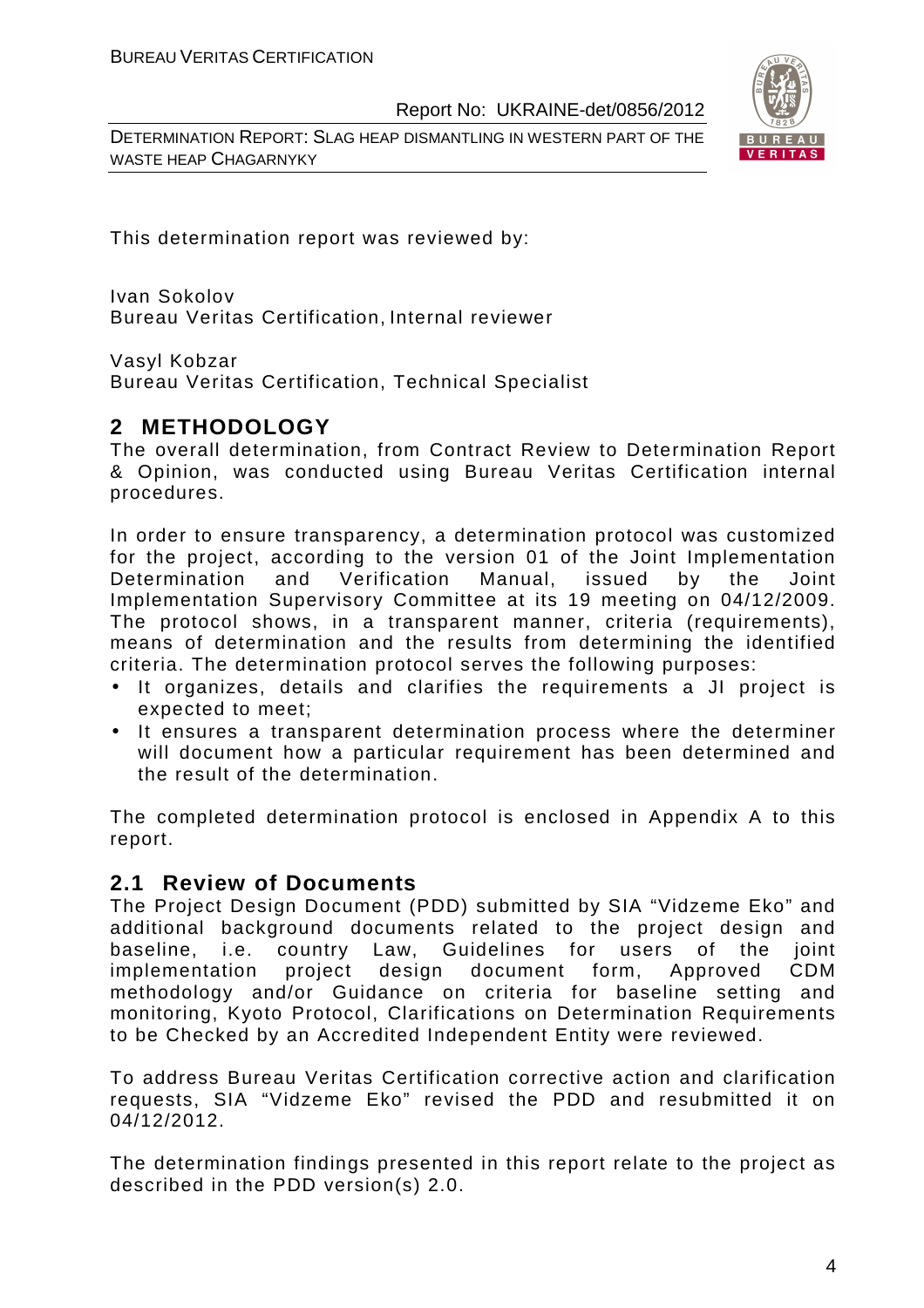DETERMINATION REPORT: SLAG HEAP DISMANTLING IN WESTERN PART OF THE WASTE HEAP CHAGARNYKY



# **2.2 Follow-up Interviews**

On 01/12/2012 Bureau Veritas Certification performed on-site interviews with project stakeholders to confirm selected information and to resolve issues identified in the document review. Representatives of "Azovtreyd" Ltd and SIA "Vidzeme Eko" were interviewed (see References). The main topics of the interviews are summarized in Table 1.

| <b>Interviewed</b><br>organization | <b>Interview topics</b>                                                |
|------------------------------------|------------------------------------------------------------------------|
| "Azovtreyd" Ltd                    | <b>Project History</b><br>➤                                            |
|                                    | Project Approach<br>➤                                                  |
|                                    | Project boundary<br>➤                                                  |
|                                    | <b>Implementation Schedule</b>                                         |
|                                    | $\triangleright$ Organization structure                                |
|                                    | Authorities and responsibilities<br>➤                                  |
|                                    | $\triangleright$ Training of personnel                                 |
|                                    | Quality management procedures and technologies<br>➤                    |
|                                    | $\triangleright$ Records on rehabilitation/implementation of equipment |
|                                    | Metering equipment control                                             |
|                                    | Metering record keeping system, database<br>➤                          |
|                                    | $\triangleright$ Technical documentation                               |
|                                    | Monitoring plan and procedures<br>➤                                    |
|                                    | <b>Permits and licenses</b>                                            |
| <b>CONSULTANT</b>                  | $\triangleright$ Baseline methodology                                  |
| SIA "Vidzeme Eko"                  | Monitoring plan<br>➤                                                   |
|                                    | <b>Additionality proofs</b><br>➤                                       |
|                                    | Calculation of emission reductions                                     |

#### **Table 1 Interview topics**

# **2.3 Resolution of Clarification and Corrective Action Requests**

The objective of this phase of the determination is to raise the requests for corrective actions and clarification and any other outstanding issues that needed to be clarified for Bureau Veritas Certification positive conclusion on the project design.

If the determination team, in assessing the PDD and supporting documents, identifies issues that need to be corrected, clarified or improved with regard to JI project requirements, it will raise these issues and inform the project participants of these issues in the form of:

(a) Corrective action request (CAR), requesting the project participants to correct a mistake in the published PDD that is not in accordance with the (technical) process used for the project or relevant JI project requirement or that shows any other logical flaw;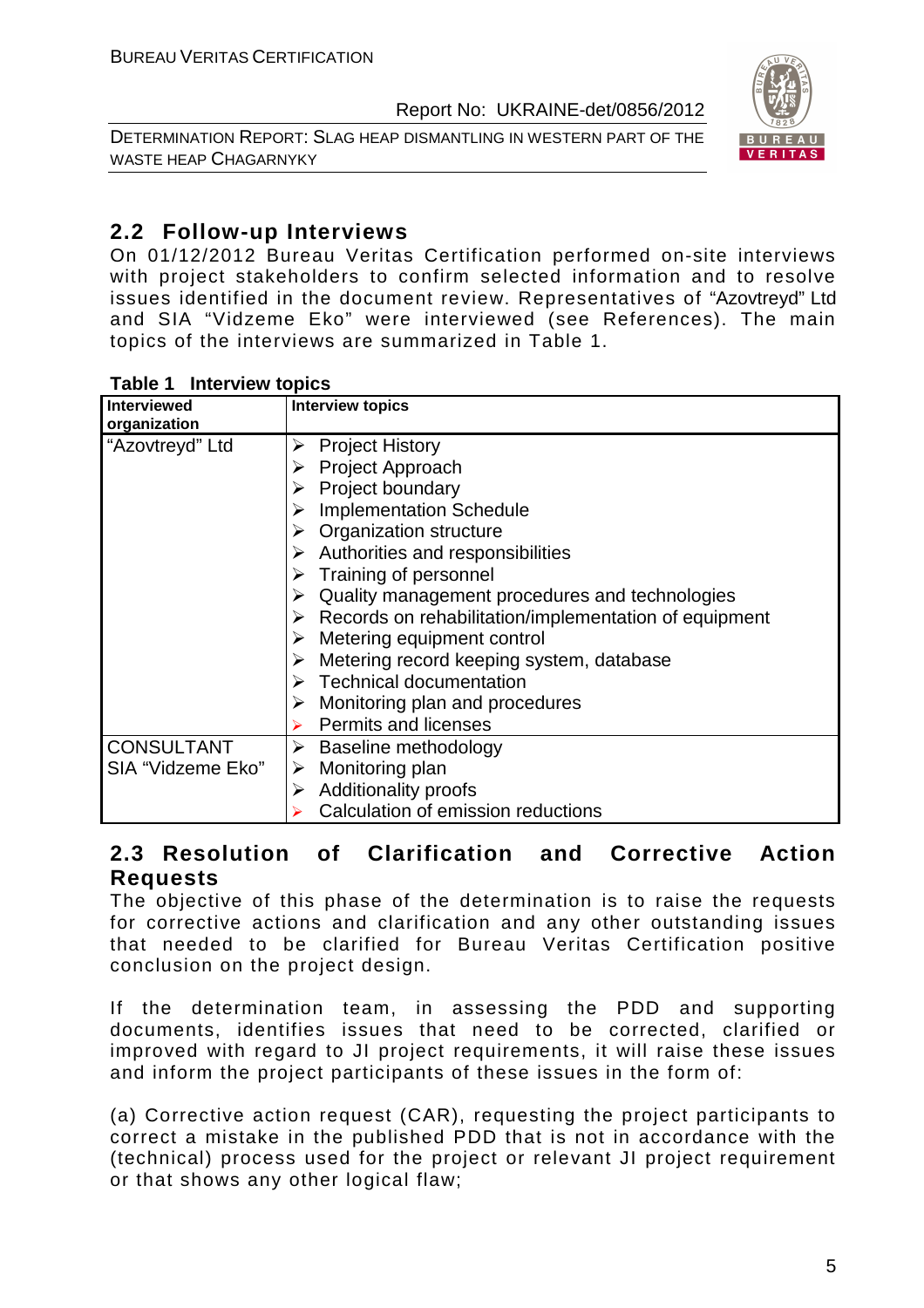DETERMINATION REPORT: SLAG HEAP DISMANTLING IN WESTERN PART OF THE WASTE HEAP CHAGARNYKY



(b) Clarification request (CL), requesting the project participants to provide additional information for the determination team to assess compliance with the JI project requirement in question;

(c) Forward action request (FAR), informing the project participants of an issue, relating to project implementation but not project design, that needs to be reviewed during the first verification of the project.

The determination team will make an objective assessment as to whether the actions taken by the project participants, if any, satisfactorily resolve the issues raised, if any, and should conclude its findings of the determination.

To guarantee the transparency of the verification process, the concerns raised are documented in more detail in the determination protocol in Appendix A.

# **3 PROJECT DESCRIPTION**

Proposed project consists in full dismantling of western part of waste heap Chagarnyky with sorting of obtained coal containing rock mass.

Proposed project encompasses abovementioned part of waste heap, mobile sorting Unit McClosskey R155 and point of coal saving (sheds)

"Azovtreyd" Ltd is owner of waste heap. Delineation of waste heap limits provides by mining surveyors measurements.

Technologies employed in the project activity are described below

The rock mass after dismantling by bulldozers is loaded by Loaders into the transportable sifter McCloskey R155 (for sorting into classes 0-30 mm and +30 mm).

Product of sifter screens +30 mm through discharge conveyor, equipped with built-in nozzles for humidification, is filled on the intermediate platform without significant accumulation. From the intermediate platform this fraction is loaded into trucks and transported to the consumer.

Product of sorting class 0-30 through discharge conveyor equipped with built-in nozzles for humidification is emptied on the intermediate platform without significant accumulation, where loader loads it in vehicles or on a platform (warehouse) for storage. Warehouse is used if necessary without long-term storage. From storage the rock mass 0-30 mm by loader is loaded into vehicles for further transporting to consumer. Waste is transported to the flat dump near the dismantled old.

Class +30 mm is expected (as required under discharging tray of sifter) to be loaded into transports and delivered to customers for building and repairing of category 4-5 roads. Class 0-30 mm is loaded into transports and undergoes a mandatory procedure of weighting and is sent to the consumer for blending and subsequent combustion in the thermal power plants or boiler houses. Blending of fraction (0-30) with a steam coal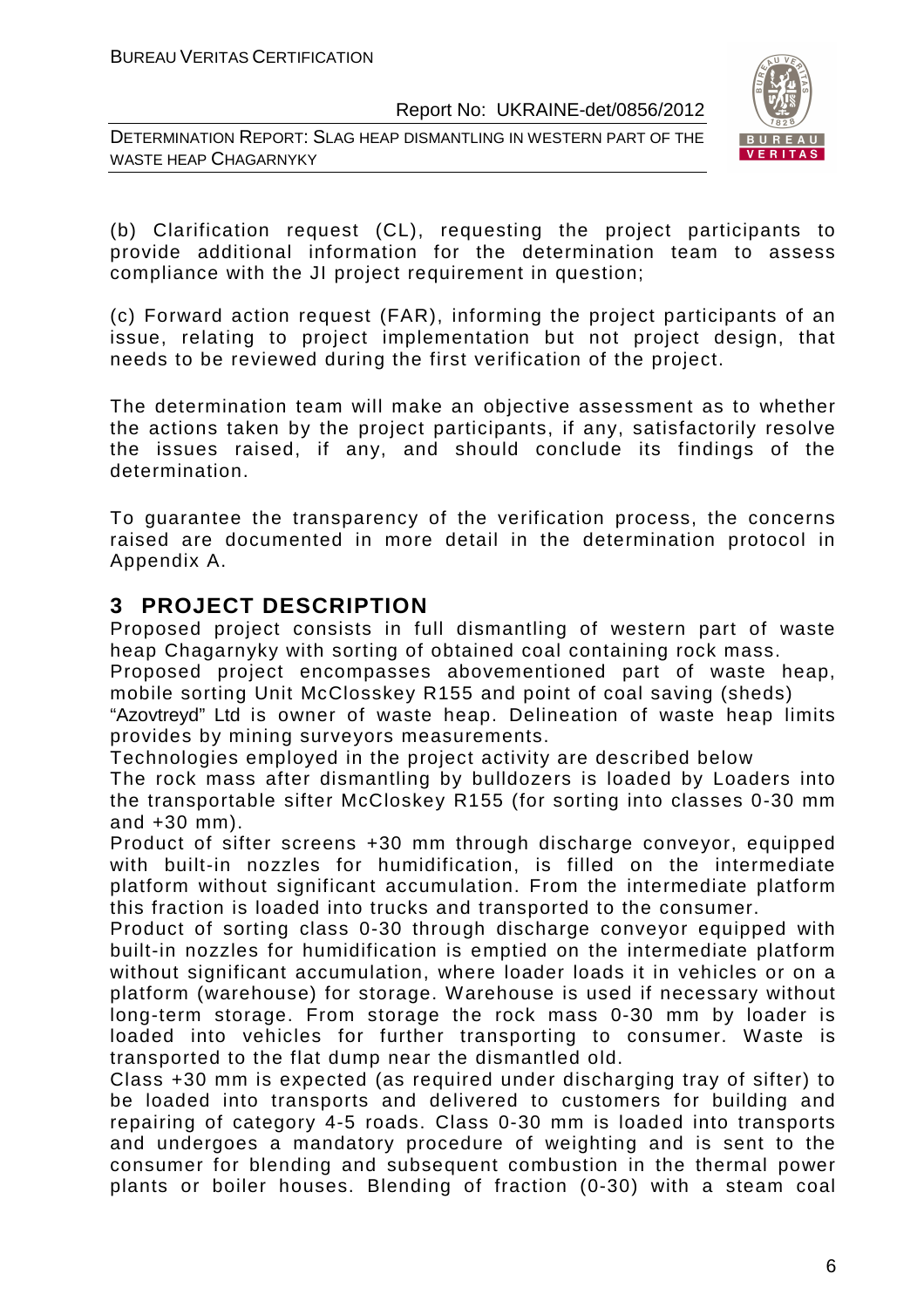DETERMINATION REPORT: SLAG HEAP DISMANTLING IN WESTERN PART OF THE WASTE HEAP CHAGARNYKY



allows to realize the fine finishing of quality the energy coal to the requirements of Standart 4083-2002, without compromising the quality of fuel on the one hand, but resulting in saving valuable energy coal on the other hand

The proposed project is aimed at reducing anthropogenic emissions. Emission reductions created by:

- Elimination of greenhouse gases sources associated with waste heaps burning, by extracting coal from the rock dumps;

- Reduction of uncontrolled methane emissions due to replacement of coal that would have been extracted through mining;

- Reduction of electricity consumption at waste heap dismantling in comparison to electricity consumption at coal mine.

Identified problem areas for project descriptions, project participants' responses and conclusions of Bureau Veritas Certification are described in Annex A (refer to CAR01-CAR04, CL01)

# **4 DETERMINATION CONCLUSIONS**

In the following sections, the conclusions of the determination are stated.

The findings from the desk review of the original project design documents and the findings from interviews during the follow up visit are described in the Determination Protocol in Appendix A.

The Clarification and Corrective Action Requests are stated, where applicable, in the following sections and are further documented in the Determination Protocol in Appendix A. The determination of the Project resulted in 12 Corrective Action Requests and 1 Clarification Request.

The number between brackets at the end of each section corresponds to the DVM paragraph

# **4.1 Project approvals by Parties involved (19-20)**

The project has already received Letter of Endorsement #3701/23/7 dated 03/12/2012 issued by State Environmental Investment Agency.

The Bureau Veritas Certification obtained Letter of Endorsement from SIA "Vidzeme-Eko" and doesn't doubt in its authenticity.

As for this time no written project approvals of the project from the Parties Involved are available (see CAR05 pending till the Host Party LoA received). After receiving Determination Report from the Accredited Independent Entity (AIE) project documentation will be submitted to the Ukrainian Designated Focal Point (DFP) which is State Environment Investment Agency for receiving the Letter of Approval.

The written approvals from the other Party will be obtained later on.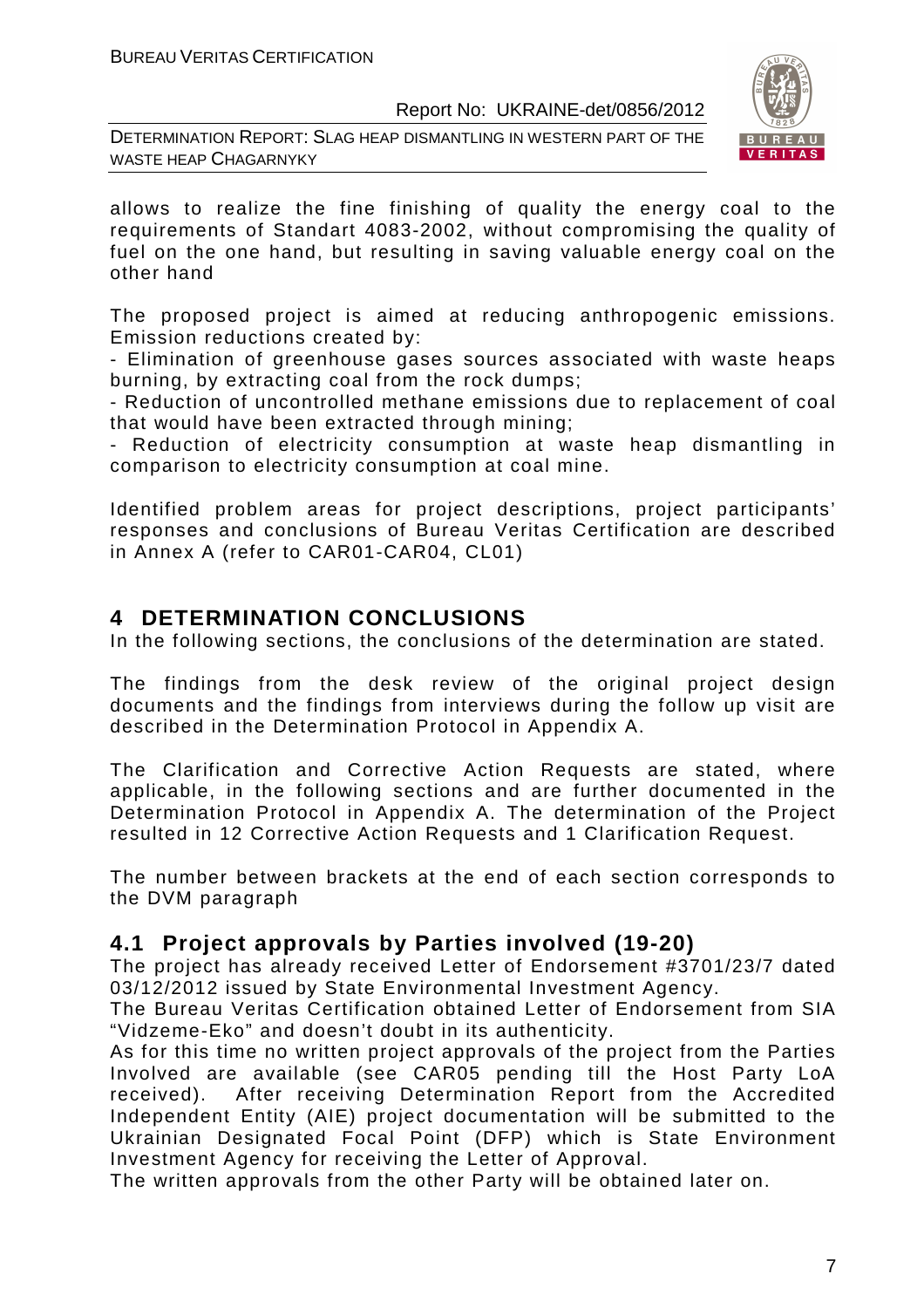DETERMINATION REPORT: SLAG HEAP DISMANTLING IN WESTERN PART OF THE WASTE HEAP CHAGARNYKY



Identified problem areas for written project approvals, project participants' responses and conclusions of Bureau Veritas Certification are described in Annex A (refer to CAR05).

# **4.2 Authorization of project participants by Parties involved (21)**

In accordance with paragraph 21 of the DVM the assessment of this area focuses on whether each of the legal entities listed as project participants in the PDD is authorized by a Party involved, which is also listed in the PDD.

Authorisation of the project participants by Parties involved is expected through a written project approval, see CAR05 that is pending

# **4.3 Baseline setting (22-26)**

The PDD explicitly indicates that using a methodology for baseline setting and monitoring developed in accordance with appendix B of the JI guidelines (hereinafter referred to as JI specific approach) was the selected approach for identifying the baseline.

The PDD provides a detailed theoretical description in a complete and transparent manner, as well as justification, that the baseline is established:

(a) By listing and describing the following plausible future scenarios on the basis of conservative assumptions and selecting the most plausible one:

# Scenario 1. Continuation of existing situation

This scenario does not anticipate any activities and therefore does not face any barriers.

# Scenario 2. Direct energy production from the heat energy of burning waste heap

# Technological barrier:

This scenario is based on the highly experimental technology, which has not been implemented even in a pilot project. It is also not suitable for all waste heaps as the project owner will have to balance the energy resource availability (i.e. waste heap location) and the location of the energy user. On-site generation of electricity addresses this problem but requires additional interconnection engineering. In general this technology has yet to prove its viability. In addition it does not allow the control and management of the emitted gases. This technology can be applied only in the presence of dumps with developed combustion centre. Even if the probability of burning rock dump is very high, it is currently impossible to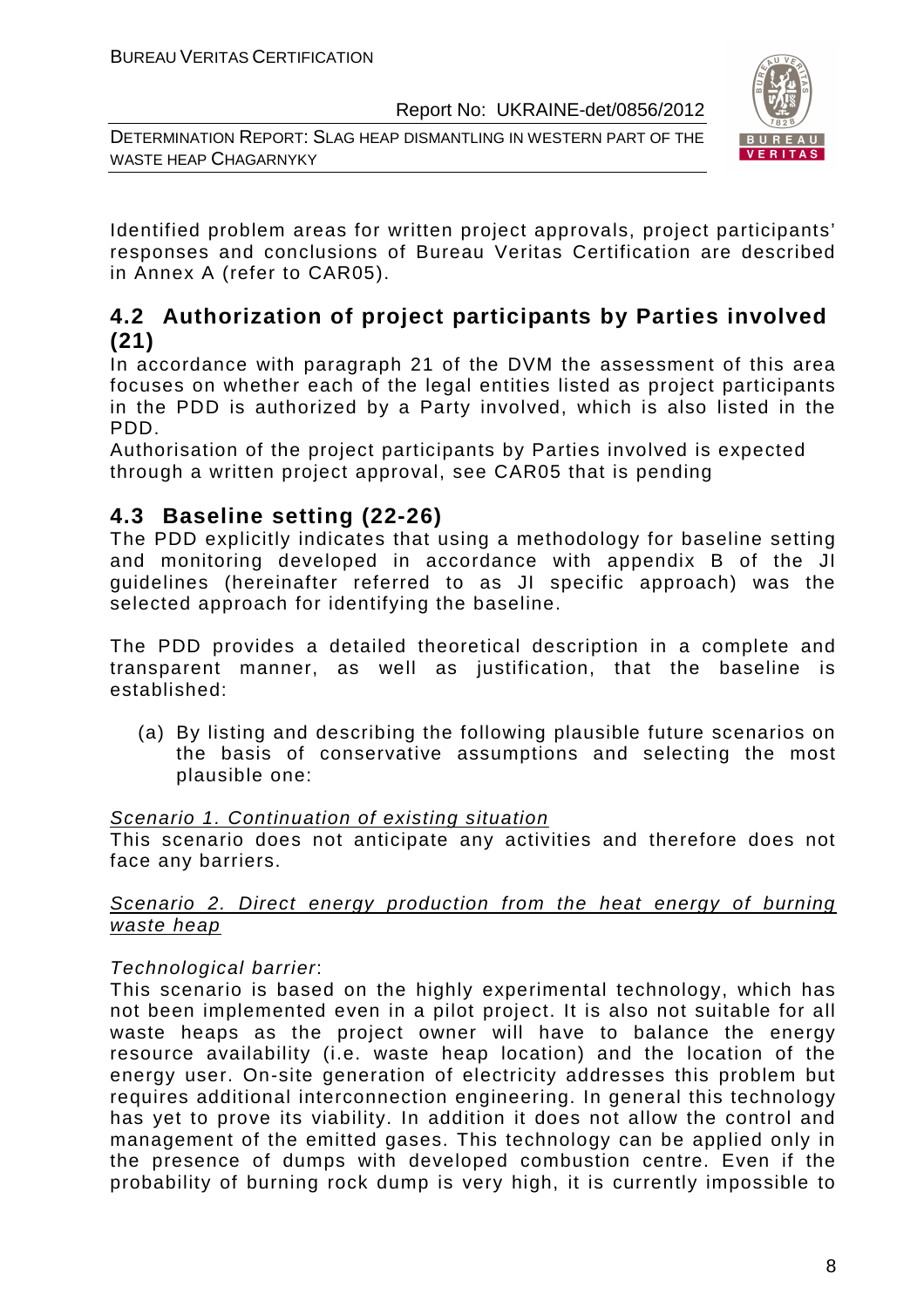DETERMINATION REPORT: SLAG HEAP DISMANTLING IN WESTERN PART OF THE WASTE HEAP CHAGARNYKY



predict the time of its outbreak and therefore predict the start of the use of thermal energy released during its combustion.

#### Investment barrier:

Investment into unproven technology carries a high risk. In case of Ukraine, which carries a high country risk, investment into such unproven energy projects are less likely to attract investors than some other opportunities in the energy sector with higher returns. The pioneering character of the project may appeal to development programmes and governmental incentives but cost of the produced energy is likely to be much higher than alternatives.

#### Scenario 3. Production of construction materials from waste heap matter Technological barrier:

This scenario is based on known technology, however, this technology is not currently available in Ukraine and there is no evidence that such projects will be implemented in the near future. It is also not suitable for all types of waste heaps as the content of waste heap has to be predictable in order for project owner to be able to produce quality materials. High contents of sulphur and moisture can reduce the suitability of the waste heap for processing. A large scale deep exploration of the waste heap has to be performed before the project can start.

Scenario 4. Coal extraction from waste heaps without JI incentives Investment barrier: This scenario is financially unattractive and faces barriers. Detailed description of proposed scenario barriers is provided in the section B.2 of the PDD version 2.0.

#### Scenario 5. Systematic monitoring of waste heaps condition and regular fire prevention and extinguishing measures

Investment barrier: This scenario does not represent any revenues but anticipates additional costs for waste heaps owners. Monitoring of the waste heap status is not done systematically and in general actions are left to the discretion of the individual owners. Waste heaps are mostly owned by mines or regional coal mining associations. Coal mines in Ukraine suffer from limited investment resulting often in safety problems due to complicated mining conditions and financial constraints, with miners' salaries often being delayed by few months. Waste heaps in this situation are considered as additional burdens and mines often do not even perform minimum required maintenance. Exact data are not always available. From a commercial view point the fines that are usually levied by the authorities are considerably lower than costs of all the measures outlined by this scenario.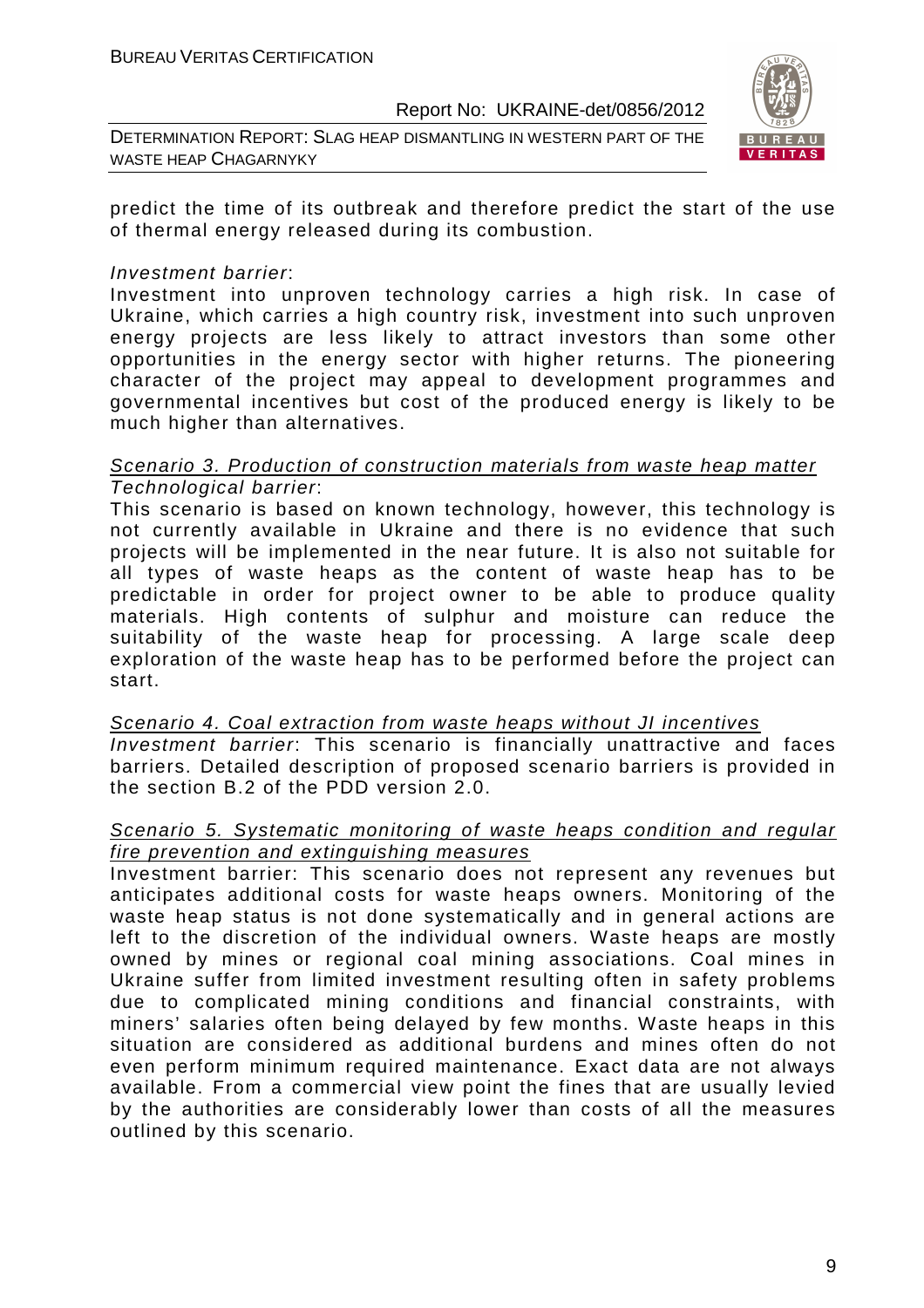DETERMINATION REPORT: SLAG HEAP DISMANTLING IN WESTERN PART OF THE WASTE HEAP CHAGARNYKY



- (b) Taking into account relevant national and/or sectoral policies and circumstances, such as sectoral reform initiatives, local fuel availability, power sector expansion plans, and the economic situation in the project sector. In this context, the following key factors that affect a baseline are taken into account:
- (c) Taking into account relevant national and/or sectoral policies and circumstances, such as sectoral reform initiatives, local fuel availability, power sector expansion plans, and the economic situation in the project sector. In this context, the following key factors that affect a baseline are taken into account:
	- A comprehensive analysis and an in-depth description of the reform policies and legislation concerning the development and reforming of the Ukrainian coal industry. At this time effective united complex state program for prevention of waste heaps burning and reclamation with extraction of coal is absent. Fines paid by pollution costs much less than money spent on measures to prevent ignition or burning For this time 83 % of Donetsk Region waste heaps burned or burning.
	- Describing economic situation. Inner coal market in Ukraine is significantly controlled by Ukrainian government, which is owner of number of mines and significantly influencing on coal costs. Level of coal content in waste heap is difficultly predicted, and "Azovtreyd" Ltd is a small company which cannot supply coal in big quantities in long range time.
	- As far as availability of capital there is a summary of key indicators of business practices in Ukraine as well as a comparison country risk premiums for Ukraine, and Russia are provided by the PP's vividly demonstrating that Ukraine has been always considered a high-risk country for investments and doing business, which extremely limits the opportunities of the project as for its access to financial resources at the international level.
	- It is stated by the project participants that modern technologies and best practices existing in the developed countries are unavailable due to their high cost and necessity of the knowledgeable personnel able to introduce and operate the equipment.
	- As far as the fuel prices and its availability, the PDD states that electricity and diesel fuel are widely used in Ukrainian industry. Prices for diesel fuel that is mostly imported from the Russian Federation are regulated by Ukrainian Government. Electric energy in Ukraine is produced at the thermal and nuclear power stations mainly by use of fossil fuel. Wholesale Electricity Market of Ukraine is managed by the state enterprise "Energorynok"; the level of prices for electric energy ranges greatly for different types of consumers.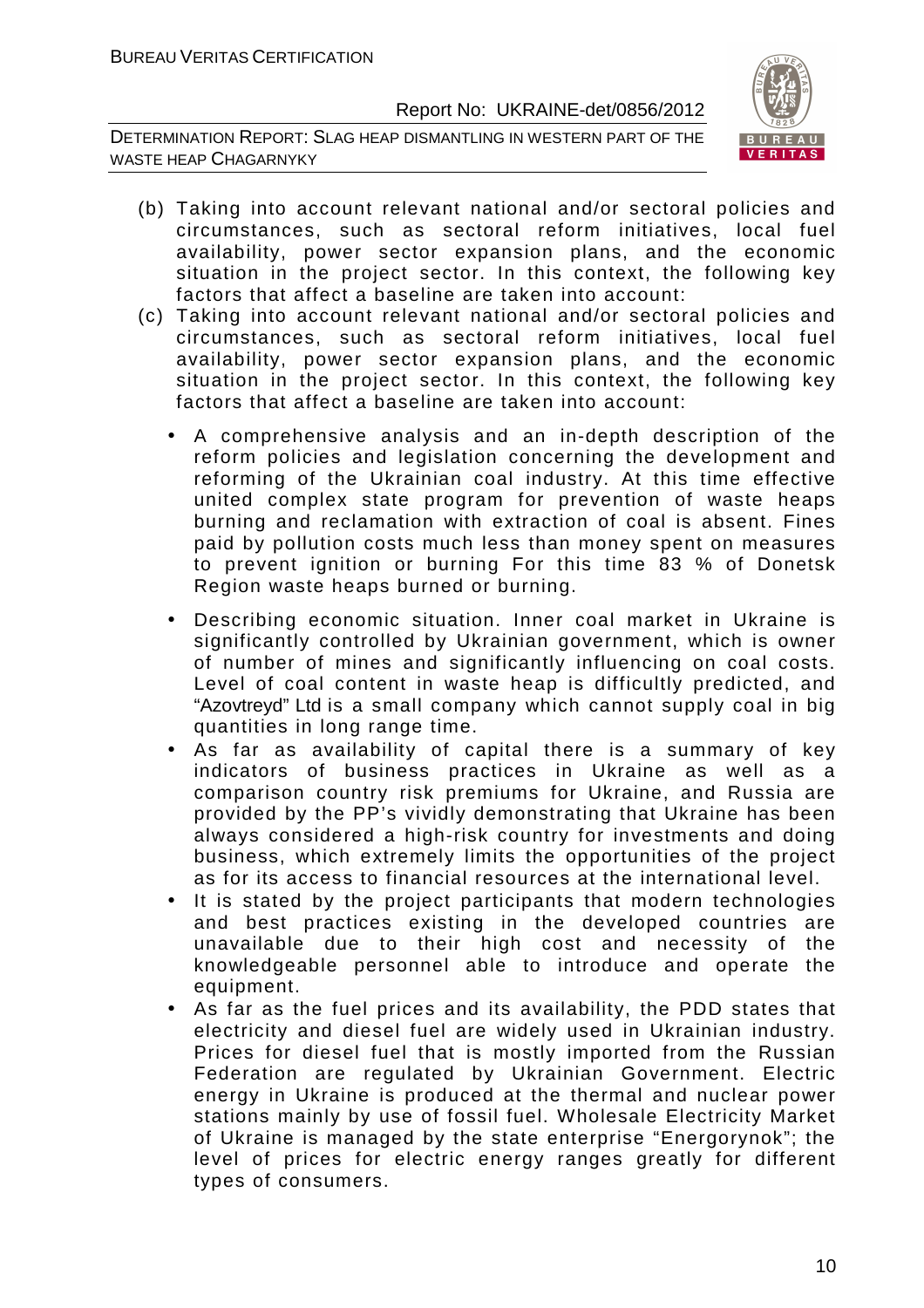DETERMINATION REPORT: SLAG HEAP DISMANTLING IN WESTERN PART OF THE WASTE HEAP CHAGARNYKY



 (c) In such a way that emission reduction units (ERUs) cannot be earned for decreases in activity levels outside the project activity or due to force majeure. According to the proposed approach emission reductions will be earned only when project activity will generate coal concentrate, so no emission reductions can be earned due to any changes outside the project activity.

(d) Taking into account uncertainties and using conservative assumptions such as the following:

- Lower range of parameters is used for calculation of baseline emissions and higher range of parameters is used for calculation of project activity emissions;
- Default values were used to the extent possible in order to reduce uncertainty and provide conservative data for emission calculations.
- The emissions of nitrous oxide have not taken into consideration for conservatism

For more details, please, refer to Section B.1. of the PDD.

Emissions in the baseline scenario are calculated as follows:

 $BE_v = BE_{WHB,v}$ , (1)

Where:

 $BE<sub>WHB,V</sub>$  - baseline emissions due to burning of the waste heap in the year y (tCO2 equivalent ),

Baseline emissions due to burning dumps in year y calculated by the formula:

 $BE_{WHB,y} = FC_{BE,Coal,y}/1000 \cdot \rho$  whb  $\cdot$  NCV  $_{Coal} \cdot$  OXID  $_{Coal} \cdot K_{Coal}^c \cdot 44/12$  (2) where:

 $FC_{BE, coal,v}$  - amount of coal that has been mined in the baseline scenario and combusted for energy use, equivalent to the amount of coal extracted from the waste heap because of the project activity in the year y, t;

 $\rho$  <sub>WHB</sub> - probability of waste heap burning, d/l;

 $NCV_{Coal}$  - net Calorific Value of coal, TJ/kt;

OXID  $_{Coal}$  - carbon Oxidation factor of coal, d/l;

 $K_{\text{Coal}}^c$  - carbon content of coal, tC/TJ;

1/1000 - conversion factor from tons in kilotonnes, d / l

44/12 - stoichiometric relationship between the molecular weight of carbon dioxide and carbon.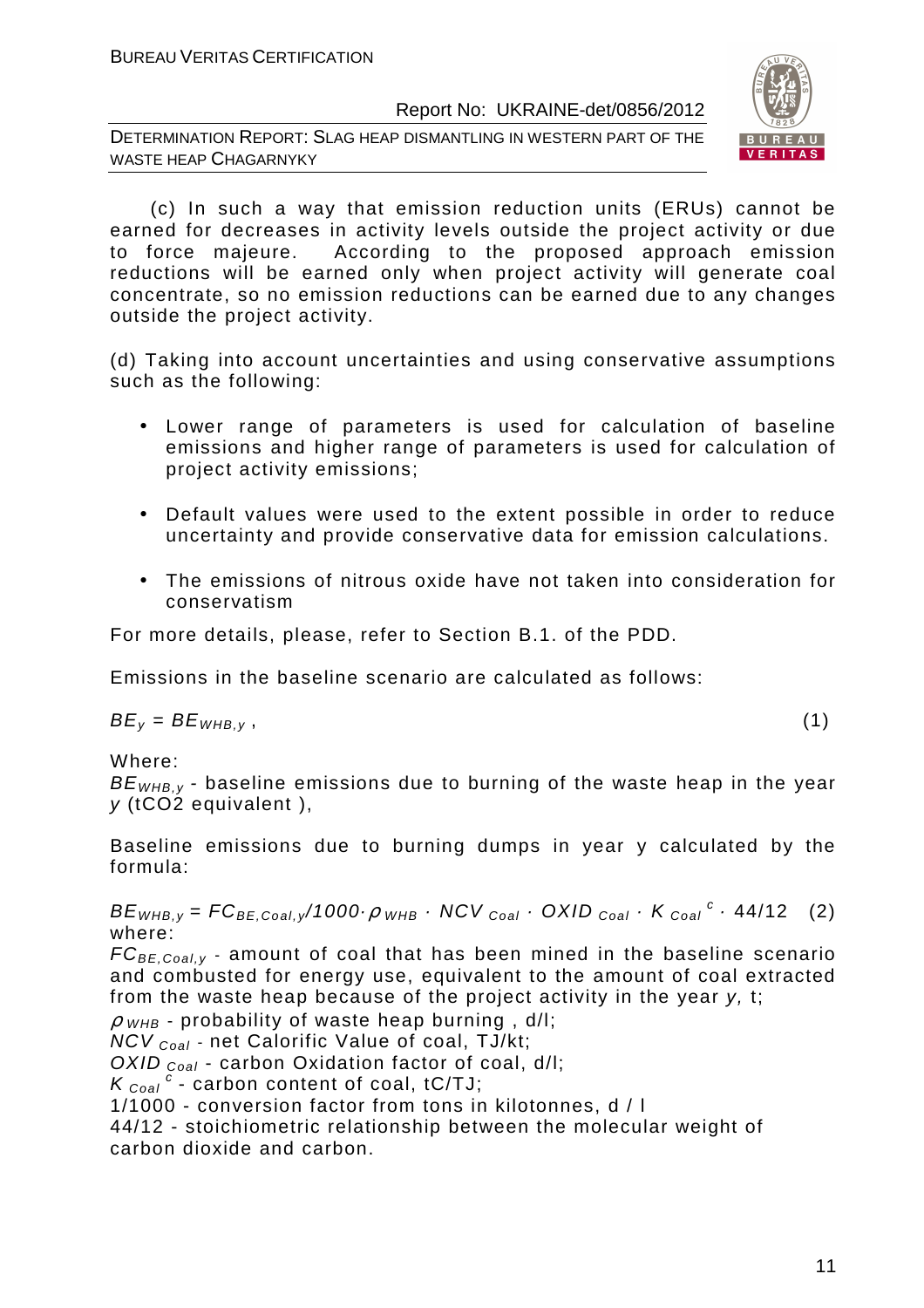DETERMINATION REPORT: SLAG HEAP DISMANTLING IN WESTERN PART OF THE WASTE HEAP CHAGARNYKY



The amount of coal produced in mines in the baseline scenario is calculated by the formula:

 $FC_{BE,Coal,v} = FR_{Coal,v} (1-A_{rock,v}/100-W_{rock,v}/100) (1-A_{Coal}/100-W_{Coal}/100)$  (3)

where:

 $FR_{\text{Coal,v}}$  - amount of sorted fraction (0-30mm), which is extracted from the dumps because of the project in a year y, that came to blending with further combustion in thermal power plants, t;

 $A_{rock, v}$  - the average ash content of sorted fractions (0-30mm), which is extracted from dump in year y,%

 $W_{rock, v}$  - the average humidity of sorted fractions (0-30mm), which is extracted from dump in year y, %;

 $A_{Coal}$  - the average ash content of coal, mined in Donetsk region of Ukraine, %;

 $W_{Coal}$  - the average humidity of coal, mined in Donetsk region of Ukraine,  $%$ :

100 - conversion factor from percent to fraction, d/l.

Net calorific value of steam coal is calculated as follow:

NCV  $_{Coal}$ = (HCV  $_{Coal}$ x(1- A<sub>Coal</sub>/100)x(1- W<sub>Coal</sub>/100)-2,442x(W<sub>Coal</sub>/100+kx(1- $A_{Coal}/100) \times (1-W_{Coal}/100)) \times 4,189/1000$  (4)

# where:

HCV <sub>Coal</sub> - High Calorific Value of steam coal, kcal/kq

 $A_{Coal}$  - The average ash content of steam coal produced in Donetsk region of Ukraine, in year y, %

 $W_{Coal}$  - The average moisture of steam coal produced in Donetsk region of Ukraine, in year y, %

k- Hydrogen content factor of coal, d/l

100 - conversion factor from % into a fraction, d/l

4.187 - conversion factor from kilocalories to kilojoules kcal/KJ

1/1000 - - conversion factor from KJ / kg into TJ / kt.

For more detailed information please see section B of the PDD

Identified problem areas for baseline for baseline setting, project participants' responses and conclusions of Bureau Veritas Certification are described in Annex A (refer to CAR06, СL03)

# **4.4 Additionality (27-31)**

The project "Waste Heaps #9, #11, #17, #25 Dismantling of Mines #4 and #29 with the Aim of Decreasing Greenhouse Gases Emissions into the Atmosphere" project ITL UA1000458 is selected as the comparable JI project. Accredited independent entity has already positively determined that it would result in a reduction of anthropogenic emissions by sources or an enhancement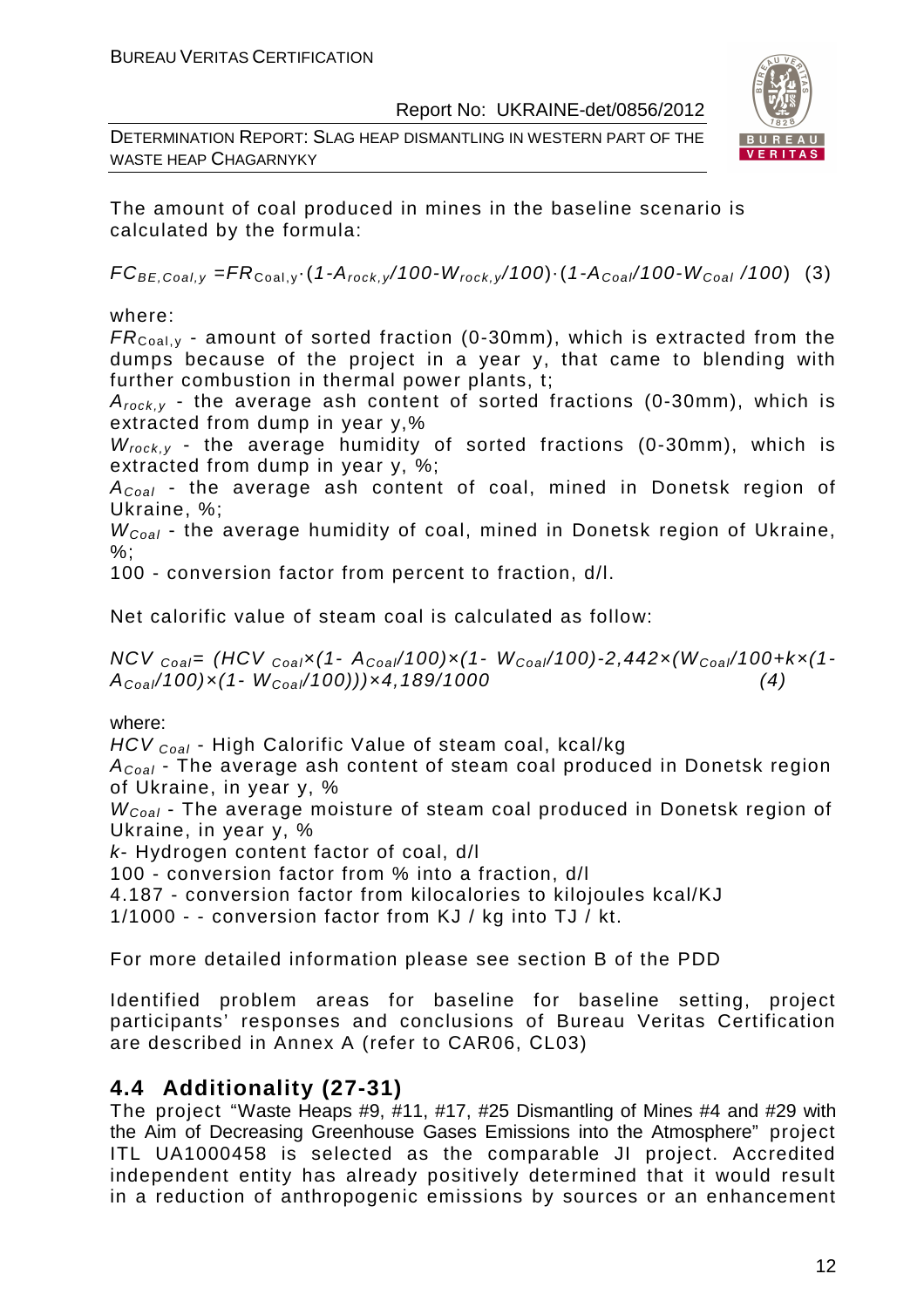DETERMINATION REPORT: SLAG HEAP DISMANTLING IN WESTERN PART OF THE WASTE HEAP CHAGARNYKY



of net anthropogenic removals by sinks that is additional to any that would otherwise occur. This determination has already been deemed final by the JISC. Appropriate documentation such as PDD and Determination Report regarding this project is available traceably and transparently on the UNFCCC JI Website.

#### http://ji.unfccc.int/JIITLProject/DB/EII59E07OYN532PQ3GON9THLDADAWW/details

Additionality of the project was demonstrated adequately by demonstrating that the indicated project is implemented under comparable circumstances:

a) Both projects propose **same GHG mitigation measure:** The proposed GHG mitigation measure under both projects is coal extraction from the mine's waste heaps. This will prevent greenhouse gas emissions into the atmosphere during combustion of the heaps and will contribute an additional amount of coal, without the need for mining. Criteria is satisfied

b) Both projects are implemented within the **same country and the same time**: The proposed project and identified comparable project are both located in Ukraine, project crediting periods are divided by 9 months. Criteria is satisfied

c) **Scale.** The difference between the proposed project and the other project(s) is less than 50 per cent in terms of the projects output (i.e. power output, capacity increase, etc.) or service provided.

The projects envisage production of the same product (coal concentrate). Both projects use similar technological equipment. Capacity of both projects are limited by coal contains in the waste heap and waste heaps size and is different about 20 % of annual average emission reductions for both comparing projects. Criteria is satisfied

d) There were no significant changes in **regulatory framework** between the starting dates of two projects. Criteria is satisfied.

The desk review of provided information and follow-up interviews enabled Bureau Veritas Certification Holding SAS to assess that all explanations, descriptions and analyses in the demonstration of additionality were made in accordance with criteria of "Guidance on criteria for baseline setting and monitoring" version 03 and this projects is indeed comparable project, implemented under comparable circumstances. The proposed JI activity provides the reductions in emissions by sources that are additional to any that would otherwise occur.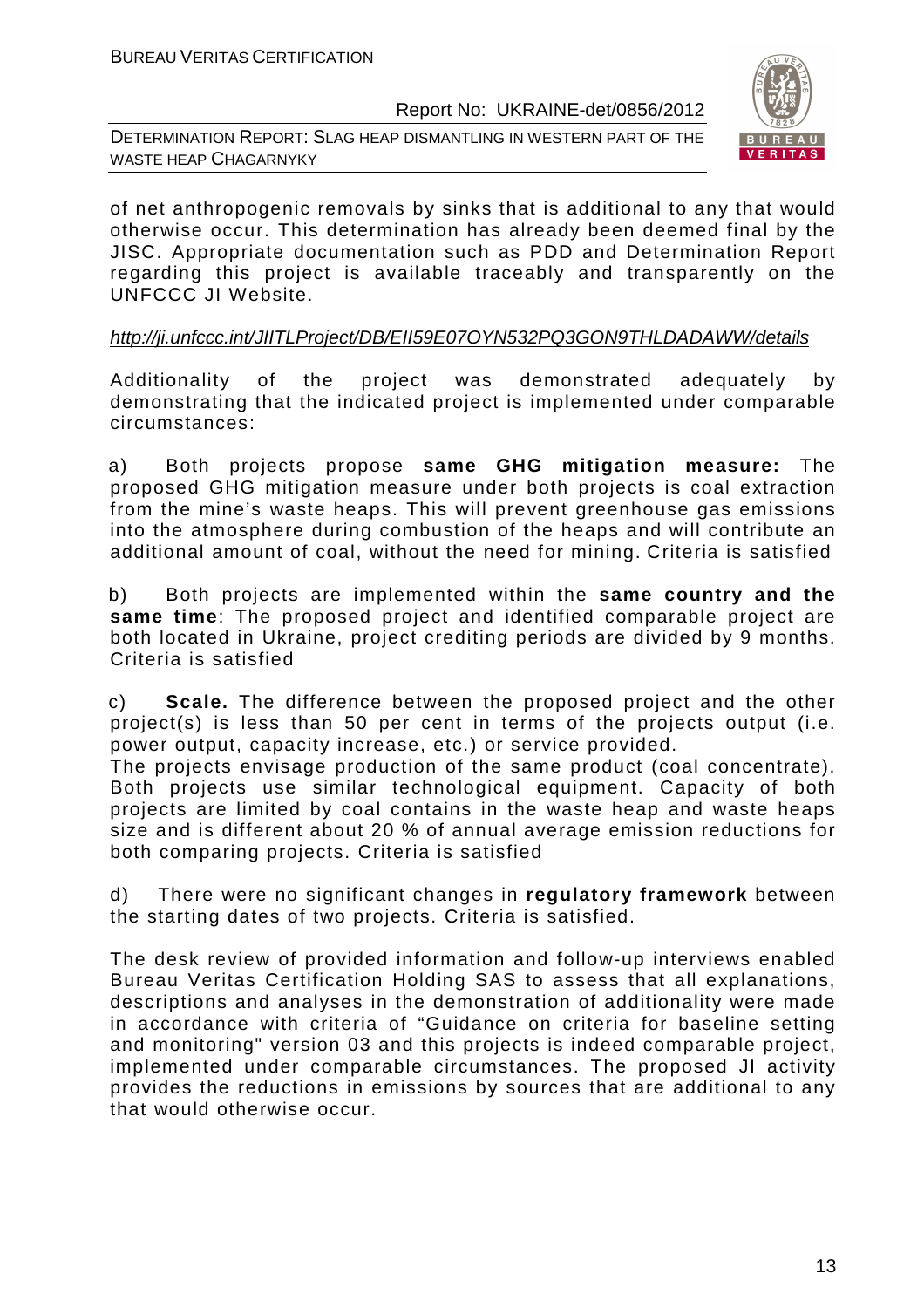DETERMINATION REPORT: SLAG HEAP DISMANTLING IN WESTERN PART OF THE WASTE HEAP CHAGARNYKY



# **4.5 Project boundaries**

The details on the project boundary were provided in section B.3 of the PDD. The desk review of submitted documentation enabled Bureau Veritas Certification to assess that the project boundary defined in the PDD encompasses all anthropogenic emissions by sources of GHGs that are:

- Under the control of the project participants;
- Reasonably attributable to the project; and
- Significant.

The baseline emission sources of GHGs that are included in the project boundaries are listed below. Emissions of carbon dioxide due to:

- Waste heap burning;

- Consumption of coal for energy production (excluded, does not take into the consideration in calculation).

The project emission sources of GHGs that were included in the project boundaries are listed below. Emissions of carbon dioxide due to:

- Consumption of fossil fuel (diesel fuel) due to extracting coal from dump; - Consumption of coal for energy production (excluded, does not take into the consideration in calculation).

Leakages:

- Fugitive emissions of methane in the mining activities;
- Consumption of electricity from a grid at coal mine.
- Electricity consumption for coal enrichment at benefication plant
- Use of other types of energy sources due to mining (excluded).

All gases and sources included in the project boundary were explicitly stated, and the exclusions of any sources related to the baseline or the project are appropriately justified and provided in Table 21 of the PDD.

The delineation of the project boundary and the gases and sources included are appropriately described and justified in the PDD by using Figures 6-7 in section B.3 of the PDD.

Identified problem areas for project boundaries, project participants' responses and conclusions of Bureau Veritas Certification are described in Annex A (refer to CAR07)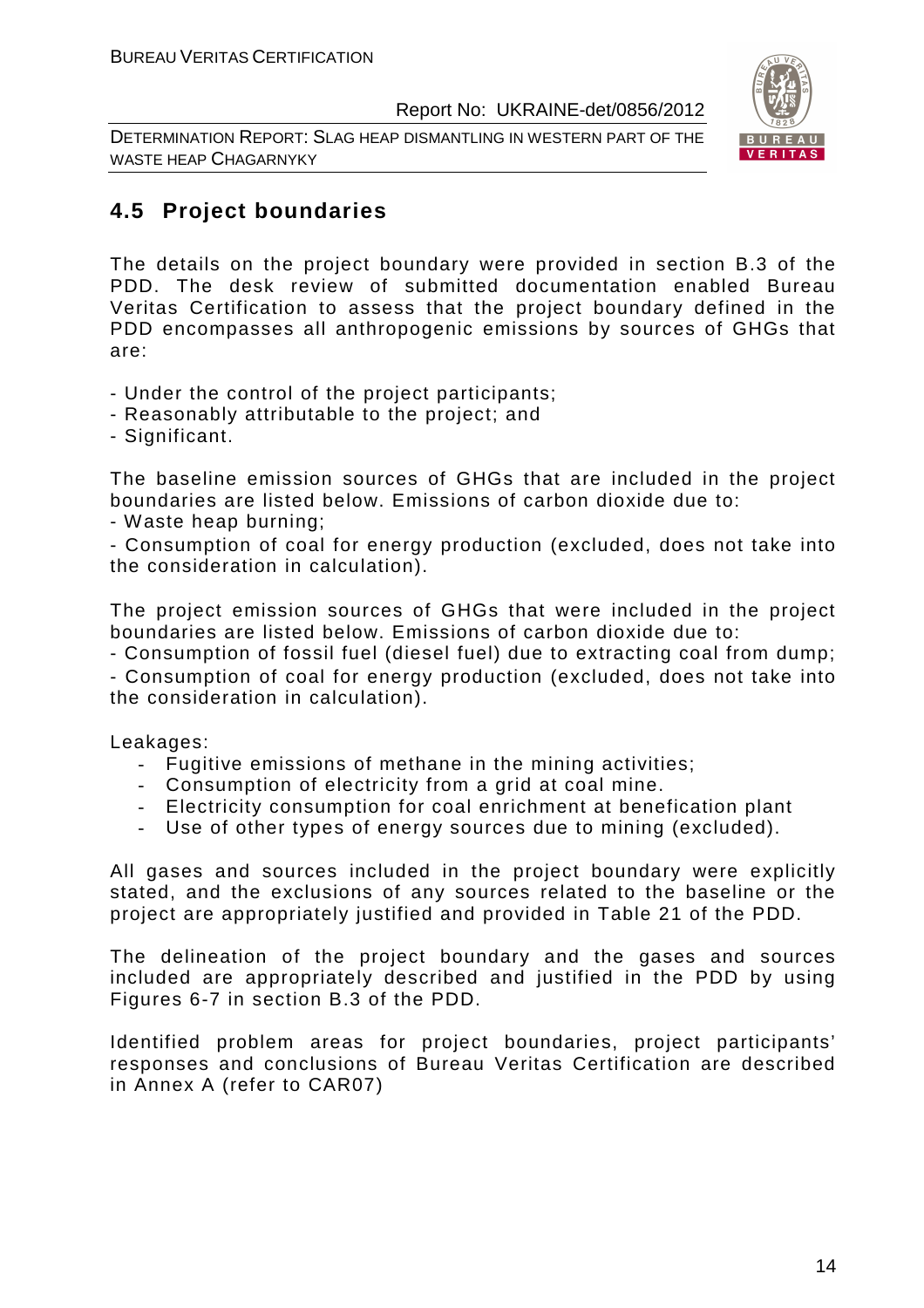DETERMINATION REPORT: SLAG HEAP DISMANTLING IN WESTERN PART OF THE WASTE HEAP CHAGARNYKY



# **4.6 Crediting period (34)**

The PDD states the starting date of the project as the date on which the waste heap dismantling began, and the starting date is 06/10/2008, which is after the beginning of 2000.

The PDD states the expected operational lifetime of the project in years and months, which is 14 years and 2 months or 170 months.

The PDD states the length of the crediting period in years and months, which is 4 years and 2 months or 50 months, and its starting date is 03/11/2008, which is on the date the first emission reductions or enhancements of net removals are generated by the project.

The PDD states that the crediting period for the issuance of ERUs starts only after the beginning of 2008 and does not extend beyond the operational lifetime of the project.

The project operational lifetime and crediting period doesn't extends beyond the 2012 year

Identified problem areas for project crediting period, project participants' responses and conclusions of Bureau Veritas Certification are described in Annex A (refer to CAR08)

# **4.7 Monitoring plan (35-39)**

The PDD, in its monitoring plan section, explicitly indicates that JI specific approach was the selected.

The monitoring plan describes all relevant factors and key characteristics that will be monitored, and the period in which they will be monitored, in particular also all decisive factors for the control and reporting of project performance, such as value of extracted coal, values of consumed electricity, diesel fuel.

The monitoring plan specifies the indicators, constants and variables that are reliable (i.e. provide consistent and accurate values), valid (i.e. are clearly connected with the effect to be measured), and that provide a transparent picture of the emission reductions or enhancements of net removals to be monitored such as Net Calorific Value of Coal, Net calorific value of Diesel fuel, Carbon Oxidation Factor of Coal, Carbon Oxidation Factor of Diesel Fuel, Carbon content of coal, Carbon content of diesel fuel, Emission factor for fugitive methane emissions from coal mining, Specific carbon dioxide emissions due to production of electricity at TPP and by its consumptions, The average ash content of coal produced in Donetsk region, the average moisture of coal produced in Donetsk Region, probability of waste heap burning, average electricity consumption per tonne of coal, produced in Ukraine.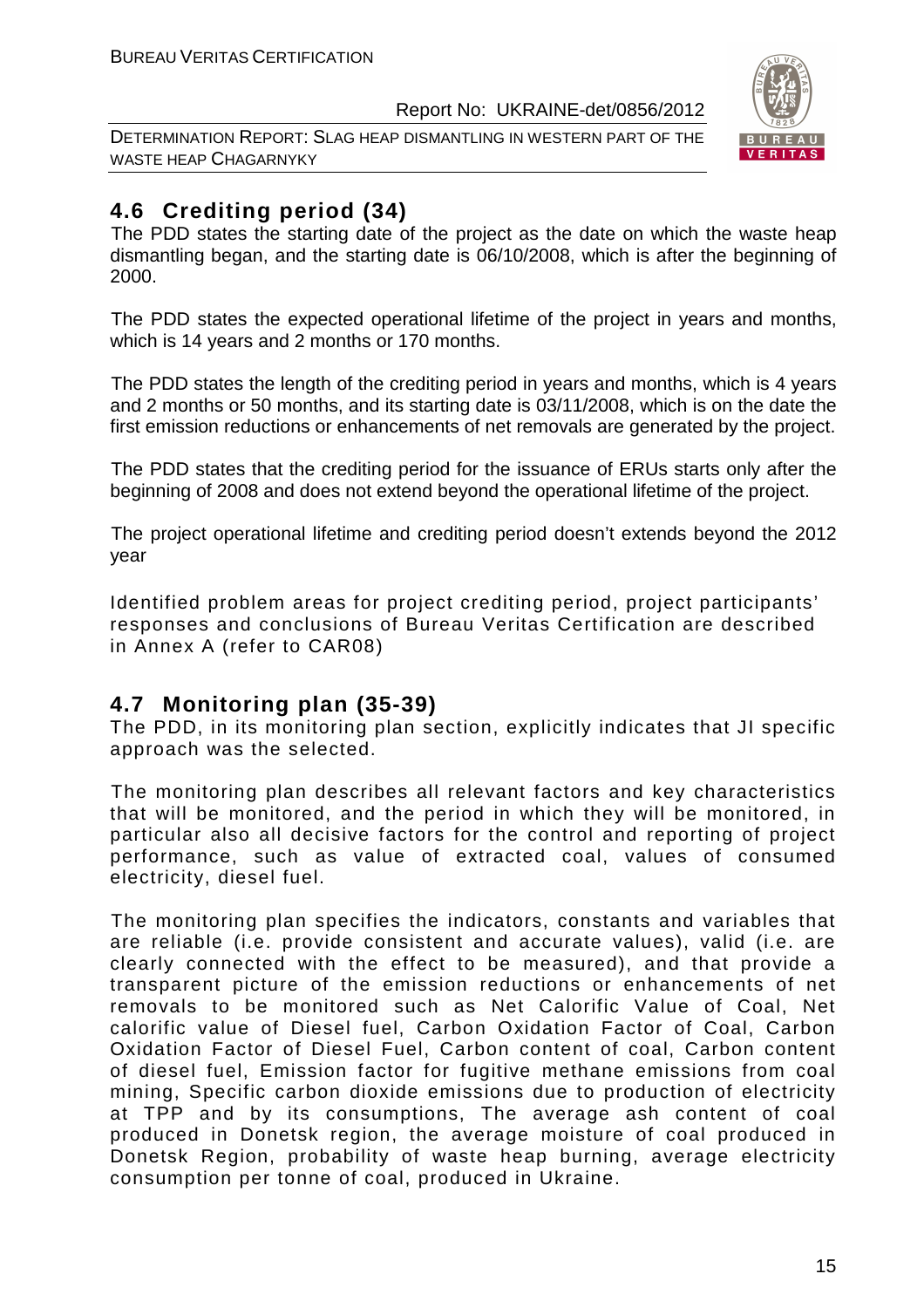DETERMINATION REPORT: SLAG HEAP DISMANTLING IN WESTERN PART OF THE WASTE HEAP CHAGARNYKY



The monitoring plan draws on the list of standard variables indicated in appendix B of "Guidance on criteria for baseline setting and monitoring" developed by the JISC.

The monitoring plan explicitly and clearly distinguishes:

(i) Data and parameters that are not monitored throughout the crediting period, but are determined only once (and thus remain fixed throughout the crediting period), and that are available already at the stage of determination, such as Global Warming potential of the Methane, Methane Density, Net Calorific Value of Coal, Net calorific value of Diesel fuel, Carbon Oxidation Factor of Coal, Carbon Oxidation Factor of Diesel Fuel, Carbon content of coal, Carbon content of diesel fuel, Emission factor for fugitive methane emissions from coal mining, Specific carbon dioxide emissions due to production of electricity at TPP and by its consumptions, The average ash content of coal produced in Donetsk region, the average moisture of coal produced in Donetsk Region, probability of waste heap burning, average electricity consumption per tonne of coal, produced in Ukraine

(ii) Data and parameters that are not monitored throughout the crediting period, but are determined only once (and thus remain fixed throughout the crediting period), but that are not already available at the stage of determination, such as absent.

(iii) Data and parameters that are monitored throughout the crediting period, such as Additional amount of electricity consumed in project, amount of diesel fuel consumed in project year, value of produced coal.

The monitoring plan describes the methods employed for data monitoring (including its frequency) and recording, such as direct monitoring of electricity consumption by meters, sampling of produced coal, etc. Description of employed methods is provided in the section D.1 of the PDD.

The monitoring plan elaborates all algorithms and formulae used for the estimation/calculation of baseline emissions/removals and project emissions/removals or direct monitoring of emission reductions from the project, leakage, as appropriate, such as described below

The annual emission reductions are calculated as follows:

$$
ER_y = BE_y - PE_y - LE_y, \tag{5}
$$

where:

 $ER<sub>v</sub>$  - emissions reductions of the JI project in year y (tCO2 equivalent);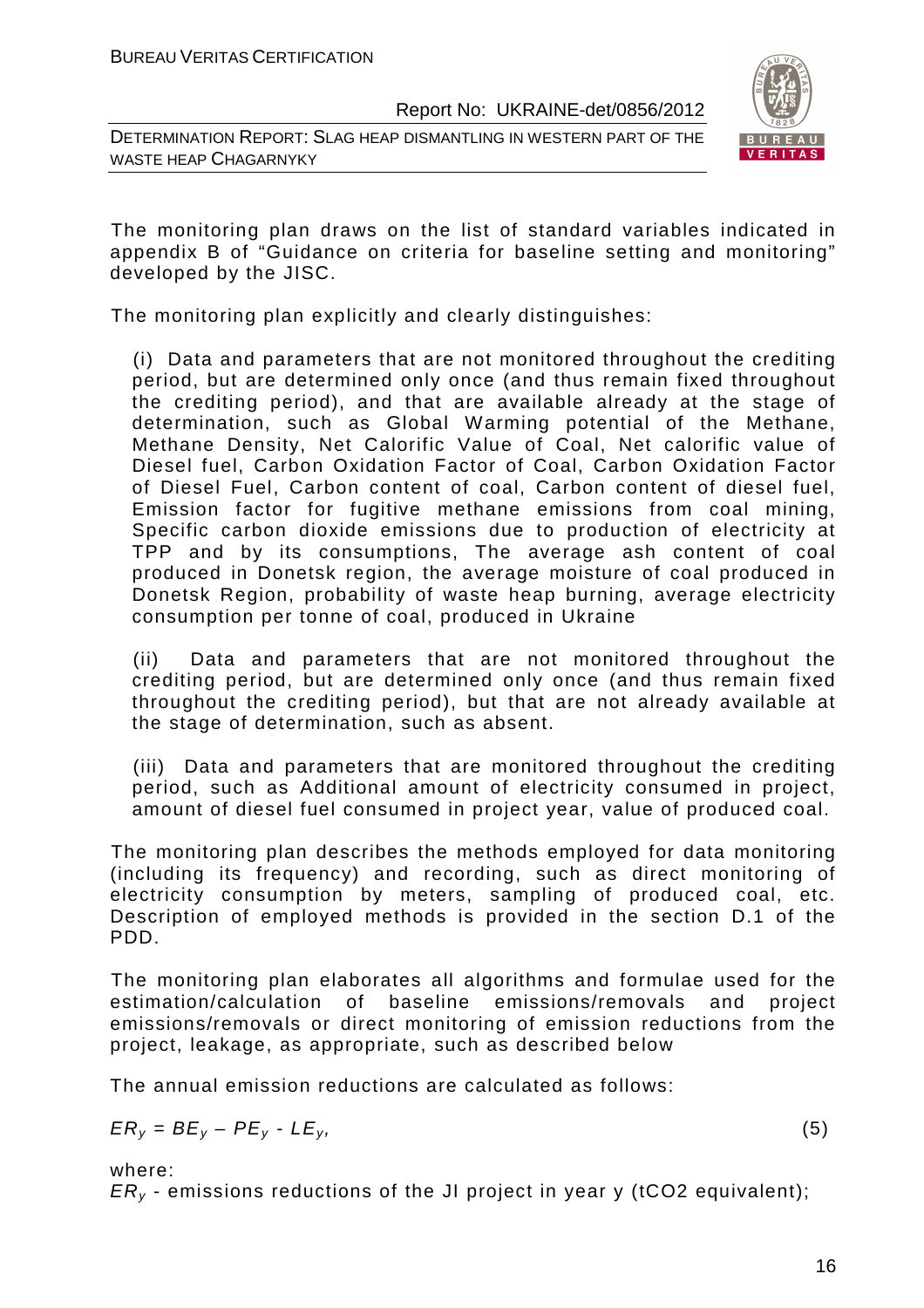DETERMINATION REPORT: SLAG HEAP DISMANTLING IN WESTERN PART OF THE WASTE HEAP CHAGARNYKY



 $BE<sub>v</sub>$  - baseline emission in year y (tCO2 equivalent);  $PE_{y}$  - project emission in year y (tCO2 equivalent);  $LE<sub>v</sub>$  - leakages in year y, (tCO2 equivalent).

Emissions in the baseline scenario are calculated as follows:

 $BE_v = BE_{WHB.v}$ , (6)

Where:

 $BE<sub>WHB-V</sub>$  - baseline emissions due to burning of the waste heap in the year y (tCO2 equivalent ),

Baseline emissions due to burning dumps in year y calculated by the formula:

 $BE_{WHB,y} = FC_{BE,Coal,y}$ /1000 $\cdot \rho$   $_{WHB}$   $\cdot$  NCV  $_{Coal}$   $\cdot$  OXID  $_{Coal}$   $\cdot$  K  $_{Coal}$   $\cdot$  44/12 (7) where:

 $FC_{BE,Coal,v}$  - amount of coal that has been mined in the baseline scenario and combusted for energy use, equivalent to the amount of coal extracted from the wast heap because of the project activity in the year y, t;

 $\rho$  <sub>WHB</sub> - probability of waste heap burning, d/l;

NCV  $_{coal}$  - net Calorific Value of coal, TJ/kt, calculated at formulae 4 in the section 4.3 of this Report;

OXID  $_{Coal}$  - carbon Oxidation factor of coal, d/l;

 $K_{\text{Coal}}^c$  - carbon content of coal, tC/TJ;

1/1000 - conversion factor from tons in kilotonnes, d / l

44/12 - stoichiometric relationship between the molecular weight of carbon dioxide and carbon.

Emissions from the project activity are calculated as follows:

$$
PE_{y} = PE_{Diesel,y} \tag{8}
$$

where:

 $PE<sub>v</sub>$  - project emissions due to project activity in the year y (tCO2 equivalent),

 $PE_{\text{Diegley}}$  - project emissions due to consumption of diesel fuel by the project activity in the year y (tCO2 equivalent).

Project emissions due to consumption of diesel fuel by the project activity in the year y are calculated as follows:

 $PE_{\text{Diesel}, y} = FC_{BE, \text{Diesel}, y} / 1000 \cdot NCV_{\text{Diesel}} \cdot OXID_{\text{Diesel}} \cdot K_{\text{Diesel}}^c \cdot 44 / 12$  (9)

where:

 $FC_{BE, Diesel, v}$  - amount of diesel fuel, consumed in project in year y, t;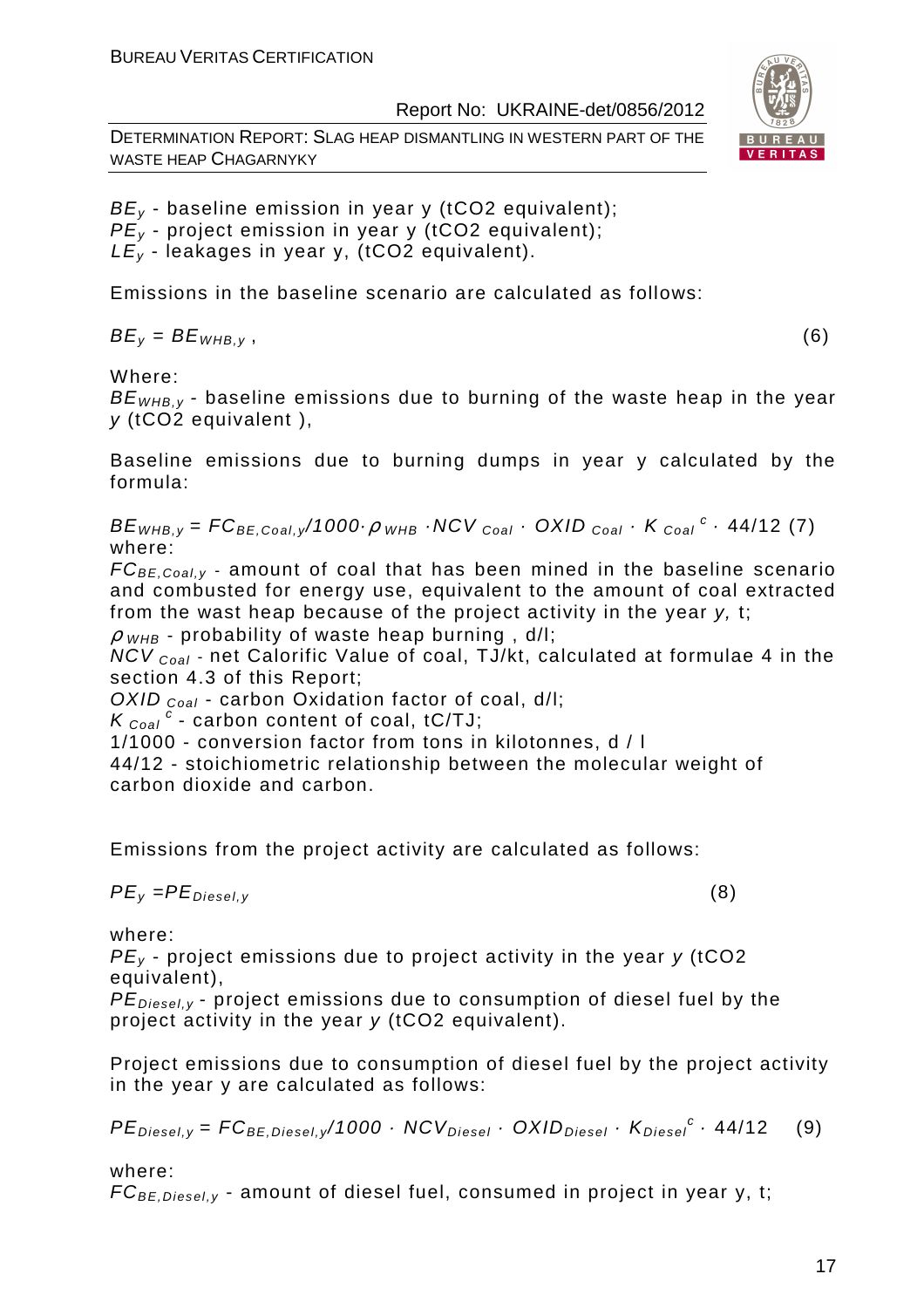DETERMINATION REPORT: SLAG HEAP DISMANTLING IN WESTERN PART OF THE WASTE HEAP CHAGARNYKY



 $NCV<sub>Diesel</sub>$  - Net Calorific Value of diesel fuel, TJ/kt;  $OXID<sub>Diesel</sub>$  - carbon Oxidation factor of diesel fuel, d/l;  $K_{Diesel}^c$  - carbon content of diesel, tC/TJ; 44/12 - stoichiometric relationship between the molecular weight of carbon dioxide and carbon. 1/1000 - conversion factor from tons in kilotonnes, d / l

Leakages in year y are calculated as follows:

$$
LE_{B,y} = LE_{CH4,y} + LE_{EL,y}
$$
 (10)

Leakages due to fugitive emissions of methane in the mining activities in the year y are calculated as follows:

$$
LE_{\text{CH4},y} = -FC_{BE, \text{Coal},y} \cdot EF_{\text{CH4}} \cdot \rho_{\text{CH4}} \cdot GWP_{\text{CH4}}, \qquad (11)
$$

 $FC_{BE, coal,v}$  - amount of coal that has been mined in the baseline scenario and combusted for energy use, equivalent to the amount of coal extracted from the sludge depository because of the project activity in the year y, t;  $EF<sub>CH4</sub>$  - emission factor for fugitive methane emissions from coal mining, m3/t;

 $ρ<sub>CH4</sub>$  - methane density at standard conditions t/m3; GWPCH4 - Global Warming Potential of Methane, tСО2/ tСН4.

Leakages due to consumption of electricity from a grid at coal mine in a year y are calculated as follows:

$$
LE_{B,EL,y} = -FC_{BE,Coal,y} \cdot N_{Coal,y}^{E} \cdot EF_{CO2,EL,y}
$$
 (12)

#### Where

 $FC_{BE, coal,v}$  - amount of coal that has been mined in the baseline scenario and combusted for energy use, equivalent to the amount of coal extracted from the waste heaps because of the project activity in the year y, t;

N<sub>Coal,y</sub><sup>E</sup> - Average electricity consumption per tonne of coal, produced in Ukraine in the year y, MWh/t;

EF<sup>C</sup>*О*2,EL, <sup>у</sup> - Specific carbon dioxide emissions due to production of electricity at TPP and by its consumption, tСО2/MWh

The monitoring plan clearly identifies the responsibilities and the authority regarding the monitoring activities. Clear and transparent scheme of monitoring data flow is provided in the section D.3 of the PDD.

On the whole, the monitoring plan reflects good monitoring practices appropriate to the project type.

The monitoring plan provides, in tabular form, a complete compilation of the data that need to be collected for its application, including data that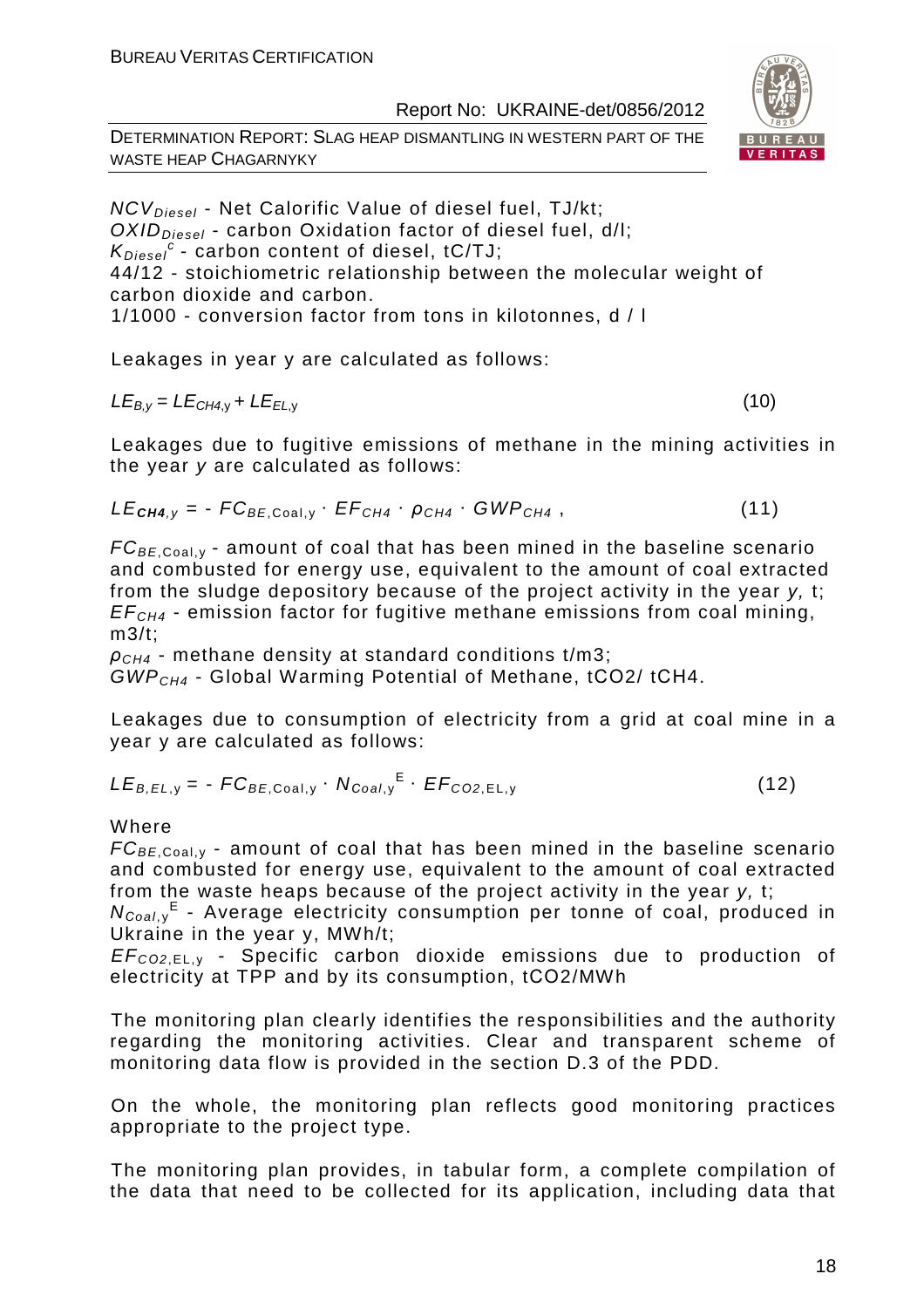DETERMINATION REPORT: SLAG HEAP DISMANTLING IN WESTERN PART OF THE WASTE HEAP CHAGARNYKY



are measured or sampled and data that are collected from other sources (e.g. official statistics, expert judgment, proprietary data, IPCC, commercial and scientific literature etc.) but not including data that are calculated with equations.

The monitoring plan indicates that the data monitored and required for verification are to be kept for two years after the last transfer of ERUs for the project.

Identified problem areas for project monitoring plan, project participants' responses and conclusions of Bureau Veritas Certification are described in Annex A to the Determination Report (refer to CAR09-CAR12)

# **4.8 Leakage (40-41)**

This project will result in a net change in fugitive methane emissions due to the mining activities. As coal in the baseline scenario is only coming from mines it causes fugitive emissions of methane. These are calculated as standard country specific emission factor applied to the amount of coal that is extracted from the waste heaps in the project scenario (which is the same as the amount of coal that would have been mined in the baseline scenario. Source of the leakage are the fugitive methane emissions due to coal mining. These emissions are specific to the coal that is being mined. Coal produced by the project activity is not mined but extracted from the waste heap through the advanced beneficiation process. Therefore, coal produced by the project activity substitutes the coal would have been otherwise mined in the baseline. Coal that is mined in the baseline has fugitive methane emissions associated with it and the coal produced by the project activity does not have such emissions associated with it.

As reliable and accurate national data on fugitive CH4 emissions associated with the production of coal are available, project participants used this data to calculate the amount of fugitive CH4 emission as described below.

This leakage is measurable: through the same procedure as used in 2006 IPCC Guidelines (See Volume 2, Chapter 4, Page 4-11) and also used in CDM approved methodology ACM0009, Version 4.0.0. Activity data (in our case amount of coal extracted from the waste heap which is monitored directly) is multiplied by the emission factor (which is sourced from the relevant national study – National Inventory Report of Ukraine under the Kyoto Protocol) and any conversion coefficients.

Electricity consumption and related greenhouse gas emissions due to dismantling of waste heap to be taken into account in calculating the project emissions. Carbon dioxide emissions due to electricity consumption in the coal mine way in an amount, equivalent to the design of coal - a leakage that can be taken into account at base of the State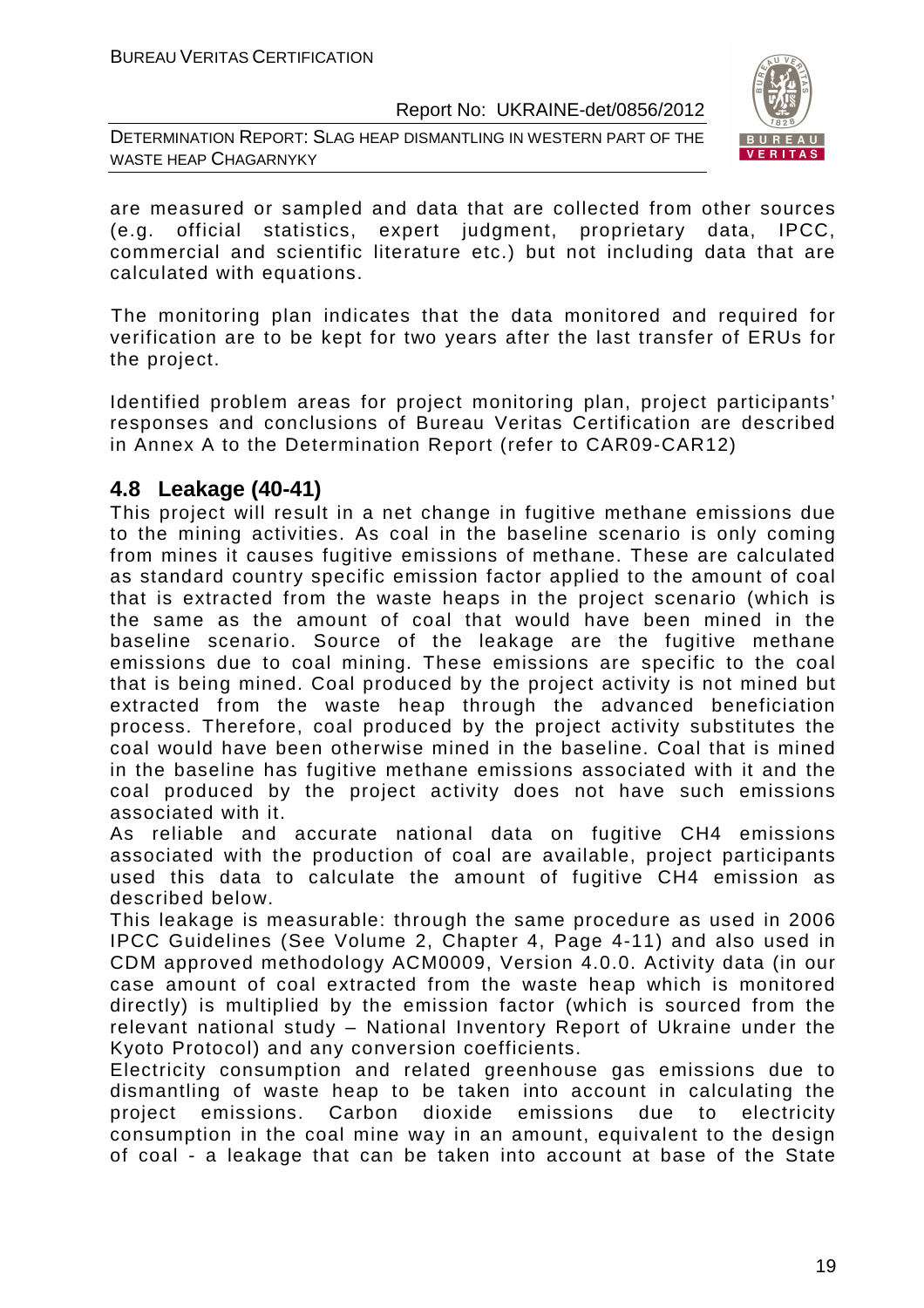DETERMINATION REPORT: SLAG HEAP DISMANTLING IN WESTERN PART OF THE WASTE HEAP CHAGARNYKY



Statistics Committee data, concerning unit costs of electricity at coal mines in Ukraine in the relevant year.

This leakage is directly attributable to the JI project activity according to the following assumption: the coal produced by the project activity from the waste heap will substitute the coal produced by underground mines of the region in the baseline scenario. This assumption is explained by the following logic: Energy coal market is demand driven as it is not feasible to produce coal without demand for it. Coal is a commodity that can be freely transported to the source of demand and coal of identical quality can substitute some other coal easily. The project activity cannot influence demand for coal on the market and supplies coal extracted from the waste heaps. In the baseline scenario demand for coal will stay the same and will be met by the traditional source – underground mines of the region. Therefore, the coal supplied by the project in the project scenario will have to substitute the coal mined in the baseline scenario. According to this approach equivalent product supplied by the project activity (with lower associated specific green-house gas emissions) will substitute the baseline product (with higher associated specific green-house gas emissions). This methodological approach is very common and is applied in all renewable energy projects (substitution of grid electricity with renewable-source electricity), projects in cement sector (e.g. JI0144 Slag usage and switch from wet to semi-dry process at JSC "Volyn-Cement", Ukraine), projects in metallurgy sector (e.g. UA1000181 Implementation of Arc Furnace Steelmaking Plant "Electrostal" at Kurakhovo, Donetsk Region) and others.

These leakages are significant and are estimated in the estimation of emissions adjustable to the project activity. Formulae on leakages calculations are provided ion the section 4.7 of this Report.

# **4.9 Estimation of emission reductions or enhancements of net removals (42-47)**

The PDD indicates assessment of emissions or net removals in the baseline scenario and in the project scenario as the approach chosen to estimate the emission reductions or enhancement of net removals generated by the project.

The PDD provides the ex ante estimates of :

(a) Emissions or net removals for the project scenario (within the project boundary), which are 131 773 tonnes of CO2eq for 03/11/2008-31/12/2012 and 320 520 tonnes of CO2eq for 01/01/2013-31/12/2022;

(b) Leakage, as applicable, which are –1 576 882 tonnes of CO2eq for 03/11/2008- 31/12/2012 and – 3 660 220 tonnes of CO2eq for 01/01/2013-31/12/2022;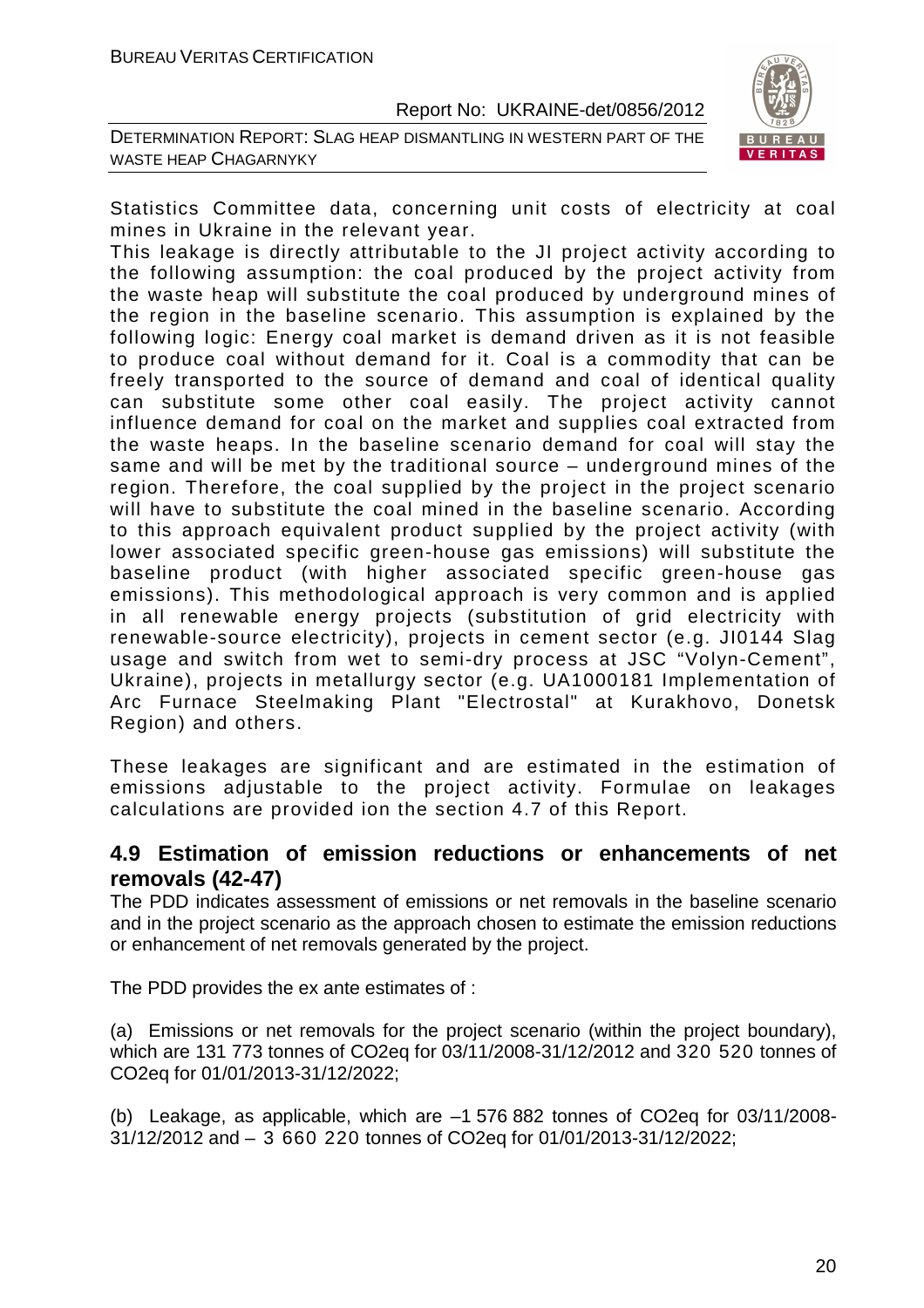DETERMINATION REPORT: SLAG HEAP DISMANTLING IN WESTERN PART OF THE WASTE HEAP CHAGARNYKY



(c) Emissions or net removals for the baseline scenario (within the project boundary), which are 5 051 159 tonnes of CO2eq for 03/11/2008-31/12/2012 and 11 880 430 tonnes of CO2eq for 01/01/2013-31/12/2022;

(d) Emission reductions or enhancements of net removals adjusted by leakage (based on (a)-(c) above), which are 6 496 268 tonnes of CO2eq for 03/11/2008-31/12/2012 and 15 220 130 tonnes of CO2eq for 01/01/2013-31/12/2022.

The PDD provides the ex ante estimates of:

The estimates referred to above are given:

- (a) On a yearly basis;
- (b) From 03/11/2008 to 31/12/2022, covering the whole crediting period;
- (c) On a source-by-source/sink-by-sink basis;
- (d) For each GHG gas, which is CO2, СН4

(e) In tonnes of CO2 equivalent, using global warming potentials defined by decision 2/CP.3 or as subsequently revised in accordance with Article 5 of the Kyoto Protocol;

The formula used for calculating the estimates referred above, which are described in the section 4.7 of this Determination Report, are consistent throughout the PDD.

For calculating the estimates referred to above, key factors, e.g. local prices for electricity, coal and diesel fuel, available production resources, influencing the baseline emissions or removals and the activity level of the project and the emissions or net removals as well as risks associated with the project were taken into account, as appropriate.

Data sources used for calculating the estimates referred to above, such as work and laboratory logbooks, work and laboratory monthly and yearly reports, production sailing invoices are clearly identified, reliable and transparent.

Emission factors, such as emission factor for electricity consumption, Carbon Oxidation Factor of Coal, Carbon Oxidation Factor of Diesel Fuel, etc, were selected by carefully balancing accuracy and reasonableness, and appropriately justified of the choice.

The estimation referred to above is based on conservative assumptions and the most plausible scenarios in a transparent manner.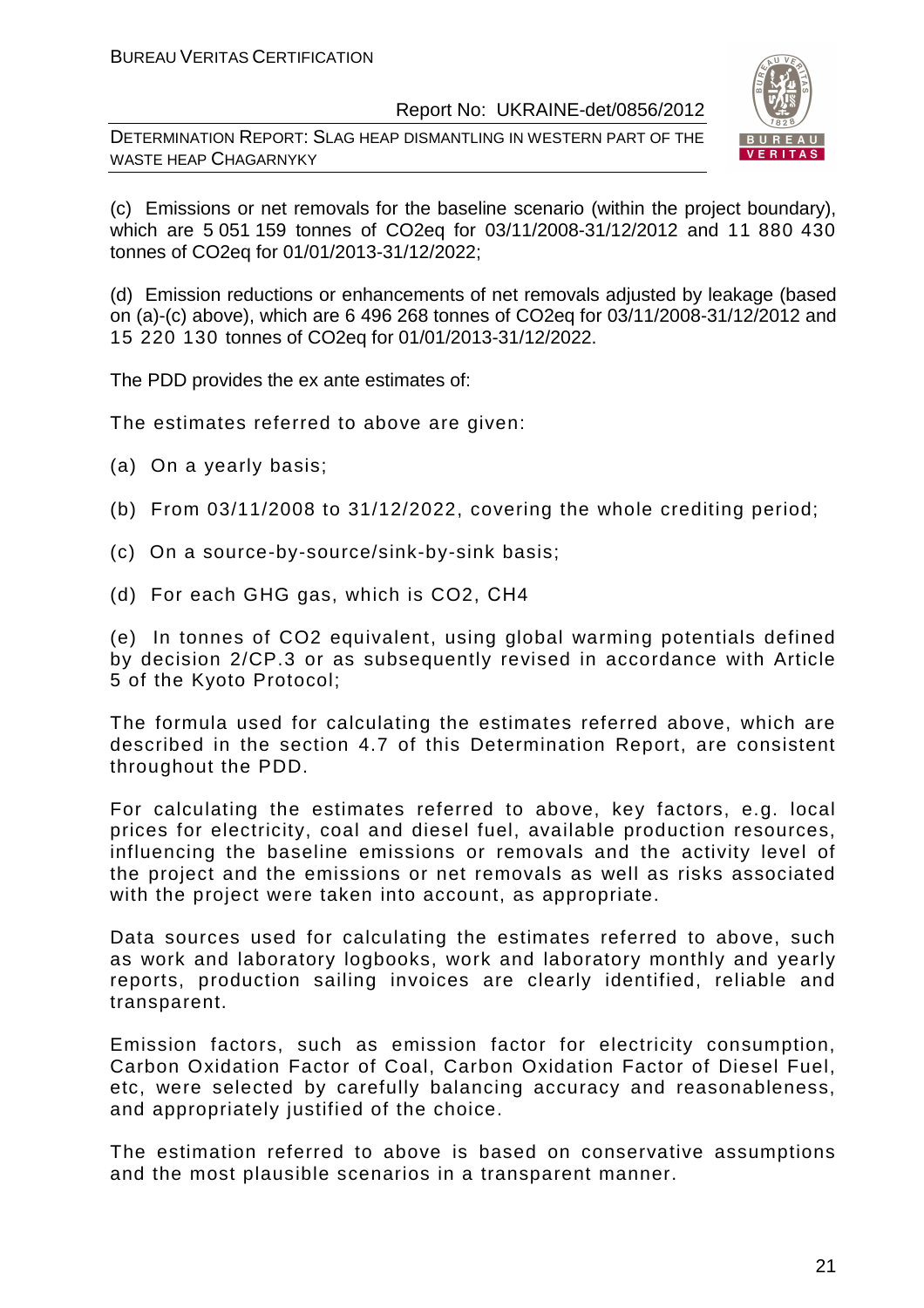DETERMINATION REPORT: SLAG HEAP DISMANTLING IN WESTERN PART OF THE WASTE HEAP CHAGARNYKY



The estimates referred to above are consistent throughout the PDD.

The annual average of estimated emission reductions or enhancements of net removals over the crediting period is calculated by dividing the total estimated emission reductions or enhancements of net removals over the crediting period by the total months of the crediting period, and multiplying by twelve.

# **4.10 Environmental impacts (48)**

The PDD lists and attaches documentation on the analysis of the environmental impacts of the project, including transboundary impacts, in accordance with procedures as determined by the host Party, such as permit on pollutant by stationary sources, analysis of the environmental impacts, a part of separation fabric work project which is mentioned in the PDD.

The PDD provides conclusion and all references to supporting documentation of an environmental impact assessment undertaken in accordance with the procedures as required by the host Party, if the analysis referred to above indicates that the environmental impacts are considered significant by the project participants or the host Party.

The problem areas for environmental impacts of the project were not identified

# **4.11 Stakeholder consultation (49)**

The host Party for the project is Ukraine. The project meets the applicable standards and requirements, set forth in Ukraine. The Host Party does not put forward the requirement to consult with stakeholders to JI projects. The project was presented to the local authorities, and was approved (approval on building, etc).

Any comments from local authorities or stakeholders were not obtained.

# **4.12 Determination regarding small scale projects (50-57)**

"Not applicable"

# **4.13 Determination regarding land use, land-use change and forestry (LULUCF) projects (58-64)**

"Not applicable"

# **4.14 Determination regarding programmes of activities (65-73)**

"Not applicable"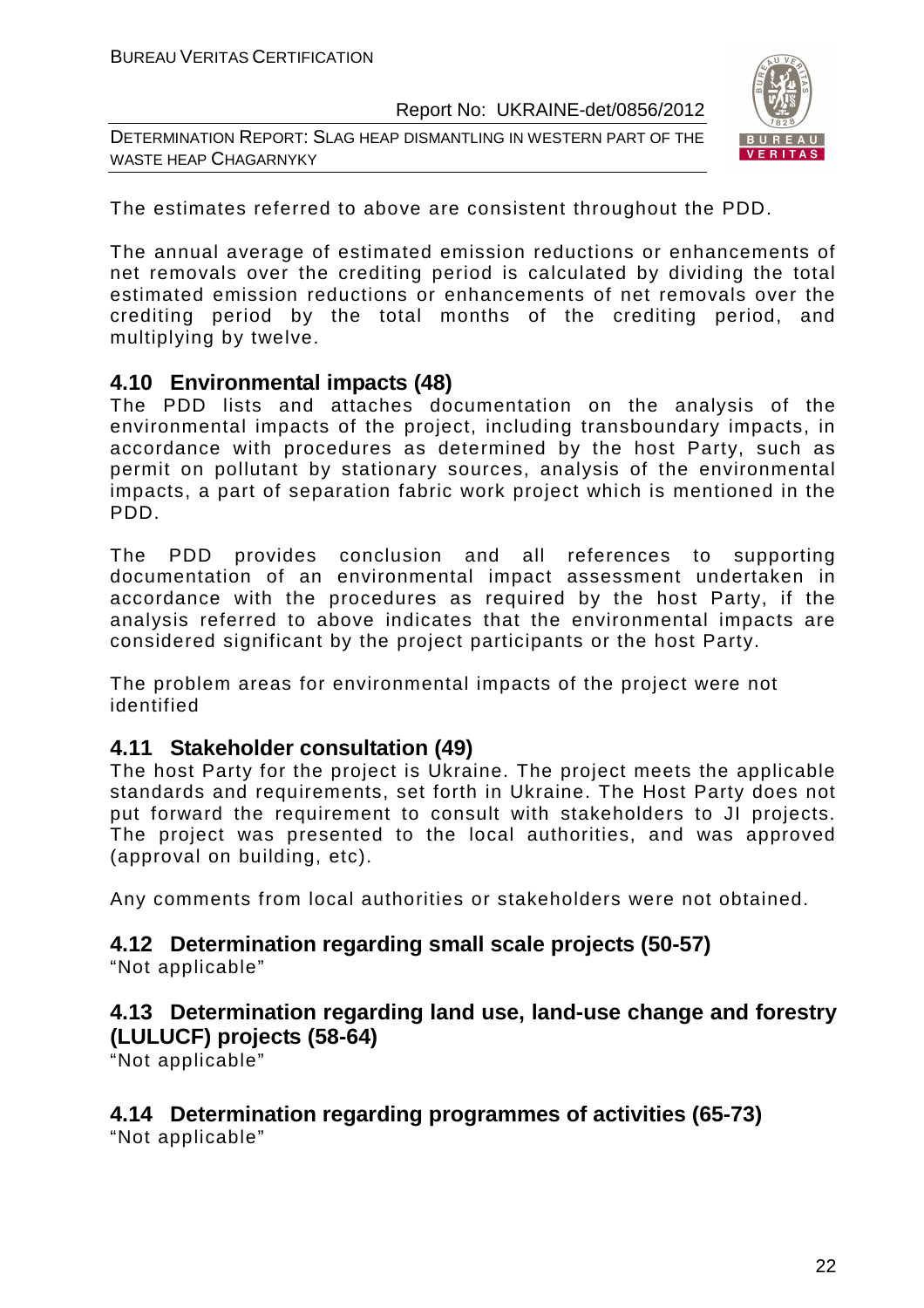DETERMINATION REPORT: SLAG HEAP DISMANTLING IN WESTERN PART OF THE WASTE HEAP CHAGARNYKY



# **5 SUMMARY AND REPORT OF HOW DUE ACCOUNT WAS TAKEN OF COMMENTS RECEIVED PURSUANT TO PARAGRAPH 32 OF THE JI GUIDELINES**

No comments, pursuant to paragraph 32 of the JI Guidelines, were received

# **6 DETERMINATION OPINION**

Bureau Veritas Certification has performed a determination of the "Slag heap dismantling in western part of the waste heap Chagarnyky" Project in Gorlivka town, Mykytivskyi District, Donetsk Region, Ukraine. The determination was performed on the basis of UNFCCC criteria and host country criteria and also on the criteria given to provide for consistent project operations, monitoring and reporting.

The determination consisted of the following three phases: i) a desk review of the project design and the baseline and monitoring plan; ii) follow-up interviews with project stakeholders; iii) the resolution of outstanding issues and the issuance of the final determination report and opinion.

Project participant/s used the latest tool for demonstration of the additionality. In line with this tool, the PDD provides barrier analysis AND common practice analysis, to determine that the project activity itself is not the baseline scenario.

Emission reductions attributable to the project are hence additional to any that would occur in the absence of the project activity. Given that the project is implemented and maintained as designed, the project is likely to achieve the estimated amount of emission reductions.

The determination revealed two pending issues related to the current determination stage of the project: the issue of the written approval of the project and the authorization of the project participant by the host Party. If the written approval and the authorization by the host Party are awarded, it is our opinion that the project as described in the Project Design Document, Version 2.0 meets all the relevant UNFCCC requirements for the determination stage and the relevant host Party criteria.

The review of the project design documentation (version 2.0) and the subsequent follow-up interviews have provided Bureau Veritas Certification with sufficient evidence to determine the fulfillment of stated criteria. In our opinion, the project correctly applies and meets the relevant UNFCCC requirements for the JI and the relevant host country criteria.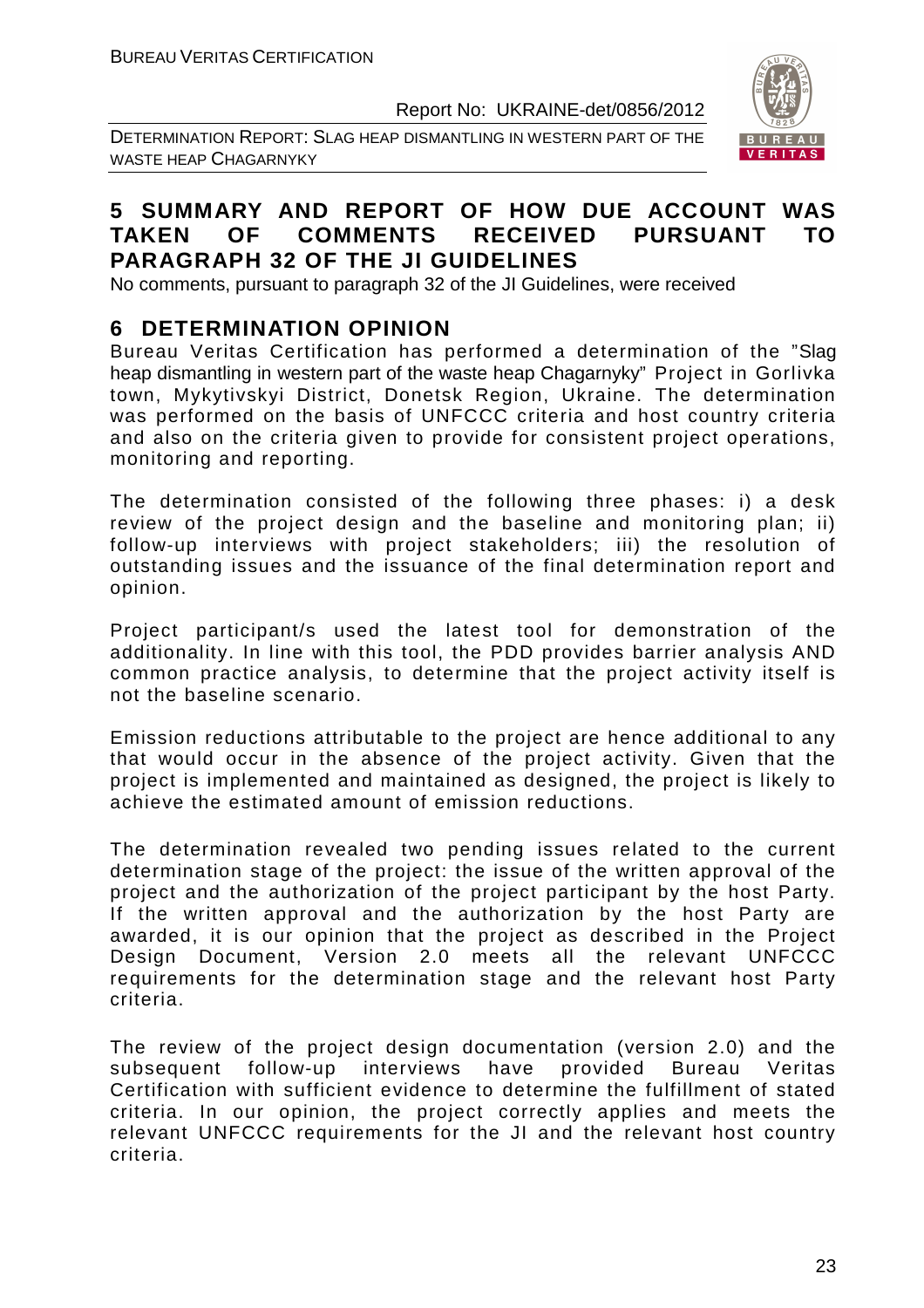DETERMINATION REPORT: SLAG HEAP DISMANTLING IN WESTERN PART OF THE WASTE HEAP CHAGARNYKY



The determination is based on the information made available to us and the engagement conditions detailed in this report.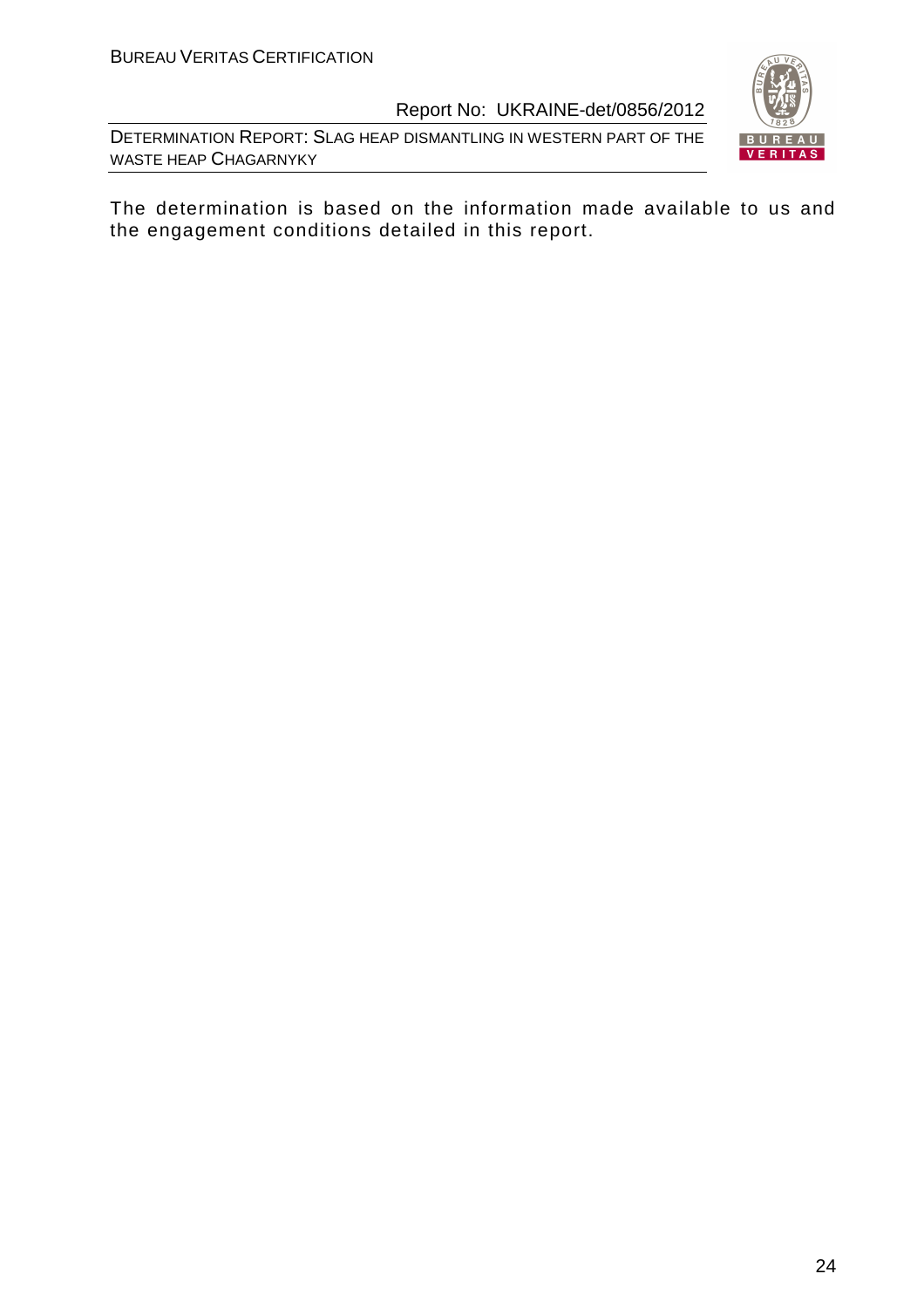DETERMINATION REPORT: SLAG HEAP DISMANTLING IN WESTERN PART OF THE WASTE HEAP CHAGARNYKY



# **7 REFERENCES**

# **Category 1 Documents:**

Documents provided by SIA "Vidzeme Eko" that relate directly to the GHG components of the project.

- /1/ Project Design Document "Slag heap dismantling in western part of the waste heap Chagarnyky" version 1.0 dated 03/12/2012
- /2/ Project Design Document "Slag heap dismantling in western part of the waste heap Chagarnyky " version 2.0 dated 04/12/2012
- /3/ ERUs calculation Excel-file "Calculation\_T32\_.xls"
- /4/ Letter of Endorsement #3701/23/7 dated 03/12/2012 issued by State Environment Investment Agency of Ukraine

# **Category 2 Documents:**

Background documents related to the design and/or methodologies employed in the design or other reference documents.

- /1/ Delivery agreement #122 from 02/10/08 between "Servis-kom" Ltd and "Bidl grup" Ltd.
- /2/ Subcontract of works # 123 from 02/10/2008 between "Servis-kom" Ltd. and CE "Byryuzovo" for waste heap dismantling.
- /3/ Contract of works# 121 from 02/10/2008 between "Azovtreyd" Ltd (customer) and "Servis-kom" Ltd (performer) for waste heap dismantling.
- /4/ Verification certificate of working measuring electronic scales ANG 200C, valid till 25/07/08.
- /5/ Verification certificate of working measuring electronic scales ANG 200C, valid till 25/08/09.
- /6/ Verification certificate of working measuring electronic scales ANG 200C, valid till 10/09/10.
- /7/ Verification certificate of working measuring electronic scales ANG 200C, valid till 27/10/11.
- /8/ Verification certificate of working measuring electronic scales ANG 200C, valid till 27/12/12.
- /9/ Passport and certificates of electronic scales ANG 200C
- /10/ Diary of IO and SIEVES for coal chemical laboratory "TANDEM" Ltd.
- /11/ Passport and certificates of vibratory mill 75T-DRM.
- /12/ Passport and certificates of laboratory furnace SNOL 7,2/1100.
- /13/ Passport and certificates of laboratory sieve.
- /14/ Passport and certificates of drying box SNOL 58/350.
- /15/ Passport and certificates of drying box SNOL 100/350.
- /16/

/17/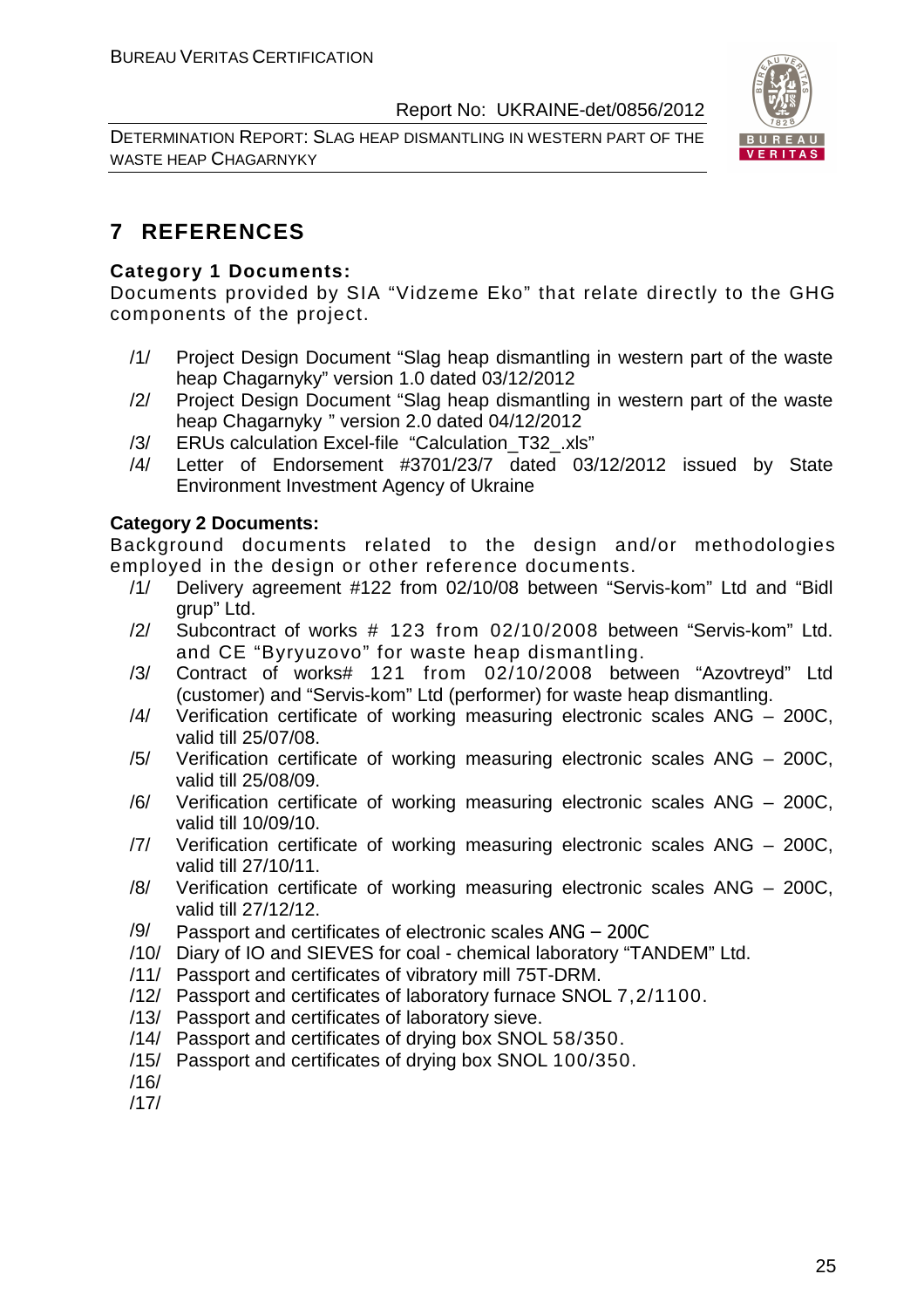DETERMINATION REPORT: SLAG HEAP DISMANTLING IN WESTERN PART OF THE WASTE HEAP CHAGARNYKY



#### **Persons interviewed:**

List persons interviewed during the determination or persons that contributed with other information that are not included in the documents listed above.

- /1/ Gints KIavinsh SIA "Vidzeme Eko" JI Project Manager
- /2/ Stah Yuri Mykhailovych SIA "Vidzeme Eko" JI Consultant
- /3/ Olena Mykolaivna Petrenko PE "Tandem 2006" Ltd. Head of Laboratory
- /4/ Oksana Olegіvna Koval manager of TCD CE "Byryuzovo"
- /5/ Igor Petrovych Kryuk -record keeper at weigh station, CE "Byryuzovo".
- /6/ Domochkina Inna Olegivna Director of "Azovtreyd" LLC

1. o0o -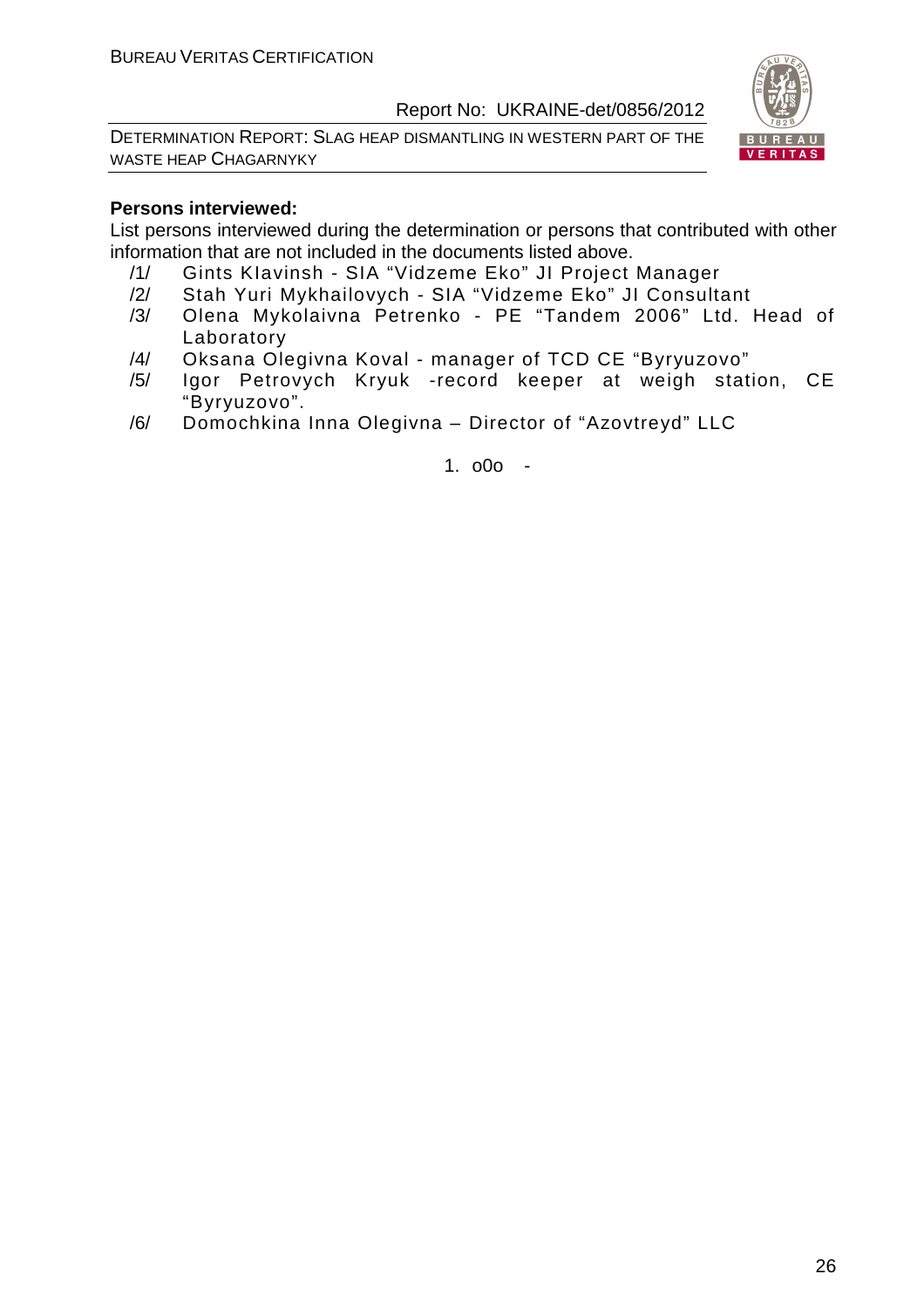#### DETERMINATION REPORT: SLAG HEAP DISMANTLING IN WESTERN PART OF THE WASTE HEAP CHAGARNYKY **DETERMINATION PROTOCOL**

#### **Check list for determination, according JOINT IMPLEMENTATION DETERMINATION AND VERIFICATION MANUAL (Version 01)**

| <b>DVM</b>           | <b>Check Item</b>                                                                                                                                                                                                                                                                                        | <b>Initial finding</b>                                                                                                                                                                                                                                                                                                                                                                                                                                                                                                                                                                                                                                                                                                                                                                                                                                                                                                                                                                                                                                             | <b>Draft</b>      | <b>Final</b>      |
|----------------------|----------------------------------------------------------------------------------------------------------------------------------------------------------------------------------------------------------------------------------------------------------------------------------------------------------|--------------------------------------------------------------------------------------------------------------------------------------------------------------------------------------------------------------------------------------------------------------------------------------------------------------------------------------------------------------------------------------------------------------------------------------------------------------------------------------------------------------------------------------------------------------------------------------------------------------------------------------------------------------------------------------------------------------------------------------------------------------------------------------------------------------------------------------------------------------------------------------------------------------------------------------------------------------------------------------------------------------------------------------------------------------------|-------------------|-------------------|
| <b>Paragraph</b>     |                                                                                                                                                                                                                                                                                                          |                                                                                                                                                                                                                                                                                                                                                                                                                                                                                                                                                                                                                                                                                                                                                                                                                                                                                                                                                                                                                                                                    | <b>Conclusion</b> | <b>Conclusion</b> |
|                      | <b>General description of the project</b>                                                                                                                                                                                                                                                                |                                                                                                                                                                                                                                                                                                                                                                                                                                                                                                                                                                                                                                                                                                                                                                                                                                                                                                                                                                                                                                                                    |                   |                   |
| Title of the project |                                                                                                                                                                                                                                                                                                          |                                                                                                                                                                                                                                                                                                                                                                                                                                                                                                                                                                                                                                                                                                                                                                                                                                                                                                                                                                                                                                                                    |                   |                   |
|                      | Is the title of the project presented?                                                                                                                                                                                                                                                                   | The title of project is "SLAG HEAP DISMANTLING IN<br>WESTERN PART OF THE WASTE HEAP CHAGARNYKY"                                                                                                                                                                                                                                                                                                                                                                                                                                                                                                                                                                                                                                                                                                                                                                                                                                                                                                                                                                    | OK                | OK                |
|                      | Is the sectoral scope to which the project<br>pertains presented?                                                                                                                                                                                                                                        | The sectoral scope is 8. Mining/mineral production                                                                                                                                                                                                                                                                                                                                                                                                                                                                                                                                                                                                                                                                                                                                                                                                                                                                                                                                                                                                                 | <b>OK</b>         | OK                |
| $\sim$               | Is the current version number of the document<br>presented?                                                                                                                                                                                                                                              | The current version number is 1.0                                                                                                                                                                                                                                                                                                                                                                                                                                                                                                                                                                                                                                                                                                                                                                                                                                                                                                                                                                                                                                  | OK                | OK                |
|                      | Is the date when the document was completed<br>presented?                                                                                                                                                                                                                                                | The date when the document is completed is 03/12/2012                                                                                                                                                                                                                                                                                                                                                                                                                                                                                                                                                                                                                                                                                                                                                                                                                                                                                                                                                                                                              | OK                | OK.               |
|                      | <b>Description of the project</b>                                                                                                                                                                                                                                                                        |                                                                                                                                                                                                                                                                                                                                                                                                                                                                                                                                                                                                                                                                                                                                                                                                                                                                                                                                                                                                                                                                    |                   |                   |
|                      | Is the purpose of the project included with a<br>concise, summarizing explanation (max. 1-2<br>pages) of the:<br>a) Situation existing prior to the starting date of<br>the project;<br>b) Baseline scenario; and<br>Project scenario (expected<br>outcome,<br>C)<br>including a technical description)? | The situation existing prior to the starting date of the project<br>Very often it was not economically feasible to extract all<br>100% of coal from the rock mass. Therefore, waste heaps of<br>Donetsk region contains a large amount of coal, which is<br>self-ignited later on. All the waste heaps that were self-<br>ignited or the ones that are close to self-ignition are the<br>centre of uncontrolled pollutants and greenhouse gas<br>emissions<br>The baseline scenario assumed that the common practice<br>will be continued - heap can be spontaneously ignited with a<br>certain probability, and the process of burning will continue<br>till all coal, contained there, will be burned. The process of<br>combustion is accompanied by release the carbon dioxide<br>into atmosphere.<br>Project scenario-provides complete dismantling of the dump.<br>During dismantling of the dump, the rocks will be divided into<br>fractions, which will be used for blending with steam coal and<br>subsequently supplied to heat power plants and boiler | CAR01             | OK                |

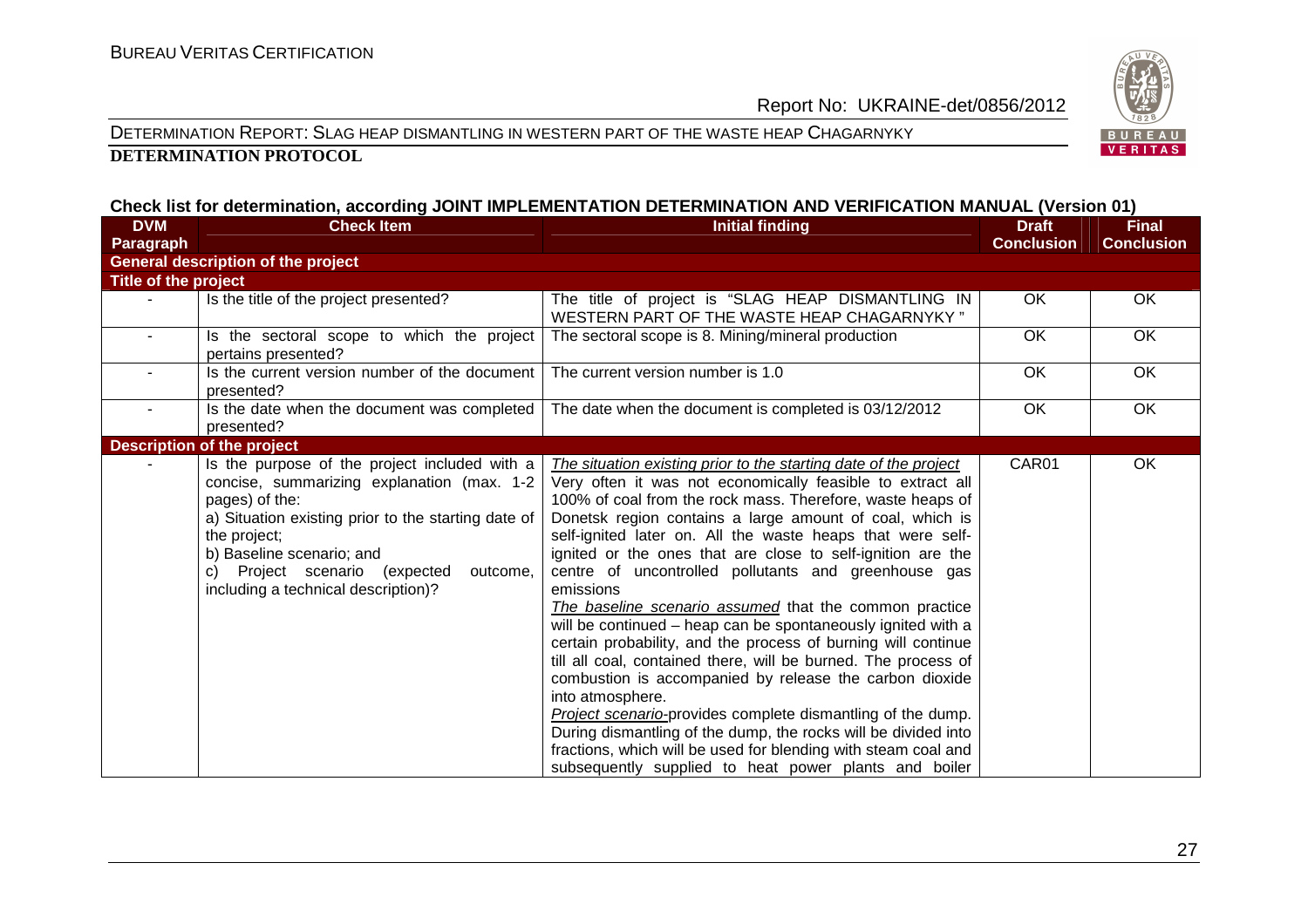

|                                | DETERMINATION REPORT: SLAG HEAP DISMANTLING IN WESTERN PART OF THE WASTE HEAP CHAGARNYKY |                                                                                                                                                                                                                                                                                                                                                                                                                                                                                                                                |                                   | BUREAU                            |
|--------------------------------|------------------------------------------------------------------------------------------|--------------------------------------------------------------------------------------------------------------------------------------------------------------------------------------------------------------------------------------------------------------------------------------------------------------------------------------------------------------------------------------------------------------------------------------------------------------------------------------------------------------------------------|-----------------------------------|-----------------------------------|
| <b>DVM</b><br><b>Paragraph</b> | <b>Check Item</b>                                                                        | <b>Initial finding</b>                                                                                                                                                                                                                                                                                                                                                                                                                                                                                                         | <b>Draft</b><br><b>Conclusion</b> | <b>Final</b><br><b>Conclusion</b> |
|                                |                                                                                          | houses for burning as fuel. After sorting, the large fractions<br>will be used for building and repairing of roads. As the result,<br>rock mass of the dump will be fully utilized, and the received<br>coal will replace coal, which otherwise would have had to be<br>mined. As the result of the project, the opportunity of self-<br>ignition of heap will be eliminated<br>CAR01<br>Please add data on subcontractors of "Azovtreyd" Ltd<br>involved to the project activity.                                             |                                   |                                   |
|                                | Is the history of the project (incl. its JI<br>component) briefly summarized?            | The history of project JI component is briefly summarized<br>CAR02<br>Please add history of waste heaps dismantled in project<br>frames. According to "Моделювання температурного<br>поля згасаючих териконів, В.В. Попович, А.Д. Кузик,<br>канд. фіз.-мат. наук, доцент, О.О. Карабин, канд. фіз.-<br>мат. наук, доцент, О.Ю. Чмир, канд. фіз.-мат. наук<br>(Львівський державний університет безпеки<br><i>життедіяльності)</i> " time of waste heap burning is about 15-<br>20 years after finishing of waste heap mantling | CAR02                             | OK                                |
| <b>Project participants</b>    |                                                                                          |                                                                                                                                                                                                                                                                                                                                                                                                                                                                                                                                |                                   |                                   |
|                                | Are project participants and Party(ies) involved<br>in the project listed?               | "Azovtreyd" Ltd and SIA "Vidzeme Eko" is indicated as the<br>project participants and Ukraine and Republic Latvia are<br>indicated as Parties involved                                                                                                                                                                                                                                                                                                                                                                         | OK                                | OK                                |
|                                | Is the data of the project participants presented<br>in tabular format?                  | The data of the project participants are presented in tabular<br>format                                                                                                                                                                                                                                                                                                                                                                                                                                                        | $\overline{OK}$                   | $\overline{OK}$                   |
|                                | Is contact information provided in Annex 1 of<br>the PDD?                                | The contact information on project participants are indicated<br>in the Annex 1                                                                                                                                                                                                                                                                                                                                                                                                                                                | OK                                | OK                                |
| $\sim$                         | Is it indicated, if it is the case, if the Party<br>involved is a host Party?            | The Host Party Ukraine is indicated as the Party Involved                                                                                                                                                                                                                                                                                                                                                                                                                                                                      | OK                                | OK                                |
|                                | <b>Technical description of the project</b>                                              |                                                                                                                                                                                                                                                                                                                                                                                                                                                                                                                                |                                   |                                   |
| <b>Location of the project</b> |                                                                                          |                                                                                                                                                                                                                                                                                                                                                                                                                                                                                                                                |                                   |                                   |
|                                | Host Party(ies)                                                                          | Ukraine                                                                                                                                                                                                                                                                                                                                                                                                                                                                                                                        | OK                                | OK                                |
|                                | Region/State/Province etc.                                                               | Donetsk Region, Mykytivskyi Region                                                                                                                                                                                                                                                                                                                                                                                                                                                                                             | OK                                | OK                                |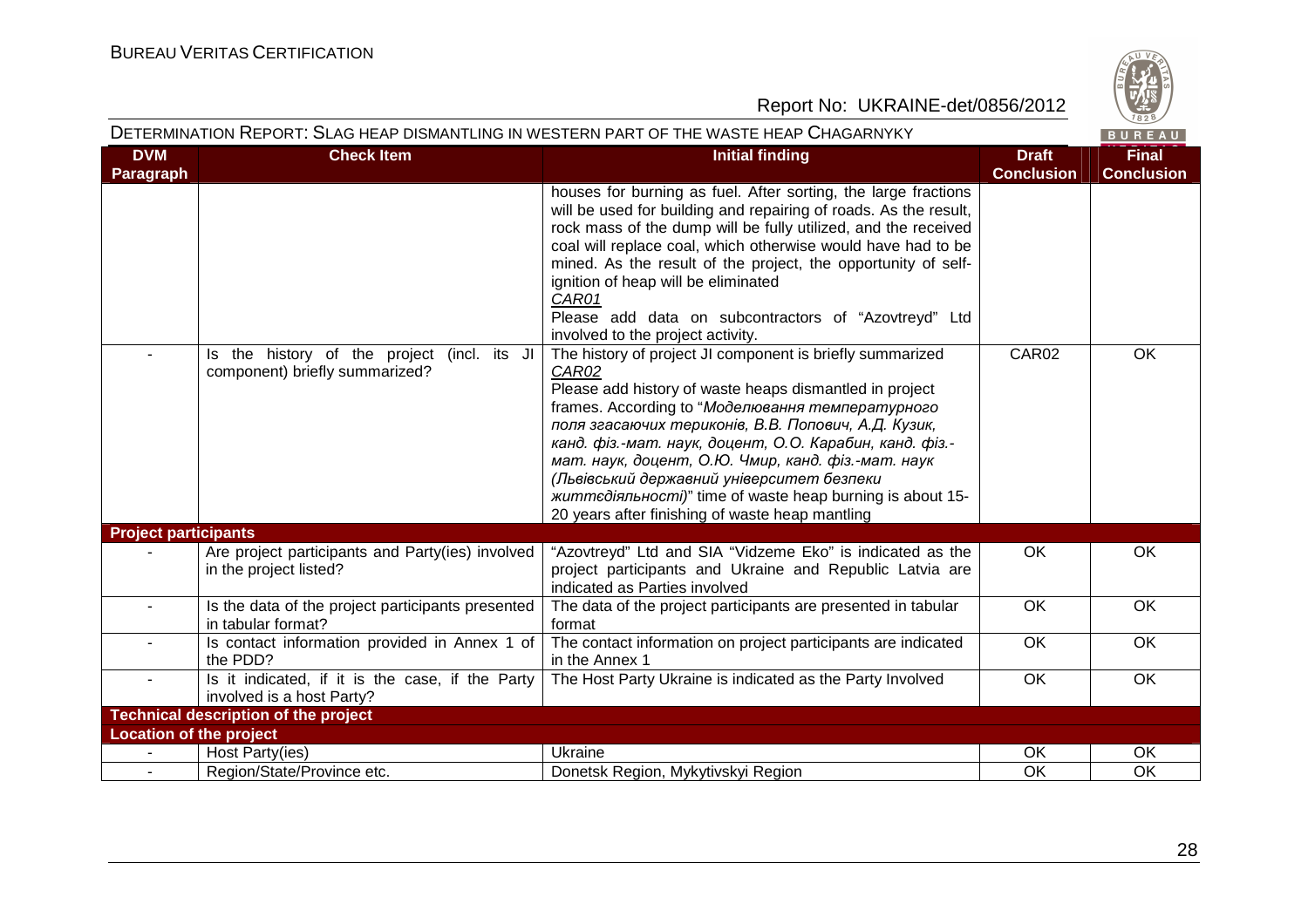

|                         |                                                                                                                                                                                                           | DETERMINATION REPORT: SLAG HEAP DISMANTLING IN WESTERN PART OF THE WASTE HEAP CHAGARNYKY                                                                                                                                                                                                                                                                                                                                                                                                                                                                                                                                                                     |                                   | BUREAU                            |
|-------------------------|-----------------------------------------------------------------------------------------------------------------------------------------------------------------------------------------------------------|--------------------------------------------------------------------------------------------------------------------------------------------------------------------------------------------------------------------------------------------------------------------------------------------------------------------------------------------------------------------------------------------------------------------------------------------------------------------------------------------------------------------------------------------------------------------------------------------------------------------------------------------------------------|-----------------------------------|-----------------------------------|
| <b>DVM</b><br>Paragraph | <b>Check Item</b>                                                                                                                                                                                         | <b>Initial finding</b>                                                                                                                                                                                                                                                                                                                                                                                                                                                                                                                                                                                                                                       | <b>Draft</b><br><b>Conclusion</b> | <b>Final</b><br><b>Conclusion</b> |
|                         | City/Town/Community etc.                                                                                                                                                                                  | Gorlivka town                                                                                                                                                                                                                                                                                                                                                                                                                                                                                                                                                                                                                                                |                                   |                                   |
|                         | Detail of the physical location, including<br>information allowing the unique identification of<br>the project. (This section should not exceed<br>one page)                                              | Geographical coordinates of the waste heaps and<br>enrichment plant are provided in the section A.4.1.4<br>CAR03<br>Please indicate in the section A source of project<br>geographical data                                                                                                                                                                                                                                                                                                                                                                                                                                                                  | CAR03                             | OK                                |
|                         | Technologies to be employed, or measures, operations or actions to be implemented by the project                                                                                                          |                                                                                                                                                                                                                                                                                                                                                                                                                                                                                                                                                                                                                                                              |                                   |                                   |
|                         | Are the technology(ies) to be employed, or<br>measures, operations or actions to be<br>implemented by the project, including all<br>relevant technical data and the implementation<br>schedule described? | Employed technology is described in the section A<br>CAR04<br>The proposed project envisages processing 1 200 000 m3 of<br>coal containing rock mass from waste heap per year.<br>Assuming that average coal content is about 12%, so about<br>million tCO2eq will be obtained per year. Please explain<br>misamendment between abovementioned evaluations and<br>table 2 of the PDD<br>CL01<br>Please add data on quantities of sorting units McCloskey<br>R155 involved in the project and work shift-cycle<br>Brief explanation of how the anthropogenic emissions of greenhouse gases by sources are to be reduced by the proposed JI project, including | CAR04<br>CL <sub>01</sub>         | OK<br>OK                          |
| <b>circumstances</b>    |                                                                                                                                                                                                           | why the emission reductions would not occur in the absence of the proposed project, taking into account national and/or sectoral policies and                                                                                                                                                                                                                                                                                                                                                                                                                                                                                                                |                                   |                                   |
|                         | Is it stated how anthropogenic GHG emission<br>reductions are to be achieved? (This section<br>should not exceed one page)                                                                                | The proposed project is aimed at reducing anthropogenic<br>emissions. Emission reductions created by:<br>- Elimination of greenhouse gases sources associated with<br>burning waste heaps, by extracting coal from the rock<br>dumps;<br>- Reduction of uncontrolled methane emissions due to<br>replacement of coal that would have been extracted through<br>mining;<br>- Reduction of electricity consumption at waste heap<br>dismantling in comparison to electricity consumption at coal<br>mine.                                                                                                                                                      | <b>OK</b>                         | OK                                |
|                         | Is it provided the estimation of emission                                                                                                                                                                 | The estimation of emission reduction over crediting period                                                                                                                                                                                                                                                                                                                                                                                                                                                                                                                                                                                                   | OK                                | OK                                |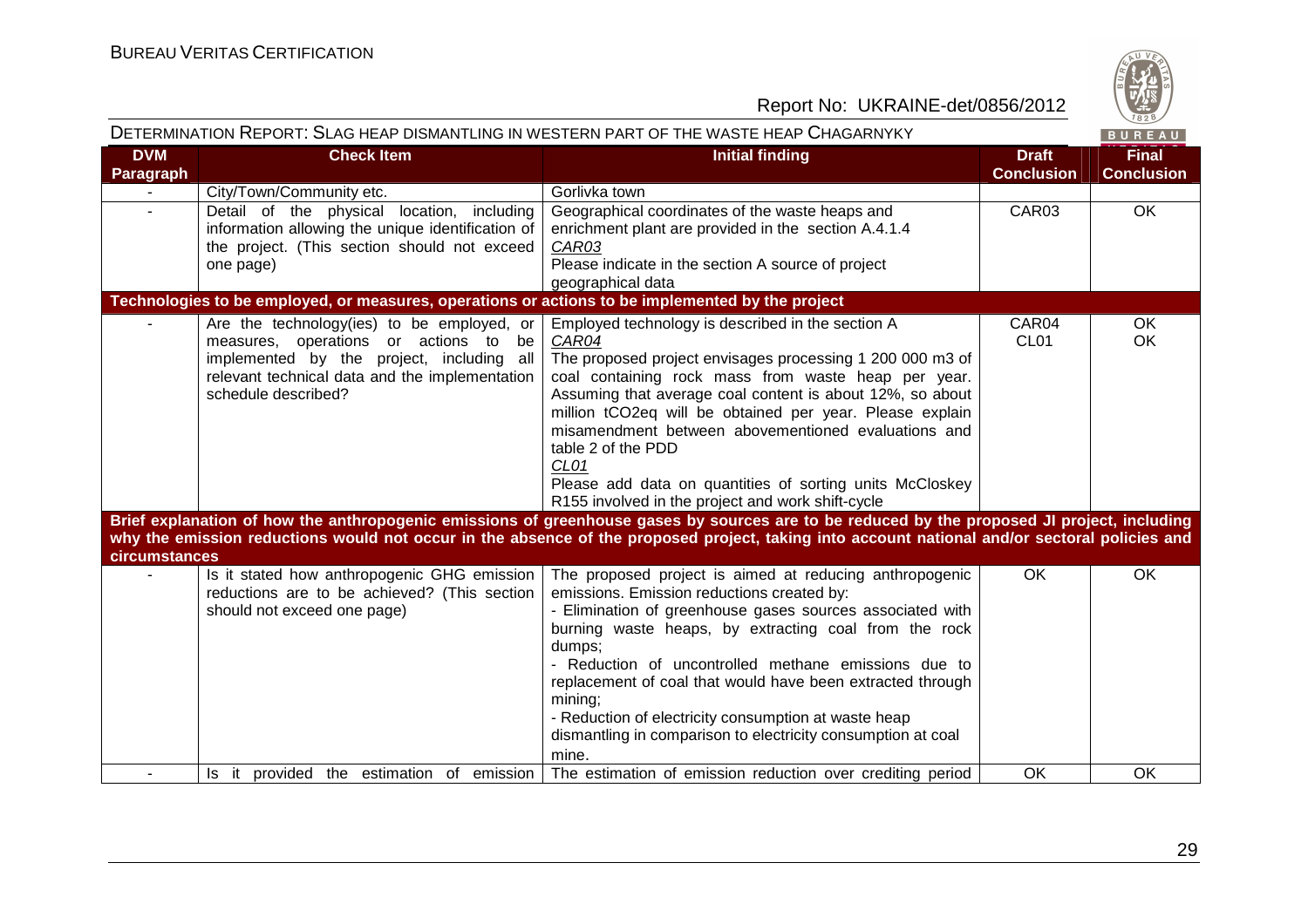

|                         | DETERMINATION REPORT: SLAG HEAP DISMANTLING IN WESTERN PART OF THE WASTE HEAP CHAGARNYKY                                                                   |                                                                                                                                                                                                                  |                                   | BUREAU                            |
|-------------------------|------------------------------------------------------------------------------------------------------------------------------------------------------------|------------------------------------------------------------------------------------------------------------------------------------------------------------------------------------------------------------------|-----------------------------------|-----------------------------------|
| <b>DVM</b><br>Paragraph | <b>Check Item</b>                                                                                                                                          | <b>Initial finding</b>                                                                                                                                                                                           | <b>Draft</b><br><b>Conclusion</b> | <b>Final</b><br><b>Conclusion</b> |
|                         | reductions over the crediting period?                                                                                                                      | 03/11/2008-31/12/2012 is 6 496 268 tonnes of CO2<br>equivalent, and 15 220 130 tonnes of CO2 equivalent for<br>period 01/01/2013-31/12/2017                                                                      |                                   |                                   |
| $\sim$                  | Is it provided the estimated annual reduction for<br>the chosen credit period in tCO2e?                                                                    | The estimated annual reduction for chosen crediting period<br>is 1 559 104 tonnes of CO2 equivalent for first commitment<br>period and 1 522 013 tonnes of CO2 equivalent for post-<br>Kyoto period.             | $\overline{OK}$                   | $\overline{OK}$                   |
|                         | Are the data from questions above presented in<br>tabular format?                                                                                          | The data from questions above is presented in tabular format                                                                                                                                                     | <b>OK</b>                         | OK                                |
|                         | Estimated amount of emission reductions over the crediting period                                                                                          |                                                                                                                                                                                                                  |                                   |                                   |
|                         | Is the length of the crediting period Indicated?                                                                                                           | The length of crediting period is 4 years and 2 months from<br>03/11/2008 till 31/12/2012                                                                                                                        | OK                                | OK                                |
| $\blacksquare$          | Are estimates of total as well as annual and<br>average annual emission reductions in tonnes<br>of CO2 equivalent provided?                                | The estimates of total as well as annual and average annual<br>emission reductions are provided in tonnes of CO2<br>equivalent                                                                                   | OK                                | OK                                |
|                         | <b>Project approvals by Parties</b>                                                                                                                        |                                                                                                                                                                                                                  |                                   |                                   |
| 19                      | Have the DFPs of all Parties listed as "Parties<br>involved" in the PDD provided written project<br>approvals?                                             | Letter of Endorsement #3701/23/7 dated 03/12/2012 has<br>been issued by State Environment Investment Agency of<br>Ukraine<br>CAR05<br>Please provide written project approvals from the both<br>Parties Involved | CAR05                             | Pending                           |
| 19                      | Does the PDD identify at least the host Party<br>as a "Party involved"?                                                                                    | The Host party Ukraine is indicated as the Party Involved                                                                                                                                                        | OK                                | $\overline{OK}$                   |
| 19                      | Has the DFP of the host Party issued a written<br>project approval?                                                                                        | See CAR05                                                                                                                                                                                                        | Pending                           | Pending                           |
| 20                      | Are all the written project approvals by Parties<br>involved unconditional?                                                                                | See CAR05                                                                                                                                                                                                        | Pending                           | Pending                           |
|                         | Authorization of project participants by Parties involved                                                                                                  |                                                                                                                                                                                                                  |                                   |                                   |
| 21                      | Is each of the legal entities listed as project<br>participants in the PDD authorized by a Party<br>involved, which is also listed in the PDD,<br>through: | See CAR05                                                                                                                                                                                                        | Pending                           | Pending                           |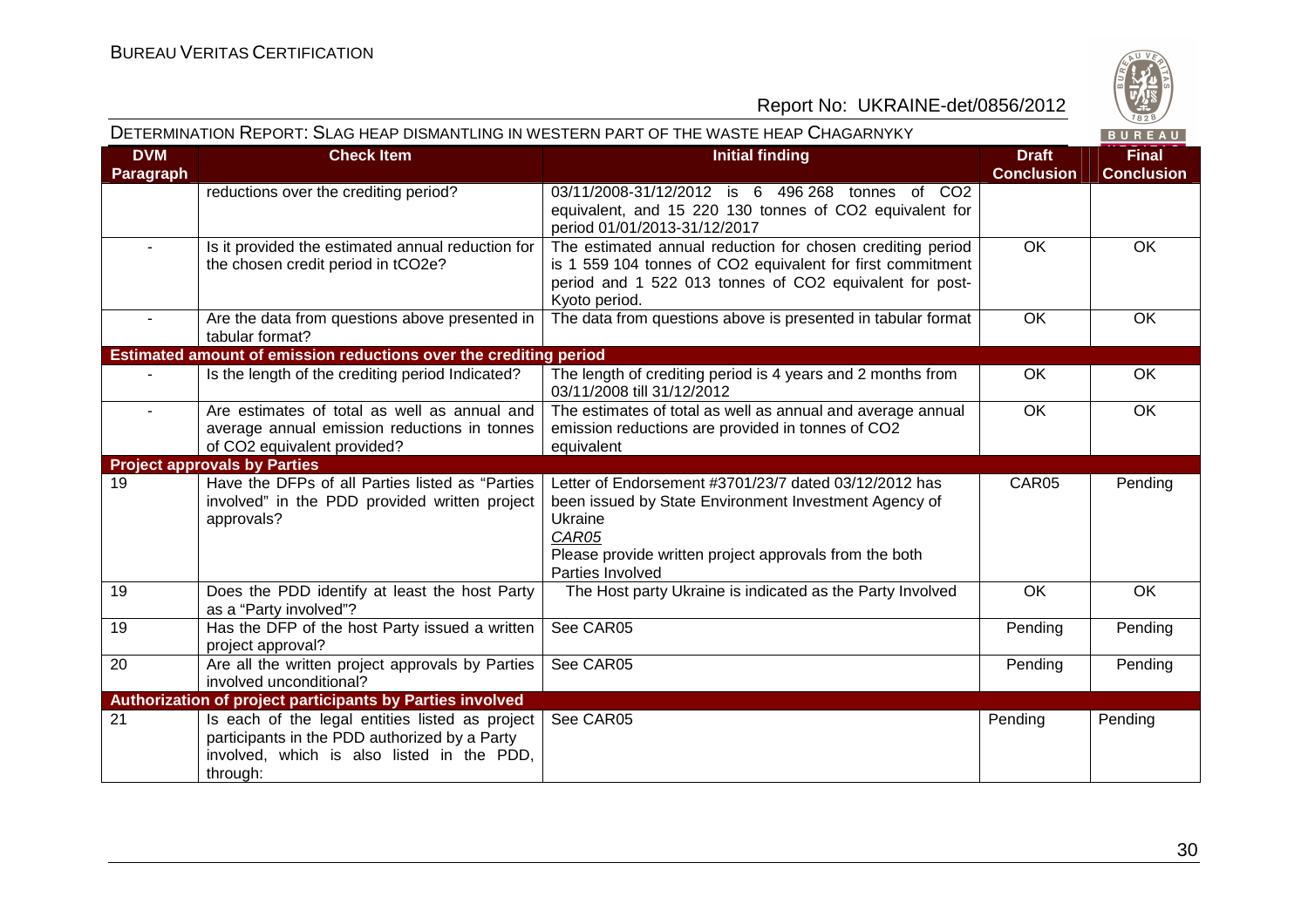

|                         |                                                                                                                                                                                                                                                                                                                                                                                                                                                                                                                                                                                                                                                                                              | DETERMINATION REPORT: SLAG HEAP DISMANTLING IN WESTERN PART OF THE WASTE HEAP CHAGARNYKY                                                                                                                                                                                                                                                                                                                                                                                                                                                                                                                                                                                                                                                                                               |                                   | BUREAU                            |
|-------------------------|----------------------------------------------------------------------------------------------------------------------------------------------------------------------------------------------------------------------------------------------------------------------------------------------------------------------------------------------------------------------------------------------------------------------------------------------------------------------------------------------------------------------------------------------------------------------------------------------------------------------------------------------------------------------------------------------|----------------------------------------------------------------------------------------------------------------------------------------------------------------------------------------------------------------------------------------------------------------------------------------------------------------------------------------------------------------------------------------------------------------------------------------------------------------------------------------------------------------------------------------------------------------------------------------------------------------------------------------------------------------------------------------------------------------------------------------------------------------------------------------|-----------------------------------|-----------------------------------|
| <b>DVM</b><br>Paragraph | <b>Check Item</b>                                                                                                                                                                                                                                                                                                                                                                                                                                                                                                                                                                                                                                                                            | <b>Initial finding</b>                                                                                                                                                                                                                                                                                                                                                                                                                                                                                                                                                                                                                                                                                                                                                                 | <b>Draft</b><br><b>Conclusion</b> | <b>Final</b><br><b>Conclusion</b> |
|                         | - A written project approval by a Party<br>involved, explicitly indicating the name of the<br>legal entity? or<br>- Any other form of project participant<br>authorization in writing, explicitly indicating the<br>name of the legal entity?                                                                                                                                                                                                                                                                                                                                                                                                                                                |                                                                                                                                                                                                                                                                                                                                                                                                                                                                                                                                                                                                                                                                                                                                                                                        |                                   |                                   |
| <b>Baseline setting</b> |                                                                                                                                                                                                                                                                                                                                                                                                                                                                                                                                                                                                                                                                                              |                                                                                                                                                                                                                                                                                                                                                                                                                                                                                                                                                                                                                                                                                                                                                                                        |                                   |                                   |
| 22                      | Does the PDD explicitly indicate which of the<br>following approaches is used for identifying the<br>baseline?<br>- JI specific approach                                                                                                                                                                                                                                                                                                                                                                                                                                                                                                                                                     | The PDD explicitly indicates that JI specific approach was<br>used for baseline establishing                                                                                                                                                                                                                                                                                                                                                                                                                                                                                                                                                                                                                                                                                           | OK.                               | <b>OK</b>                         |
|                         | - Approved CDM methodology approach                                                                                                                                                                                                                                                                                                                                                                                                                                                                                                                                                                                                                                                          |                                                                                                                                                                                                                                                                                                                                                                                                                                                                                                                                                                                                                                                                                                                                                                                        |                                   |                                   |
|                         | JI specific approach only                                                                                                                                                                                                                                                                                                                                                                                                                                                                                                                                                                                                                                                                    |                                                                                                                                                                                                                                                                                                                                                                                                                                                                                                                                                                                                                                                                                                                                                                                        |                                   |                                   |
| 23                      | Does the PDD provide a detailed theoretical<br>description in a complete and transparent<br>manner?                                                                                                                                                                                                                                                                                                                                                                                                                                                                                                                                                                                          | The PDD contains a detailed theoretical description of<br>proposed baseline                                                                                                                                                                                                                                                                                                                                                                                                                                                                                                                                                                                                                                                                                                            | OK.                               | OK                                |
| 23                      | Does the PDD provide justification that the<br>baseline is established:<br>(a) By listing and describing plausible future<br>scenarios on the basis of conservative<br>assumptions and selecting the most plausible<br>one?<br>(b) Taking into account relevant national and/or<br>sectoral policies and circumstance?<br>- Are key factors that affect a baseline taken<br>into account?<br>(c) In a transparent manner with regard to the<br>of<br>approaches,<br>assumptions,<br>choice<br>methodologies, parameters, date sources and<br>key factors?<br>(d) Taking into account of uncertainties and<br>using conservative assumptions?<br>(e) In such a way that ERUs cannot be earned | The PDD provides justification of baseline establishing<br>(a) By listing and describing five plausible future<br>scenarious<br>(b) Taking into account national and sectoral policies.<br>Ukrainian policies doesn't require or encourage<br>waste heaps dismantling<br>(c) In transparent manner, with regard to the<br>approaches, methodologies, parameters, data<br>sources and key factors<br>(d) Uncertaintites and conservative assumptions are<br>taken into account<br>(e) ERUs cannot be earned for decreasing in activity<br>levels outside the project, because in case of<br>projects stop, generation of emission reduction will<br>be stopped also.<br>(f) Variables used for baseline calculations in line within<br>appendix B to "Guidance on criteria for baseline | CAR06<br><b>CL02</b>              | OK.<br>OK                         |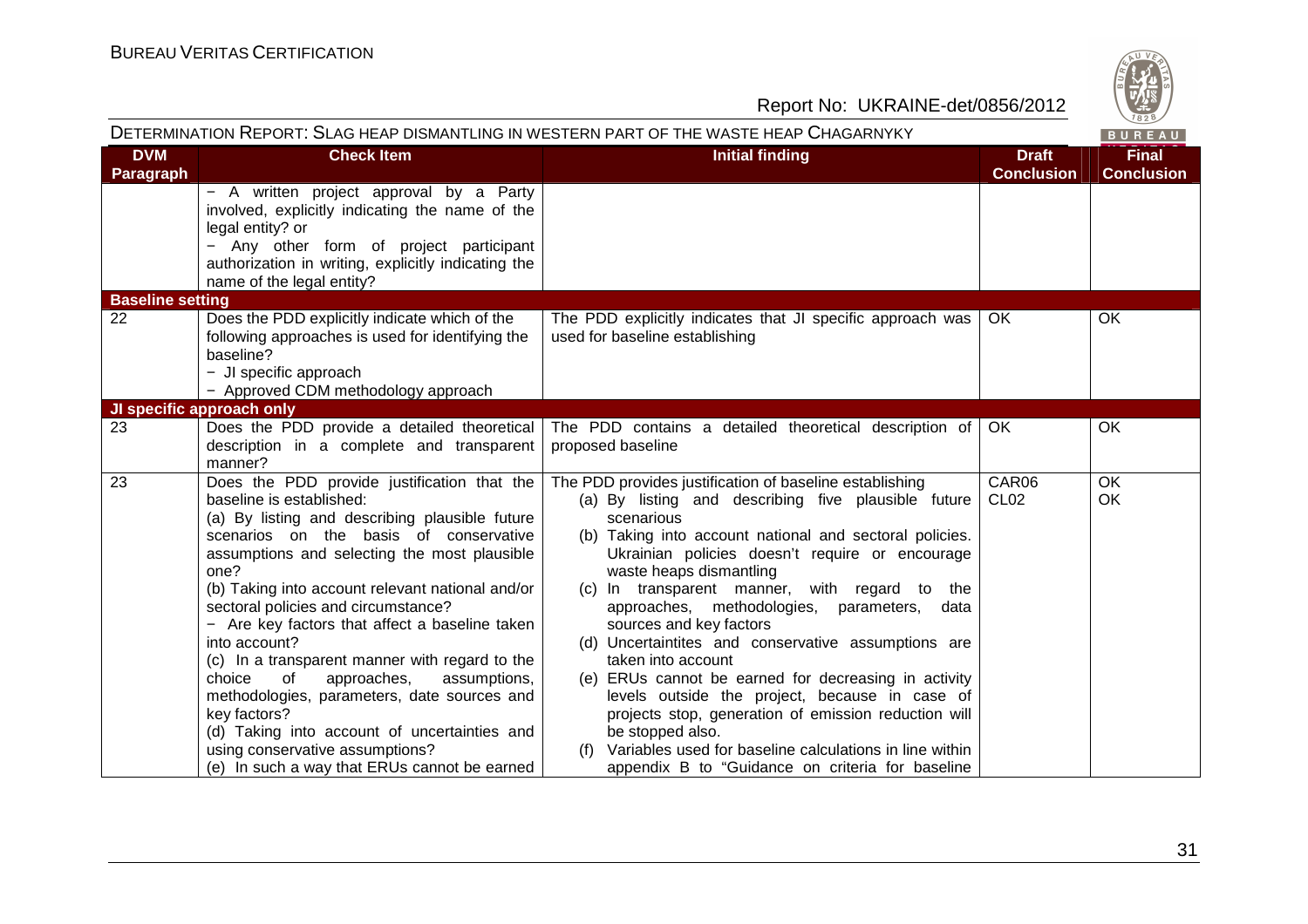

DETERMINATION REPORT: SLAG HEAP DISMANTLING IN WESTERN PART OF THE WASTE HEAP CHAGARNYKY **BUREAU Check ItemDVMFinal Initial finding the discretion of the Draft School of the Draft School of the Draft School of the Draft School**<br>Initial finding the Draft School of The Draft School of the Draft School of The Draft School of The Draft Sch **Conclusion Conclusion Paragraph** for decreases in activity levels outside the setting and monitoring" project or due to force majeure? CAR06 (f) By drawing on the list of standard variables Please provide more detailed description of barriers for contained in appendix B to "Guidance on scenario 3. Wastes of coal production uses for concrete production in JI project. criteria for baseline setting and monitoring", as  $CLO2$ appropriate? Please provide adequate explanation on coal NCV lowering at formulae (4) 24 If selected elements or combinations of the elements of latest version 4.0.0 of CDM methodology, OK OK ACM0009 was used for leakages estimation approved CDM methodologies or methodological tools for baseline setting are used, are the selected elements or combinations together with the elements supplementary developed by the project participants in line with 23 above? 25 | If a multi-project emission factor is used, does OK OK The multi-project emission factors used in line with National the PDD provide appropriate justification? GHG Inventory Report for 1990-2010 years, approved by SEIA **Approved CDM methodology approach only\_Paragraphs 26(a) – 26(d)\_Not applicable Additionality JI specific approach only**The PDD indicates that approach (b) Provision of traceable OK OK 28 Does the PDD indicate which of the following approaches for demonstrating additionality is and transparent information that an AIE has alreadyused? positively determined that a comparable project (to be) (a) Provision of traceable and transparent implemented under comparable circumstances has information showing the baseline was identified additionality; was used for demonstration of addtionality on the basis of conservative assumptions, that the project scenario is not part of the identified baseline scenario and that the project will lead to emission reductions or enhancements of removals; (b) Provision of traceable and transparent information that an AIE has already positively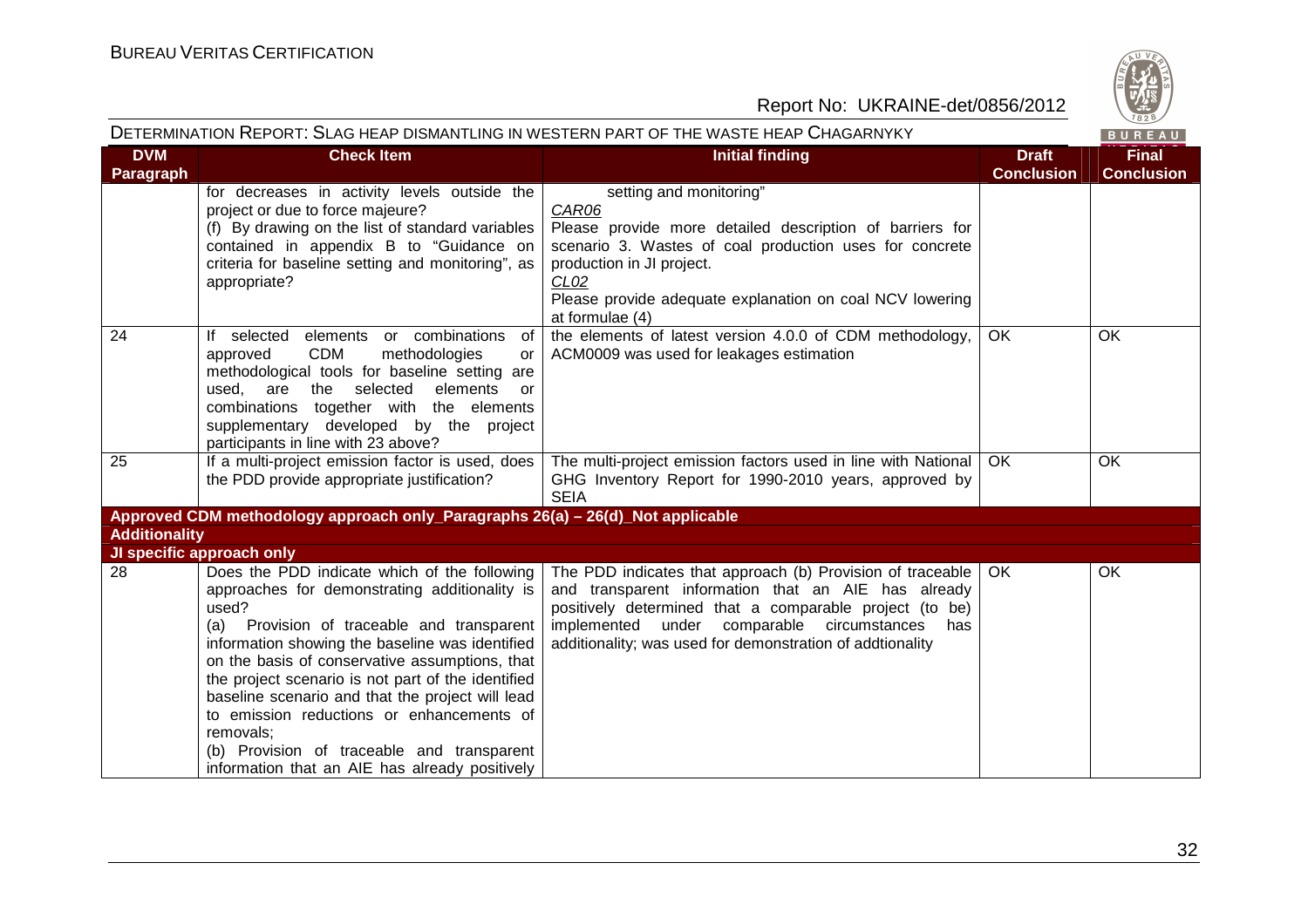

| DETERMINATION REPORT: SLAG HEAP DISMANTLING IN WESTERN PART OF THE WASTE HEAP CHAGARNYKY<br>BUREAU |                                                                                                                                                                                                                                                                                                                                                                                |                                                                                                                                                                                                                                                                                                                                                                                                                                                                                                                                                           |                                   |                                   |  |
|----------------------------------------------------------------------------------------------------|--------------------------------------------------------------------------------------------------------------------------------------------------------------------------------------------------------------------------------------------------------------------------------------------------------------------------------------------------------------------------------|-----------------------------------------------------------------------------------------------------------------------------------------------------------------------------------------------------------------------------------------------------------------------------------------------------------------------------------------------------------------------------------------------------------------------------------------------------------------------------------------------------------------------------------------------------------|-----------------------------------|-----------------------------------|--|
| <b>DVM</b><br>Paragraph                                                                            | <b>Check Item</b>                                                                                                                                                                                                                                                                                                                                                              | <b>Initial finding</b>                                                                                                                                                                                                                                                                                                                                                                                                                                                                                                                                    | <b>Draft</b><br><b>Conclusion</b> | <b>Final</b><br><b>Conclusion</b> |  |
|                                                                                                    | determined that a comparable project (to be)<br>implemented under comparable circumstances<br>has additionality;<br>(c) Application of the most recent version of<br>the "Tool for the demonstration and<br>assessment of additionality. (allowing for a two-<br>month grace period) or any other method for<br>proving additionality approved by the CDM<br>Executive Board". |                                                                                                                                                                                                                                                                                                                                                                                                                                                                                                                                                           |                                   |                                   |  |
| 29(a)                                                                                              | Does the PDD provide a justification of the<br>applicability of the approach with a clear and<br>transparent description?                                                                                                                                                                                                                                                      | The justification of proposed approach applicability is<br>provided                                                                                                                                                                                                                                                                                                                                                                                                                                                                                       | OK                                | OK                                |  |
| 29(b)                                                                                              | Are additionality proofs provided?                                                                                                                                                                                                                                                                                                                                             | GHG mitigation measure. The project boundary is<br>a)<br>virtually identical, the expected annual average coal<br>production is differ about 20%. Criteria is satisfied<br>b) Geography and time. Both projects is implemented<br>in Ukraine, starting date are divided by 8 months.<br>Criteria is satisfied<br>c) Scale. The projects envisage production of the same<br>product (coal).<br>d) Regulatory framework. There were no significant<br>changes in regulatory framework between the<br>starting dates of two projects. Criteria is satisfied. | <b>OK</b>                         | OK                                |  |
| 29 <sub>(c)</sub>                                                                                  | Is the additionality demonstrated appropriately<br>as a result?                                                                                                                                                                                                                                                                                                                | The additionality is demonstrated in appropriate way                                                                                                                                                                                                                                                                                                                                                                                                                                                                                                      | OK                                | OK                                |  |
| 30                                                                                                 | If the approach 28 (c) is chosen, are all<br>explanations, descriptions and analyses made<br>in accordance with the selected tool or<br>method?                                                                                                                                                                                                                                | The Approach 28(b) was chosen                                                                                                                                                                                                                                                                                                                                                                                                                                                                                                                             | <b>OK</b>                         | <b>OK</b>                         |  |
| Approved CDM methodology approach only_ Paragraphs 31(a) - 31(e)_Not applicable                    |                                                                                                                                                                                                                                                                                                                                                                                |                                                                                                                                                                                                                                                                                                                                                                                                                                                                                                                                                           |                                   |                                   |  |
|                                                                                                    | Project boundary (applicable except for JI LULUCF projects                                                                                                                                                                                                                                                                                                                     |                                                                                                                                                                                                                                                                                                                                                                                                                                                                                                                                                           |                                   |                                   |  |
| 32(a)                                                                                              | JI specific approach only                                                                                                                                                                                                                                                                                                                                                      | Does the project boundary defined in the PDD   The project boundaries defined in the PDD encompass all   CAR07                                                                                                                                                                                                                                                                                                                                                                                                                                            |                                   | 0K                                |  |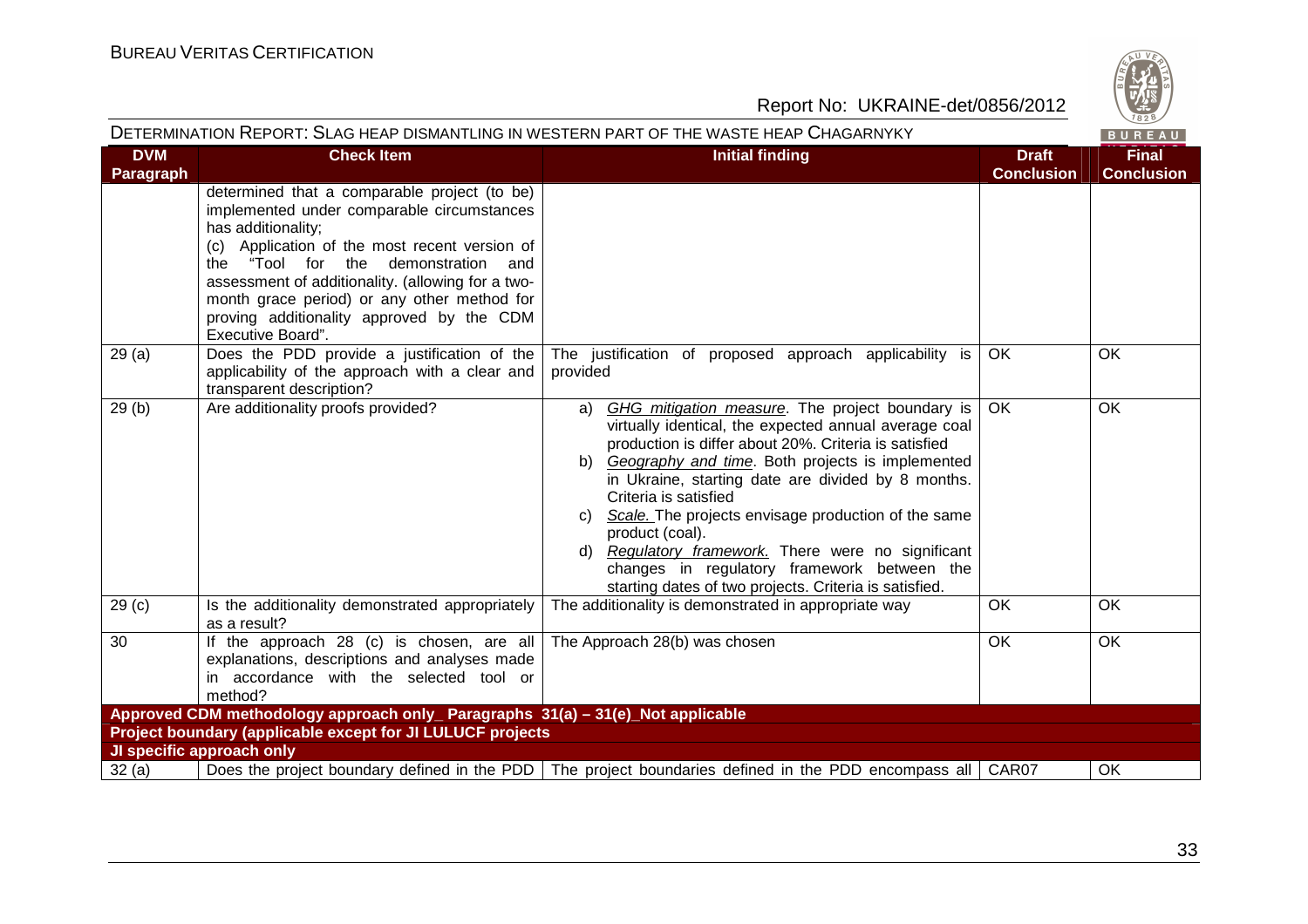

|                                  | DETERMINATION REPORT: SLAG HEAP DISMANTLING IN WESTERN PART OF THE WASTE HEAP CHAGARNYKY<br>BUREAU                                                                                                      |                                                                                                                                                                                                                                                                                                                                                                                                                                                                                               |                                   |                                   |
|----------------------------------|---------------------------------------------------------------------------------------------------------------------------------------------------------------------------------------------------------|-----------------------------------------------------------------------------------------------------------------------------------------------------------------------------------------------------------------------------------------------------------------------------------------------------------------------------------------------------------------------------------------------------------------------------------------------------------------------------------------------|-----------------------------------|-----------------------------------|
| <b>DVM</b><br><b>Paragraph</b>   | <b>Check Item</b>                                                                                                                                                                                       | <b>Initial finding</b>                                                                                                                                                                                                                                                                                                                                                                                                                                                                        | <b>Draft</b><br><b>Conclusion</b> | <b>Final</b><br><b>Conclusion</b> |
|                                  | encompass all anthropogenic emissions<br>by sources of GHGs that are:<br>Under the control of the project<br>(i)<br>participants?<br>(ii) Reasonably attributable to the project?<br>(iii) Significant? | anthropogenic emissions by GHG sources that are<br>(i)<br>Under control of the project participants, such as<br>emissions of electricity and diesel fuel<br>consumption during waste heap dismantling<br>Reasonably attributable to the project, such as<br>(ii)<br>emissions from waste heap burning or methane<br>emissions as result of coal industry<br>Significant<br>(iii)<br>CAR07<br>Please provide evidences that coal concentrate, obtained in<br>project, will be burnt in Ukraine |                                   |                                   |
| 32(b)                            | Is the project boundary defined on the basis of<br>a case-by-case assessment with regard to the<br>criteria referred to in 32 (a) above?                                                                | The project boundary is defined on the basis of a case-by-<br>case assessment with regard to the criteria in 32(a) above                                                                                                                                                                                                                                                                                                                                                                      | OK                                | OK                                |
| 32(c)                            | Are the delineation of the project boundary and<br>the gases and sources included appropriately<br>described and justified in the PDD by using a<br>figure or flow chart as appropriate?                | The delineation of project boundaries and gases and<br>sources excluded is clearly described in the PDD, using flow<br>charts.                                                                                                                                                                                                                                                                                                                                                                | OK.                               | <b>OK</b>                         |
| 32 <sub>(d)</sub>                | Are all gases and sources included explicitly<br>stated, and the exclusions of any sources<br>related to the baseline or the project are<br>appropriately justified?                                    | All gases and sources inclusions are explicitly stated in the<br>project and baseline scenarios                                                                                                                                                                                                                                                                                                                                                                                               | <b>OK</b>                         | OK                                |
|                                  | Approved CDM methodology approach only_Paragraph 33_ Not applicable                                                                                                                                     |                                                                                                                                                                                                                                                                                                                                                                                                                                                                                               |                                   |                                   |
| <b>Crediting period</b><br>34(a) | Does the PDD state the starting date of the<br>project as the date on<br>which the<br>implementation or construction or real action of<br>the project will begin or began?                              | The project starting date is stated in 06/10/2008 the day<br>when the project equipment installation begun.                                                                                                                                                                                                                                                                                                                                                                                   | OK.                               | OK                                |
| 34(a)                            | Is the starting date after the beginning of 2000?                                                                                                                                                       | The starting date is after beginning of 2000                                                                                                                                                                                                                                                                                                                                                                                                                                                  | <b>OK</b>                         | OK                                |
| 34(b)                            | Does the PDD state the expected operational<br>lifetime of the project in years and months?                                                                                                             | The project equipment expected operational lifetime is<br>indicated in 14 years 2 months (170<br>months)<br>CAR08<br>Please correct length of project operational lifetime                                                                                                                                                                                                                                                                                                                    | CAR08                             | OK                                |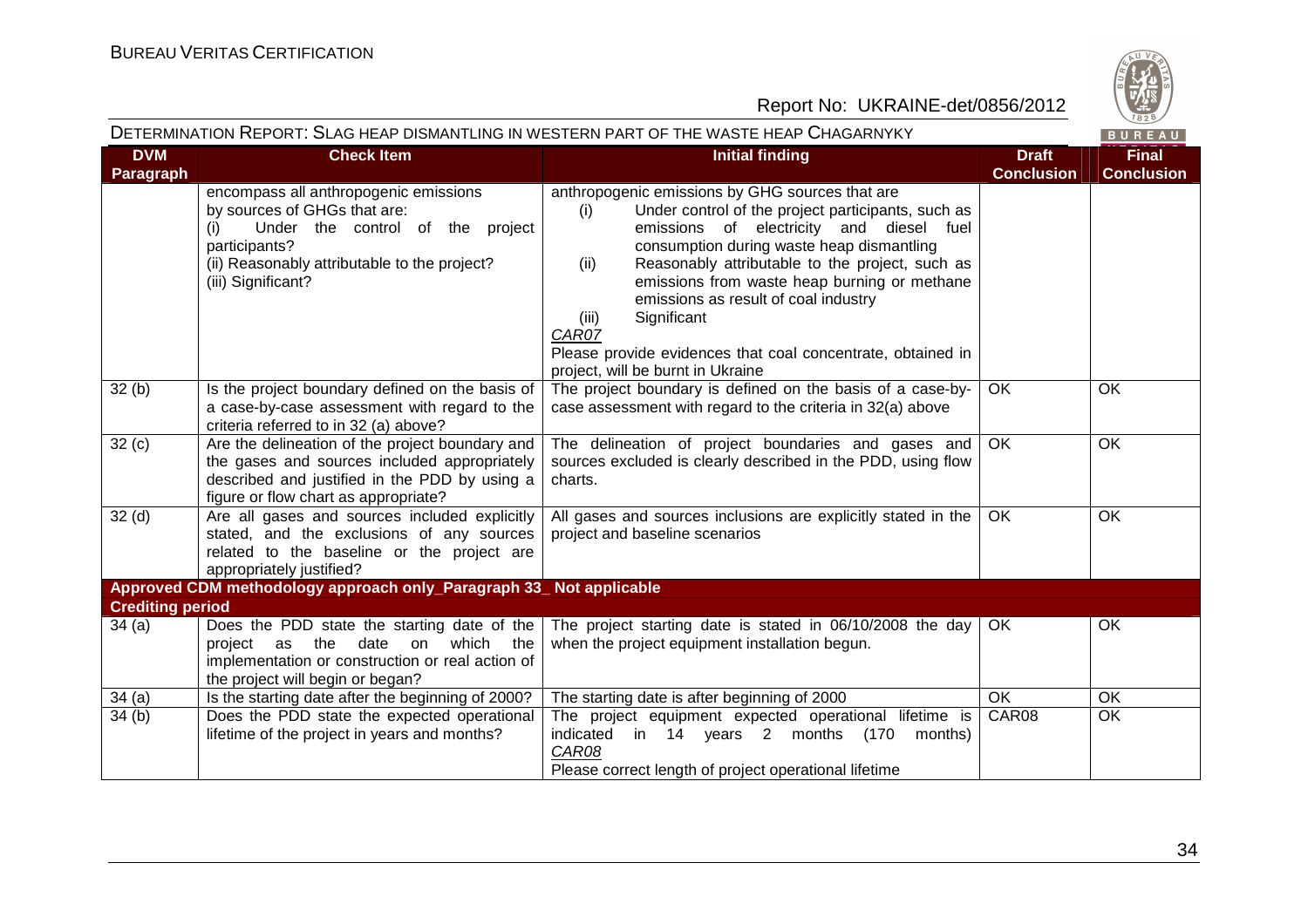

|                         | DETERMINATION REPORT: SLAG HEAP DISMANTLING IN WESTERN PART OF THE WASTE HEAP CHAGARNYKY<br>BUREAU                                                                                                                                                                                   |                                                                                                                                                                                                                                                                                                                                                                                                                                                             |                                   |                                   |
|-------------------------|--------------------------------------------------------------------------------------------------------------------------------------------------------------------------------------------------------------------------------------------------------------------------------------|-------------------------------------------------------------------------------------------------------------------------------------------------------------------------------------------------------------------------------------------------------------------------------------------------------------------------------------------------------------------------------------------------------------------------------------------------------------|-----------------------------------|-----------------------------------|
| <b>DVM</b><br>Paragraph | <b>Check Item</b>                                                                                                                                                                                                                                                                    | <b>Initial finding</b>                                                                                                                                                                                                                                                                                                                                                                                                                                      | <b>Draft</b><br><b>Conclusion</b> | <b>Final</b><br><b>Conclusion</b> |
| 34(c)                   | Does the PDD state the length of the crediting<br>period in years and months?                                                                                                                                                                                                        | The length of crediting period is 4 years 2 months (50<br>months)                                                                                                                                                                                                                                                                                                                                                                                           | OK                                | <b>OK</b>                         |
| 34(c)                   | Is the starting date of the crediting period on or<br>after the date of the first emission reductions or<br>enhancements of net removals generated by<br>the project?                                                                                                                | The starting date of crediting period is 03/11/2008, the date<br>when the waste heap dismantling begun and first emission<br>reductions were generated.<br>CL <sub>03</sub><br>Please mention evidences on crediting period startdate                                                                                                                                                                                                                       | <b>OK</b>                         | <b>OK</b>                         |
| 34 <sub>(d)</sub>       | Does the PDD state that the crediting period for<br>issuance of ERUs starts only after the<br>beginning of 2008 and does not extend beyond<br>the operational lifetime of the project?                                                                                               | Yes, the crediting period starts after the 2008 year beginning<br>and doesn't extend the project operational lifetime.                                                                                                                                                                                                                                                                                                                                      | OK                                | <b>OK</b>                         |
| 34 <sub>(d)</sub>       | If the crediting period extends beyond 2012,<br>does the PDD state that the extension is<br>subject to the host Party approval?<br>Are the estimates of emission reductions or<br>enhancements of net removals presented<br>separately for those until 2012 and those after<br>2012? | The crediting period may be extended beyond 2012 in case<br>of Host Party Approval                                                                                                                                                                                                                                                                                                                                                                          | OK                                | <b>OK</b>                         |
| <b>Monitoring plan</b>  |                                                                                                                                                                                                                                                                                      |                                                                                                                                                                                                                                                                                                                                                                                                                                                             |                                   |                                   |
| 35                      | Does the PDD explicitly indicate which of the<br>following approaches is used?<br>- JI specific approach<br>- Approved CDM methodology approach                                                                                                                                      | The JI specific approach was used for monitoring plan<br>identification                                                                                                                                                                                                                                                                                                                                                                                     | OK.                               | <b>OK</b>                         |
|                         | JI specific approach only                                                                                                                                                                                                                                                            |                                                                                                                                                                                                                                                                                                                                                                                                                                                             |                                   |                                   |
| 36(a)                   | Does the monitoring plan describe:<br>- All relevant factors and key characteristics<br>that will be monitored?<br>- The period in which they will be monitored?<br>- All decisive factors for the control and<br>reporting of project performance?                                  | The monitoring plan describes all relevant factors and key<br>characteristics that will be monitored, such as:<br>electricity and fuel consumed in project activity;<br>value of extracted coal concentrate, its ash content<br>and moisture.<br>The period in which they will be monitored are indicated,<br>frequency of measuring procedures is identified<br>All decisive factors for the control and reporting of project<br>performance are described | OK.                               | OK                                |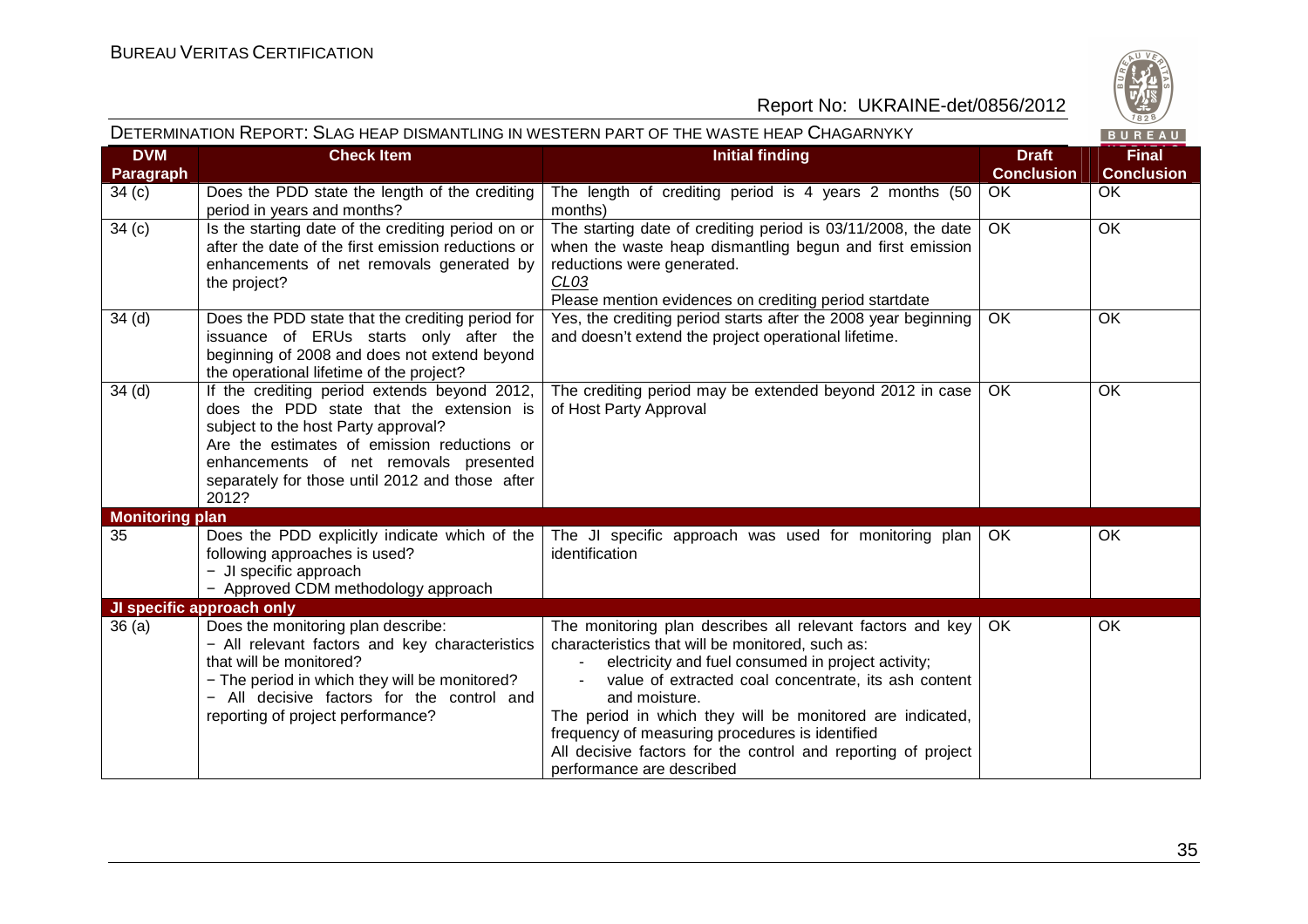

|                         |                                                                                                                                                                                                                                                                                                                                                           | DETERMINATION REPORT: SLAG HEAP DISMANTLING IN WESTERN PART OF THE WASTE HEAP CHAGARNYKY                                                                                                                                                                                                                                                                                                                                                                                                                                                                                                              |                                   | ╲‐'"<br>BUREAU                    |
|-------------------------|-----------------------------------------------------------------------------------------------------------------------------------------------------------------------------------------------------------------------------------------------------------------------------------------------------------------------------------------------------------|-------------------------------------------------------------------------------------------------------------------------------------------------------------------------------------------------------------------------------------------------------------------------------------------------------------------------------------------------------------------------------------------------------------------------------------------------------------------------------------------------------------------------------------------------------------------------------------------------------|-----------------------------------|-----------------------------------|
| <b>DVM</b><br>Paragraph | <b>Check Item</b>                                                                                                                                                                                                                                                                                                                                         | <b>Initial finding</b>                                                                                                                                                                                                                                                                                                                                                                                                                                                                                                                                                                                | <b>Draft</b><br><b>Conclusion</b> | <b>Final</b><br><b>Conclusion</b> |
| 36 <sub>(b)</sub>       | Does the monitoring plan specify the indicators,<br>constants and variables used that are reliable,<br>valid and provide transparent picture of the<br>emission reductions or enhancements of net<br>removals to be monitored?                                                                                                                            | The monitoring plan specify the indicators, constants and<br>variables used, that are reliable, valid and provide<br>transparent picture of the emission reductions to be<br>monitored<br>CAR09<br>Please provide to AIE documents, that describe project key<br>parameters, such as<br>sale invoices on consumed coal containing rock<br>mass<br>sale invoices on delivered coal concentrate<br>invoices on consumed diesel fuel<br>monthly acts on electric energy consumptions<br>Also, Please provide documents describing calculation of<br>specific electricity consumption at enrichment plant | CAR09                             | OK                                |
| 36 <sub>(b)</sub>       | If default values are used:<br>- Are accuracy and reasonableness carefully<br>balanced in their selection?<br>- Do the default values originate from<br>recognized sources?<br>- Are the default values supported by statistical<br>analyses providing reasonable confidence<br>levels?<br>- Are the default values presented in a<br>transparent manner? | The default values, such as:<br>global warming potential of methane<br>methane density in standard conditions<br>carbon emission factors for electricity consumption<br>carbon oxidation factors for coal and diesel fuel<br>carbon content of diesel fuel and coal, etc<br>these default values is in line within National GHG inventory<br>Report developed and approved by Ukraine DFP(SEIA)                                                                                                                                                                                                       | OK                                | OK                                |
| $36(b)$ (i)             | For those values that are to be provided by the<br>project participants, does the monitoring plan<br>clearly indicate how the values are to be<br>selected and justified?                                                                                                                                                                                 | For monitored data provided by the project participants<br>monitoring plan identify selection and justification                                                                                                                                                                                                                                                                                                                                                                                                                                                                                       | OK                                | OK                                |
| 36 (b) (ii)             | For other values,<br>- Does the monitoring plan clearly indicate the<br>precise references from which these values are<br>taken?<br>- Is the conservativeness of the values                                                                                                                                                                               | References on values obtained from sources another from<br>indicated above is provided. Conservativeness of this value<br>is justified                                                                                                                                                                                                                                                                                                                                                                                                                                                                | OK                                | <b>OK</b>                         |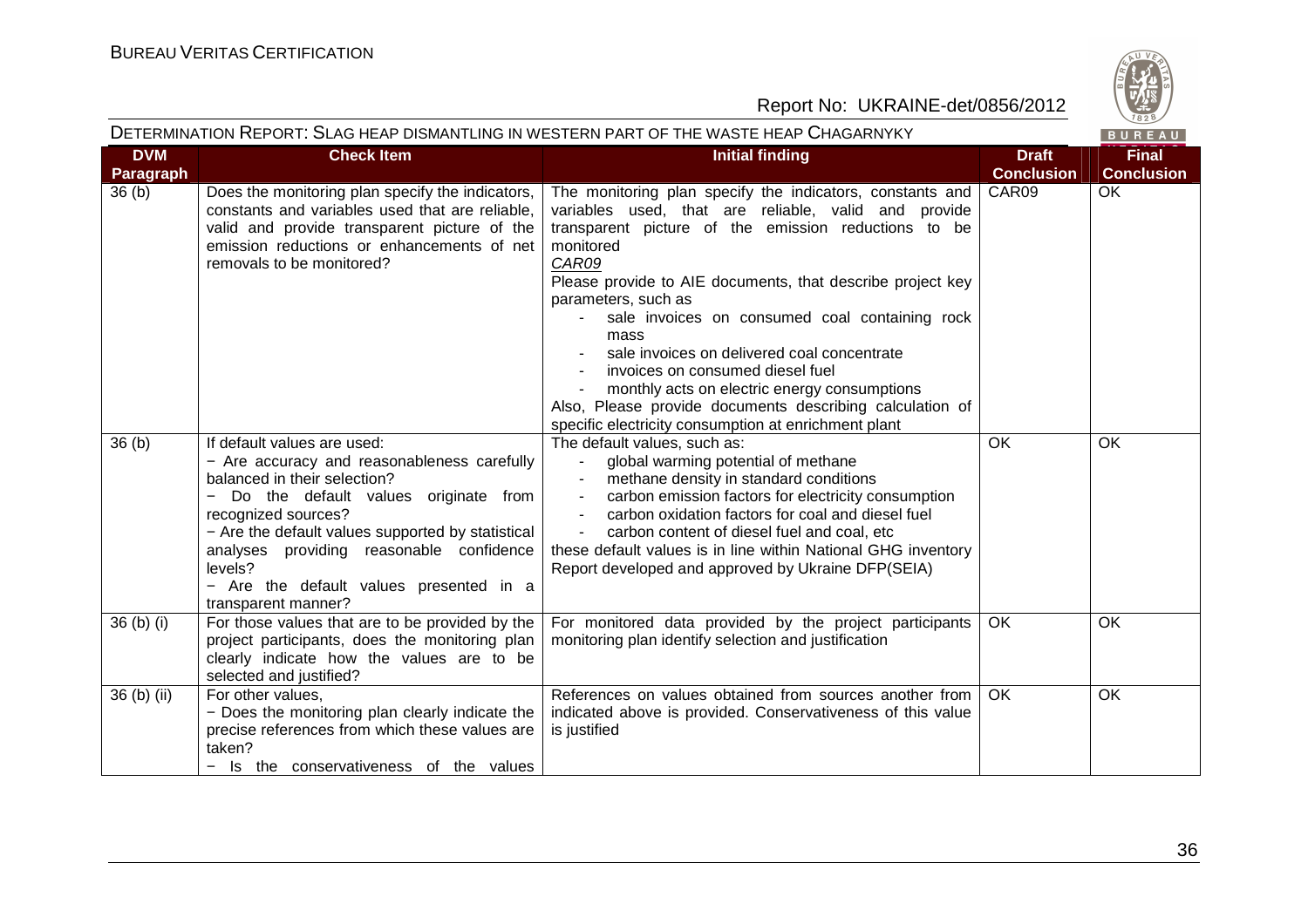

| DETERMINATION REPORT: SLAG HEAP DISMANTLING IN WESTERN PART OF THE WASTE HEAP CHAGARNYKY<br>BUREAU |                                                                                                                                                                                                                                                                                                                                                                                                                   |                                                                                                                                                                                                                                                                                                                                                                                                                                                                                                                                                              |                                   |                                   |
|----------------------------------------------------------------------------------------------------|-------------------------------------------------------------------------------------------------------------------------------------------------------------------------------------------------------------------------------------------------------------------------------------------------------------------------------------------------------------------------------------------------------------------|--------------------------------------------------------------------------------------------------------------------------------------------------------------------------------------------------------------------------------------------------------------------------------------------------------------------------------------------------------------------------------------------------------------------------------------------------------------------------------------------------------------------------------------------------------------|-----------------------------------|-----------------------------------|
| <b>DVM</b><br>Paragraph                                                                            | <b>Check Item</b>                                                                                                                                                                                                                                                                                                                                                                                                 | <b>Initial finding</b>                                                                                                                                                                                                                                                                                                                                                                                                                                                                                                                                       | <b>Draft</b><br><b>Conclusion</b> | <b>Final</b><br><b>Conclusion</b> |
|                                                                                                    | provided justified?                                                                                                                                                                                                                                                                                                                                                                                               |                                                                                                                                                                                                                                                                                                                                                                                                                                                                                                                                                              |                                   |                                   |
| $\overline{36}$ (b) (iii)                                                                          | For all data sources, does the monitoring plan<br>specify the procedures to be followed if<br>expected data are unavailable?                                                                                                                                                                                                                                                                                      | The procedures following if expected data is unavailable are<br>described in the section D.1 of the PDD                                                                                                                                                                                                                                                                                                                                                                                                                                                      | <b>OK</b>                         | <b>OK</b>                         |
| 36 (b) (iv)                                                                                        | Are International System Unit (SI units) used?                                                                                                                                                                                                                                                                                                                                                                    | Some units from International System Unit are used                                                                                                                                                                                                                                                                                                                                                                                                                                                                                                           | OK                                | OK                                |
| 36(b)(v)                                                                                           | Does the monitoring plan note any parameters,<br>coefficients, variables, etc. that are used to<br>calculate baseline emissions or net removals<br>but are obtained through monitoring?                                                                                                                                                                                                                           | The monitoring plan clearly indicate next parameters that<br>obtained through monitoring but used for baseline<br>calculations:<br>amount of coal that has been mined in the baseline<br>scenario and combusted for energy use, equivalent<br>to the amount of coal extracted from the waste heap<br>because of the project activity<br>net Calorific Value of coal<br>carbon Oxidation factor of coal<br>carbon content of coal<br>the average ash content of sorted fractions<br>the average humidity of sorted fractions                                  | <b>OK</b>                         | $\overline{OK}$                   |
| 36(b)(v)                                                                                           | Is the<br>use of parameters, coefficients,<br>variables, etc. consistent between the baseline<br>and monitoring plan?                                                                                                                                                                                                                                                                                             | The use of parameters, coefficients, variables is consistent<br>between the baseline and the monitoring plan                                                                                                                                                                                                                                                                                                                                                                                                                                                 | OK                                | OK                                |
| 36(c)                                                                                              | Does the monitoring plan draw on the list of<br>standard variables contained in appendix B of<br>"Guidance on criteria for baseline setting and<br>monitoring"?                                                                                                                                                                                                                                                   | The monitoring plan was drawn in accordance with the list of<br>standard variables contained in appendix B of "Guidance on<br>criteria for baseline setting and monitoring"                                                                                                                                                                                                                                                                                                                                                                                  | <b>OK</b>                         | OK                                |
| 36(d)                                                                                              | Does the monitoring plan explicitly and clearly<br>distinguish:<br>(i) Data and parameters that are not monitored<br>throughout the crediting period, but are<br>determined only once (and thus remain fixed<br>throughout the crediting period), and that are<br>available already at the stage of determination?<br>(ii) Data and parameters that are not monitored<br>throughout the crediting period, but are | The monitoring plan explicitly and clearly distinguish:<br>(i) Data and parameters that are not monitored throughout<br>the crediting period, but are determined only once (and thus<br>remain fixed throughout the crediting period), and that are<br>available already at the stage of determination?<br>(ii) Data and parameters that are not monitored throughout<br>the crediting period, but are determined only once (and thus<br>remain fixed throughout the crediting period), but that are not<br>already available at the stage of determination? | <b>OK</b>                         | OK                                |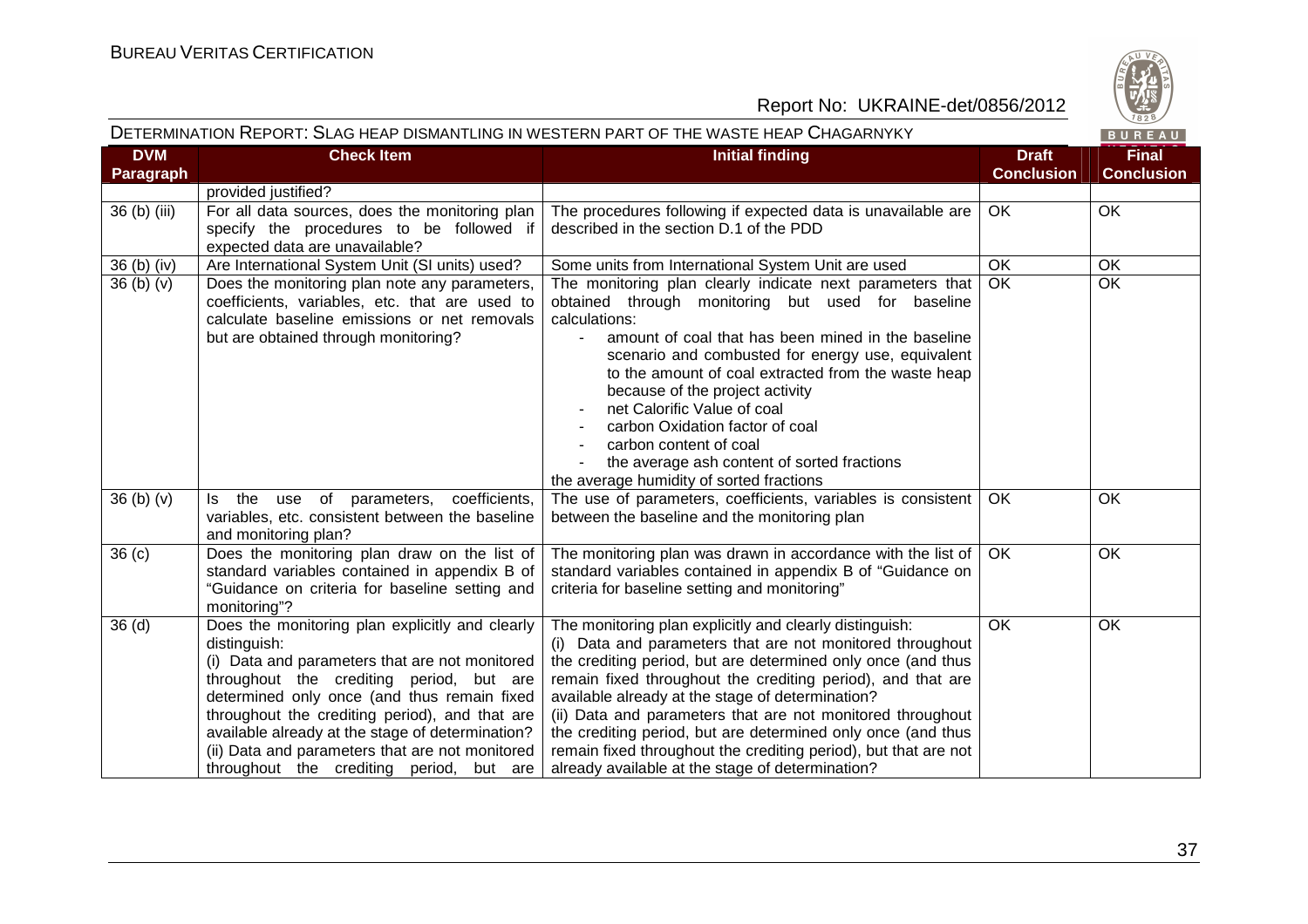

| DETERMINATION REPORT: SLAG HEAP DISMANTLING IN WESTERN PART OF THE WASTE HEAP CHAGARNYKY |                                                                                                                                                                                                                                                                                                |                                                                                                                                                                                                                                                                                                                                                                                                     |                                   |                                   |
|------------------------------------------------------------------------------------------|------------------------------------------------------------------------------------------------------------------------------------------------------------------------------------------------------------------------------------------------------------------------------------------------|-----------------------------------------------------------------------------------------------------------------------------------------------------------------------------------------------------------------------------------------------------------------------------------------------------------------------------------------------------------------------------------------------------|-----------------------------------|-----------------------------------|
| <b>DVM</b><br>Paragraph                                                                  | <b>Check Item</b>                                                                                                                                                                                                                                                                              | <b>Initial finding</b>                                                                                                                                                                                                                                                                                                                                                                              | <b>Draft</b><br><b>Conclusion</b> | <b>Final</b><br><b>Conclusion</b> |
|                                                                                          | determined only once (and thus remain fixed<br>throughout the crediting period), but that are<br>not already available at the stage of<br>determination?<br>(iii) Data and parameters that are monitored<br>throughout the crediting period?                                                   | (iii) Data and parameters that are monitored throughout the<br>crediting period.                                                                                                                                                                                                                                                                                                                    |                                   |                                   |
| 36(e)                                                                                    | Does the monitoring plan describe the methods<br>employed for data monitoring (including its<br>frequency) and recording?                                                                                                                                                                      | The monitoring plan clearly describes the methods employed<br>for data monitored, such as direct measuring with metering<br>devices and laboratory samples, account from bookkeeper<br>invoices; frequency of monitoring procedures and recording.<br>CAR10<br>Please add in the section D.1 sub-section Measuring devices<br>reference on Annex 3 contained data on project measuring<br>equipment | CAR10                             | OK                                |
| 36(f)                                                                                    | the monitoring plan elaborate<br>all<br>Does<br>algorithms and formulae used<br>for the<br>estimation/calculation<br>of<br>baseline<br>emissions/removals<br>and<br>project<br>emissions/removals or direct monitoring of<br>emission reductions from the project, leakage,<br>as appropriate? | The monitoring plan elaborates all formulae required to<br>baseline and project emissions adjusted by leakages<br>calculation                                                                                                                                                                                                                                                                       | OK                                | OK                                |
| 36 (f) (i)                                                                               | underlying<br>rationale<br>the<br>Is the<br>for<br>algorithms/formulae explained?                                                                                                                                                                                                              | The underlying rationale for the formulae is explained                                                                                                                                                                                                                                                                                                                                              | <b>OK</b>                         | <b>OK</b>                         |
| 36 (f) (ii)                                                                              | Are consistent variables, equation formats,<br>subscripts etc. used?                                                                                                                                                                                                                           | All variables, equation formats, subscripts are used in<br>consistent way                                                                                                                                                                                                                                                                                                                           | OK                                | <b>OK</b>                         |
| 36 (f) (iii)                                                                             | Are all equations numbered?                                                                                                                                                                                                                                                                    | All equations are numbered                                                                                                                                                                                                                                                                                                                                                                          | OK                                | OK                                |
| 36 (f) (iv)                                                                              | Are all variables, with units indicated defined?                                                                                                                                                                                                                                               | All variables with units are indentified                                                                                                                                                                                                                                                                                                                                                            | <b>OK</b>                         | OK                                |
| 36 (f) (v)                                                                               | the<br>conservativeness<br>of<br>ls.<br>the<br>algorithms/procedures justified?                                                                                                                                                                                                                | CAR11<br>Please add information how values of coal concentrate will<br>be crosschecked                                                                                                                                                                                                                                                                                                              | CAR11                             | OK                                |
| 36(f)(v)                                                                                 | To the extent possible, are methods to<br>quantitatively account for uncertainty in key<br>parameters included?                                                                                                                                                                                | Uncertainty level of Key parameters is indicated as low in the<br>section D.2 of the PDD. Only uncertainty level of probability<br>of waste heap self-ignition is indicated as medium                                                                                                                                                                                                               | OK                                | OK                                |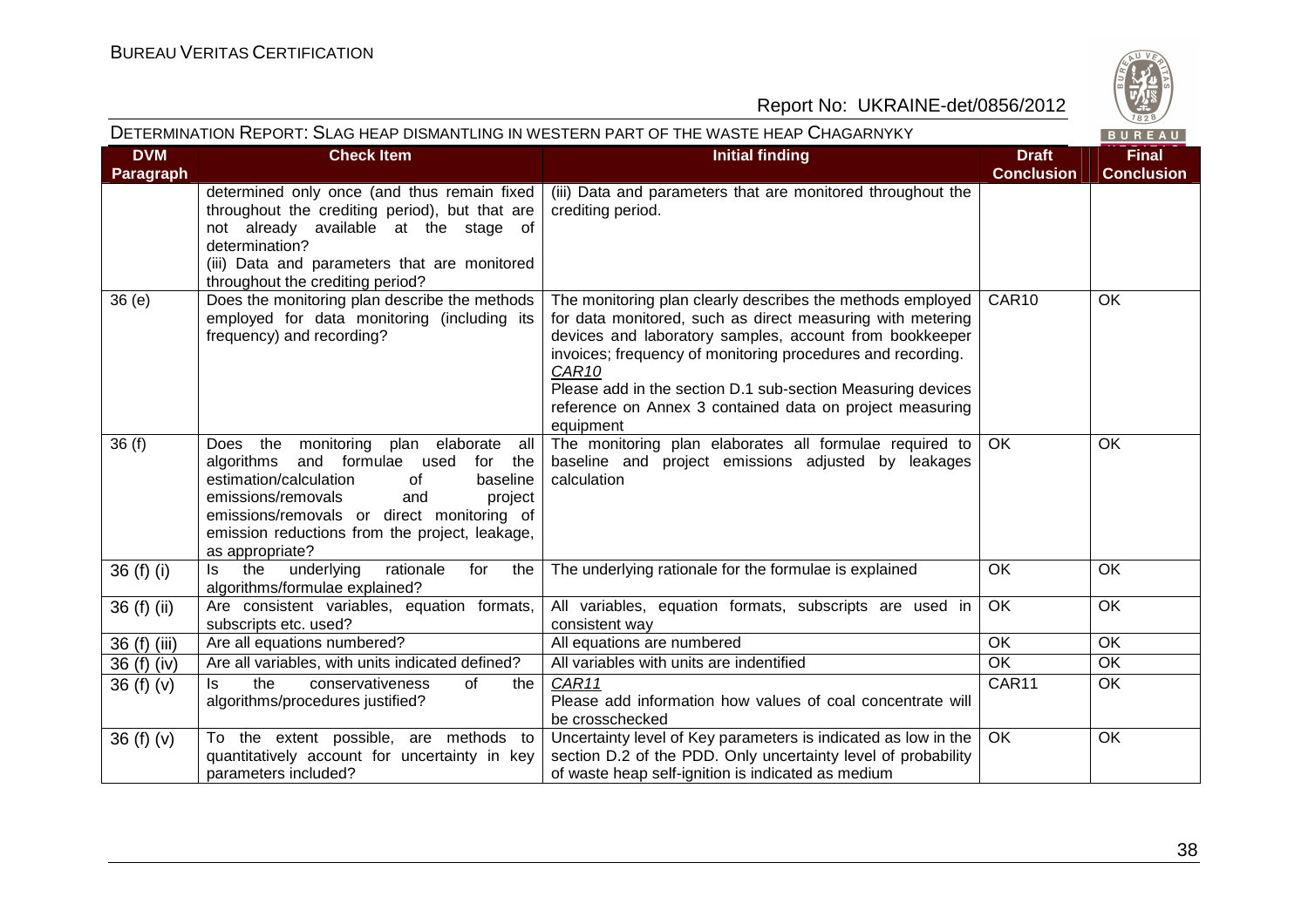

|                                                                                          |                                                                                                                                                                                                                                                                                                   |                                                                                                                                                                                                                                                                                 |                                   | $\sqrt{1828}$                     |
|------------------------------------------------------------------------------------------|---------------------------------------------------------------------------------------------------------------------------------------------------------------------------------------------------------------------------------------------------------------------------------------------------|---------------------------------------------------------------------------------------------------------------------------------------------------------------------------------------------------------------------------------------------------------------------------------|-----------------------------------|-----------------------------------|
| DETERMINATION REPORT: SLAG HEAP DISMANTLING IN WESTERN PART OF THE WASTE HEAP CHAGARNYKY |                                                                                                                                                                                                                                                                                                   |                                                                                                                                                                                                                                                                                 |                                   |                                   |
| <b>DVM</b><br>Paragraph                                                                  | <b>Check Item</b>                                                                                                                                                                                                                                                                                 | <b>Initial finding</b>                                                                                                                                                                                                                                                          | <b>Draft</b><br><b>Conclusion</b> | <b>Final</b><br><b>Conclusion</b> |
| 36 (f) (vi)                                                                              | Is consistency between the elaboration of the<br>baseline scenario and the procedure for<br>calculating the emissions or net removals of the<br>baseline ensured?                                                                                                                                 | the consistency between the elaboration of the baseline<br>scenario and the procedure for calculating the emissions or<br>net removals of the baseline is ensured                                                                                                               | <b>OK</b>                         | <b>OK</b>                         |
| 36 (f) (vii)                                                                             | Are any parts of the algorithms or formulae that<br>are not self-evident explained?                                                                                                                                                                                                               | The monitoring plan contains detailed explanation of each<br>part of formulae                                                                                                                                                                                                   | <b>OK</b>                         | OK                                |
| 36 (f) (vii)                                                                             | Is it justified that the procedure is consistent<br>with standard technical procedures in the<br>relevant sector?                                                                                                                                                                                 | The proposed monitoring plan is similar with monitoring<br>plans of JI projects implemented at SIA "Antracit", SIA<br>"Monolit", "Temp" LLC etc, determined by Global Carbon<br>B.V.                                                                                            | <b>OK</b>                         | $\overline{OK}$                   |
| 36 (f) (vii)                                                                             | Are references provided as necessary?                                                                                                                                                                                                                                                             | The references are provided in relevant points                                                                                                                                                                                                                                  | $\overline{\overline{\text{OK}}}$ | OK                                |
| 36 (f) (vii)                                                                             | Are implicit and explicit key assumptions<br>explained in a transparent manner?                                                                                                                                                                                                                   | The explicit and implicit key assumptions are explained in<br>transparent manner                                                                                                                                                                                                | OK                                | OK                                |
| 36 (f) (vii)                                                                             | Is it clearly stated which assumptions and<br>have<br>significant<br>procedures<br>uncertainty<br>associated<br>with them, and<br>how such<br>uncertainty is to be addressed?                                                                                                                     | The project participants describe uncertainty level of key<br>factors as low. Key project parameters monitoring equipment<br>is calibrated/verified in accordance with state rules and<br>approved methodologies of quality control and quality<br>assurance                    | OK.                               | OK                                |
| 36 (f) (vii)                                                                             | Is the uncertainty of key parameters described<br>and, where possible, is an uncertainty range at<br>95% confidence level for key parameters for<br>the calculation of emission reductions or<br>enhancements of net removals provided?                                                           | The uncertainty level of parameters monitored is indicated in  <br>the section D.2, quality control and quality assurance<br>procedures. The uncertainty level of parameters monitored is<br>indicated as low, only Probability of waste heap burning is<br>indicated as medium | OK.                               | OK                                |
| 36 <sub>(g)</sub>                                                                        | Does the monitoring plan identify a national or<br>international monitoring standard if such<br>standard has to be and/or is applied to certain<br>aspects of the project?<br>Does the monitoring plan provide a reference<br>as to where a detailed description of the<br>standard can be found? | The monitoring plan identifies next state ruling documents:<br>GOST 11022-95 and GOST 11014-2001 for<br>(a)<br>sampling analysis process<br>GOST 305-82 on diesel fuel parameters<br>(b)<br>References on detailed description of mentioned standard<br>are provided            | <b>OK</b>                         | OK                                |
| 36(h)                                                                                    | Does the monitoring plan document statistical<br>techniques, if used for monitoring, and that they<br>are used in a conservative manner?                                                                                                                                                          | The monitoring plan uses some statistical data sources such<br>as researches of waste heap self-ignition probability from<br>Scientific Centre "Respirator", data from Ukrainian State                                                                                          | OK.                               | OK                                |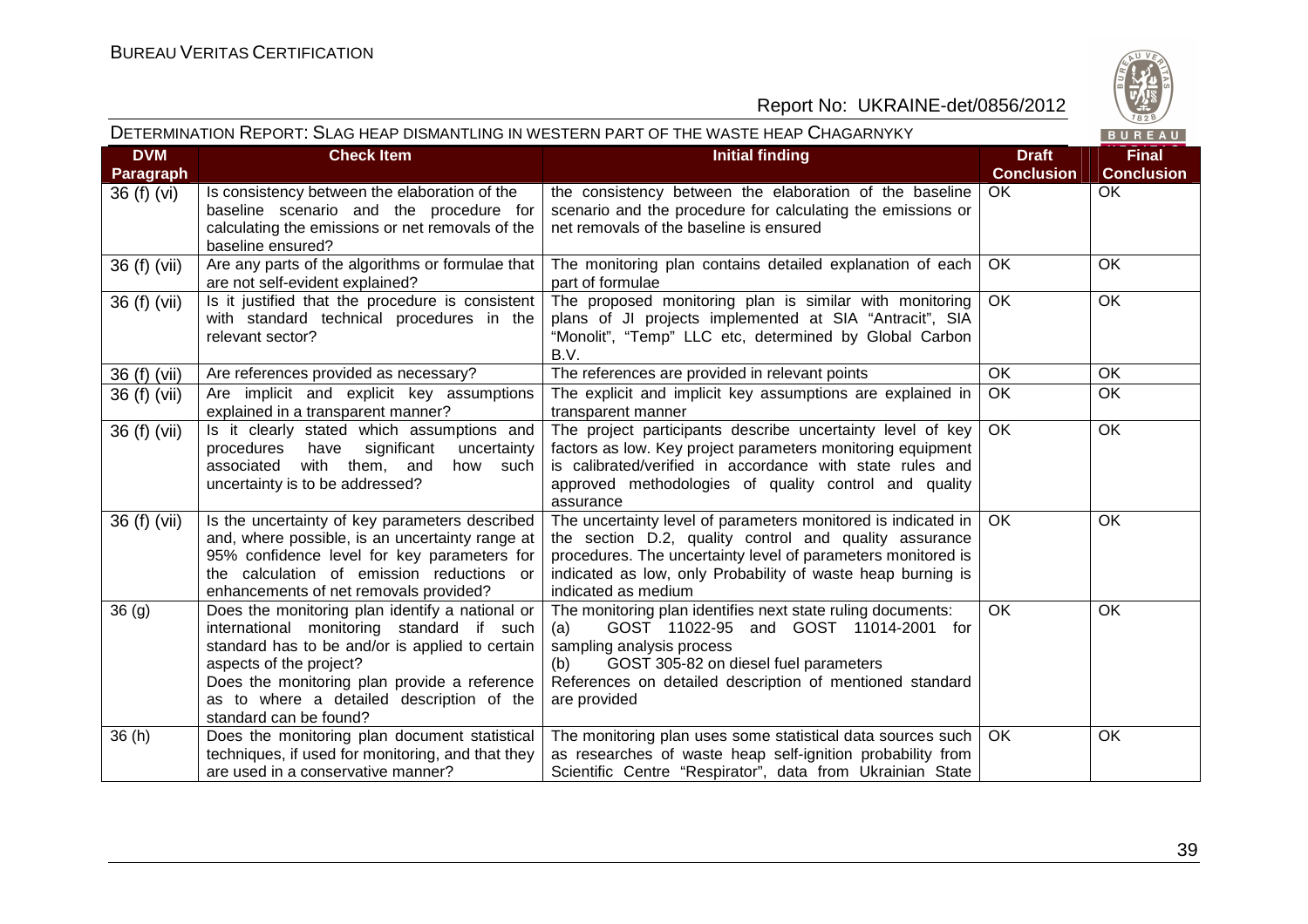

|                         | DETERMINATION REPORT: SLAG HEAP DISMANTLING IN WESTERN PART OF THE WASTE HEAP CHAGARNYKY                                                                                                                                                                                                                     |                                                                                                                                                                                                                                                                                                             |                                   |                                   |  |
|-------------------------|--------------------------------------------------------------------------------------------------------------------------------------------------------------------------------------------------------------------------------------------------------------------------------------------------------------|-------------------------------------------------------------------------------------------------------------------------------------------------------------------------------------------------------------------------------------------------------------------------------------------------------------|-----------------------------------|-----------------------------------|--|
| <b>DVM</b><br>Paragraph | <b>Check Item</b>                                                                                                                                                                                                                                                                                            | <b>Initial finding</b>                                                                                                                                                                                                                                                                                      | <b>Draft</b><br><b>Conclusion</b> | <b>Final</b><br><b>Conclusion</b> |  |
|                         |                                                                                                                                                                                                                                                                                                              | <b>Statistic Service</b>                                                                                                                                                                                                                                                                                    |                                   |                                   |  |
| 36 (i)                  | Does the monitoring plan present the quality<br>assurance and control procedures for the<br>monitoring process, including, as appropriate,<br>information on calibration and on how records<br>on data and/or method validity and accuracy<br>are kept and made available upon request?                      | The quality control and quality assurance procedures of<br>monitoring process are presented. Information on project<br>measuring devices calibration is provided                                                                                                                                            | <b>OK</b>                         | <b>OK</b>                         |  |
| 36(j)                   | Does the monitoring plan clearly identify the<br>responsibilities and the authority regarding the<br>monitoring activities?                                                                                                                                                                                  | The monitoring plan clearly identifies the responsibilities and<br>the authorities regarding the monitoring activities, see please<br>figure 9, section D.3 of the PDD                                                                                                                                      | OK.                               | OK.                               |  |
| 36(k)                   | Does the monitoring plan, on the whole, reflect<br>good monitoring practices appropriate to the<br>project type?<br>If it is a JI LULUCF project, is the good practice<br>guidance developed by IPCC applied?                                                                                                | The monitoring plan is identical to monitoring plans in JI<br>projects implemented at SIA "Antracit", SIA "Monolit", "Temp"<br>LLC etc, determined by Global Carbon B.V.                                                                                                                                    | <b>OK</b>                         | OK                                |  |
| 36(1)                   | Does the monitoring plan provide, in tabular<br>form, a complete compilation of the data that<br>need to be collected for its application,<br>including data that are measured or sampled<br>and data that are collected from other sources<br>but not including data that are calculated with<br>equations? | The monitoring plan provides in tabular form a complete<br>compilation of the data collected and required for emission<br>reduction calculation, including data that are measured or<br>sampled and data that are collected from other sources but<br>not including data that are calculated with equations | <b>OK</b>                         | <b>OK</b>                         |  |
| 36(m)                   | Does the monitoring plan indicate that the data<br>monitored and required for verification are to be<br>kept for two years after the last transfer of<br>ERUs for the project?                                                                                                                               | The monitoring plan indicates that data monitored and<br>required for ERUs calculation will be kept two years after the<br>last ERUs transfer<br>CAR12<br>Please add reference on relevant order describing data<br>collecting and keeping procedures                                                       | CAR12                             | <b>OK</b>                         |  |
| 37                      | elements or combinations<br>If selected<br>of<br><b>CDM</b><br>methodologies<br>approved<br>or<br>methodological tools are used for establishing<br>the monitoring plan, are the selected elements<br>or combination, together with elements                                                                 | Selected elements of CDM methodology ACM0009, Version<br>4.0.0 was used for leakages estimations in line within the<br>section 36 above                                                                                                                                                                     | OK.                               | <b>OK</b>                         |  |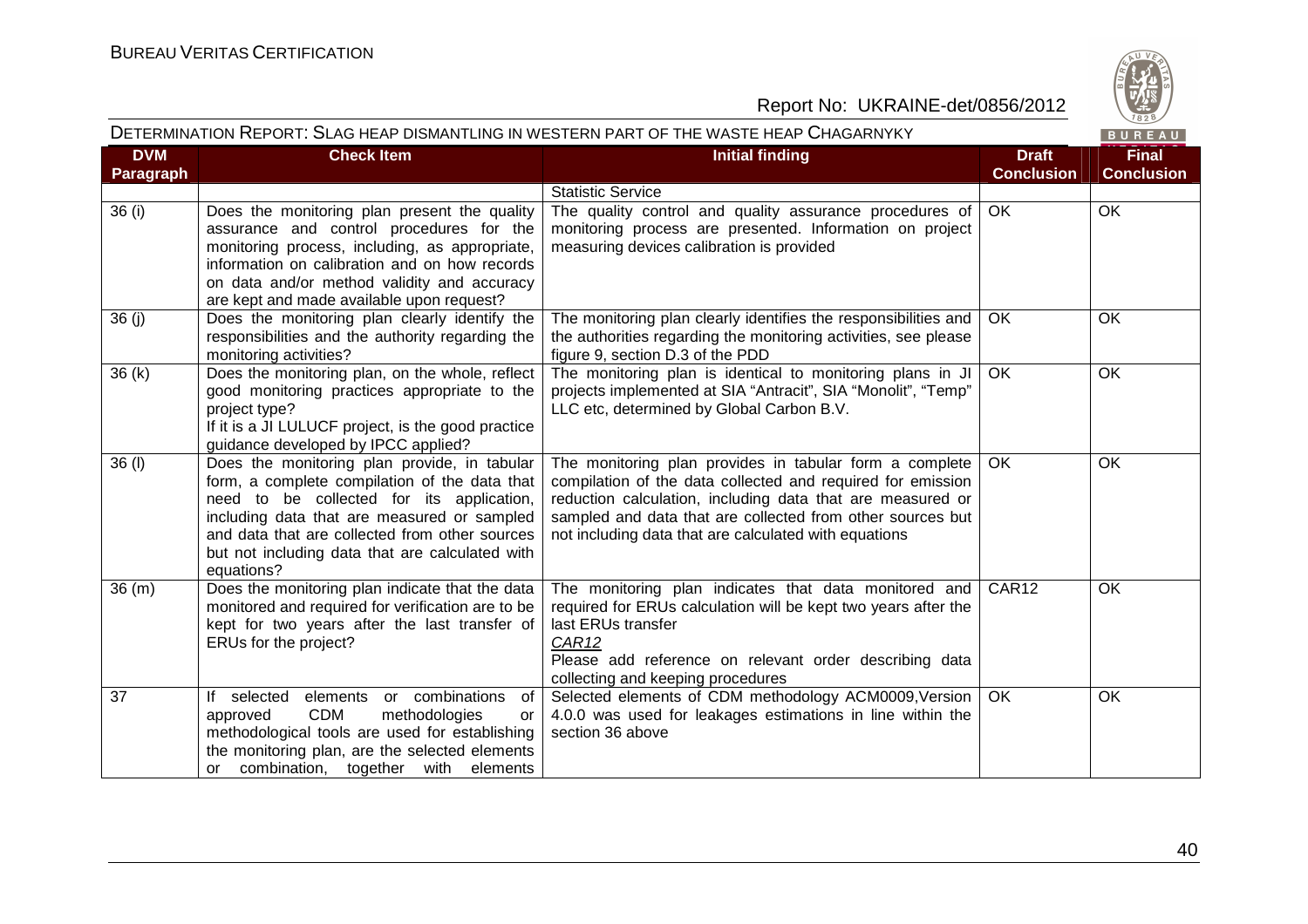

|                         |                                                                                                                                                                                                                                                                                                                                                                                               | DETERMINATION REPORT: SLAG HEAP DISMANTLING IN WESTERN PART OF THE WASTE HEAP CHAGARNYKY                                                                                                                                                                                                                                                                                                                                                                                                                                                                                      |                                   | BUREAU                            |
|-------------------------|-----------------------------------------------------------------------------------------------------------------------------------------------------------------------------------------------------------------------------------------------------------------------------------------------------------------------------------------------------------------------------------------------|-------------------------------------------------------------------------------------------------------------------------------------------------------------------------------------------------------------------------------------------------------------------------------------------------------------------------------------------------------------------------------------------------------------------------------------------------------------------------------------------------------------------------------------------------------------------------------|-----------------------------------|-----------------------------------|
| <b>DVM</b><br>Paragraph | <b>Check Item</b>                                                                                                                                                                                                                                                                                                                                                                             | <b>Initial finding</b>                                                                                                                                                                                                                                                                                                                                                                                                                                                                                                                                                        | <b>Draft</b><br><b>Conclusion</b> | <b>Final</b><br><b>Conclusion</b> |
|                         | supplementary developed by the project<br>participants in line with 36 above?                                                                                                                                                                                                                                                                                                                 |                                                                                                                                                                                                                                                                                                                                                                                                                                                                                                                                                                               |                                   |                                   |
|                         | Approved CDM methodology approach only_Paragraphs 38(a) - 38(d)_Not applicable                                                                                                                                                                                                                                                                                                                |                                                                                                                                                                                                                                                                                                                                                                                                                                                                                                                                                                               |                                   |                                   |
|                         |                                                                                                                                                                                                                                                                                                                                                                                               | Applicable to both JI specific approach and approved CDM methodology approach_Paragraph 39_Not applicable                                                                                                                                                                                                                                                                                                                                                                                                                                                                     |                                   |                                   |
| Leakage                 |                                                                                                                                                                                                                                                                                                                                                                                               |                                                                                                                                                                                                                                                                                                                                                                                                                                                                                                                                                                               |                                   |                                   |
|                         | JI specific approach only                                                                                                                                                                                                                                                                                                                                                                     |                                                                                                                                                                                                                                                                                                                                                                                                                                                                                                                                                                               |                                   |                                   |
| 40(a)                   | Does the PDD appropriately describe an<br>assessment of the potential leakage of the<br>project and appropriately explain which sources<br>of leakage are to be calculated and which can<br>be neglected?                                                                                                                                                                                     | The PDD appropriately describe an assessment of project<br>leakages and explain which sources of leakage are to be<br>calculated or to be neglected                                                                                                                                                                                                                                                                                                                                                                                                                           | OK                                | OK                                |
| 40(b)                   | Does the PDD provide a procedure for an ex                                                                                                                                                                                                                                                                                                                                                    | The procedure of ex ante leakages estimates are provided in                                                                                                                                                                                                                                                                                                                                                                                                                                                                                                                   | OK                                | OK                                |
|                         | ante estimate of leakage?                                                                                                                                                                                                                                                                                                                                                                     | the PDD                                                                                                                                                                                                                                                                                                                                                                                                                                                                                                                                                                       |                                   |                                   |
|                         | Approved CDM methodology approach only_Paragraph 41_Not applicable                                                                                                                                                                                                                                                                                                                            |                                                                                                                                                                                                                                                                                                                                                                                                                                                                                                                                                                               |                                   |                                   |
|                         | Estimation of emission reductions or enhancements of net removals                                                                                                                                                                                                                                                                                                                             |                                                                                                                                                                                                                                                                                                                                                                                                                                                                                                                                                                               |                                   |                                   |
| 42                      | Does the PDD indicate which of the following<br>approaches it chooses?<br>(a) Assessment of emissions or net removals in<br>the baseline scenario and in the project<br>scenario<br>(b) Direct assessment of emission reductions                                                                                                                                                              | The PDD indicates that assessment of emissions in the<br>baseline scenario and in the project scenario was chosen                                                                                                                                                                                                                                                                                                                                                                                                                                                             | <b>OK</b>                         | OK                                |
| 43                      | If the approach (a) in 42 is chosen, does the<br>PDD provide ex ante estimates of:<br>(a) Emissions or net removals for the project<br>scenario (within the project boundary)?<br>(b) Leakage, as applicable?<br>(c) Emissions or net removals for the baseline<br>scenario (within the project boundary)?<br>(d) Emission reductions or enhancements of<br>net removals adjusted by leakage? | The PDD provides ex ante estimates:<br>(a) Emissions for the project scenario within the project<br>boundary which is 131 773 tonnes of CO2<br>equivalent for 03/11/2008-31/12/2012 and 320 520<br>tonnes of CO2 equivalent for 01/01/2013-31/12/2022<br>(b) Leakages which is -1 576 882 tonnes of CO2<br>equivalent for 03/11/2008-31/12/2012 and -3 660<br>220 tonnes of CO2 equivalent for 01/01/2013-<br>31/12/2022<br>(c) Emissions for the baseline scenario which is 5 051<br>159 tonnes of CO2 equivalent for 03/11/2008-<br>31/12/2012 and 11 880 430 tonnes of CO2 | OK                                | OK                                |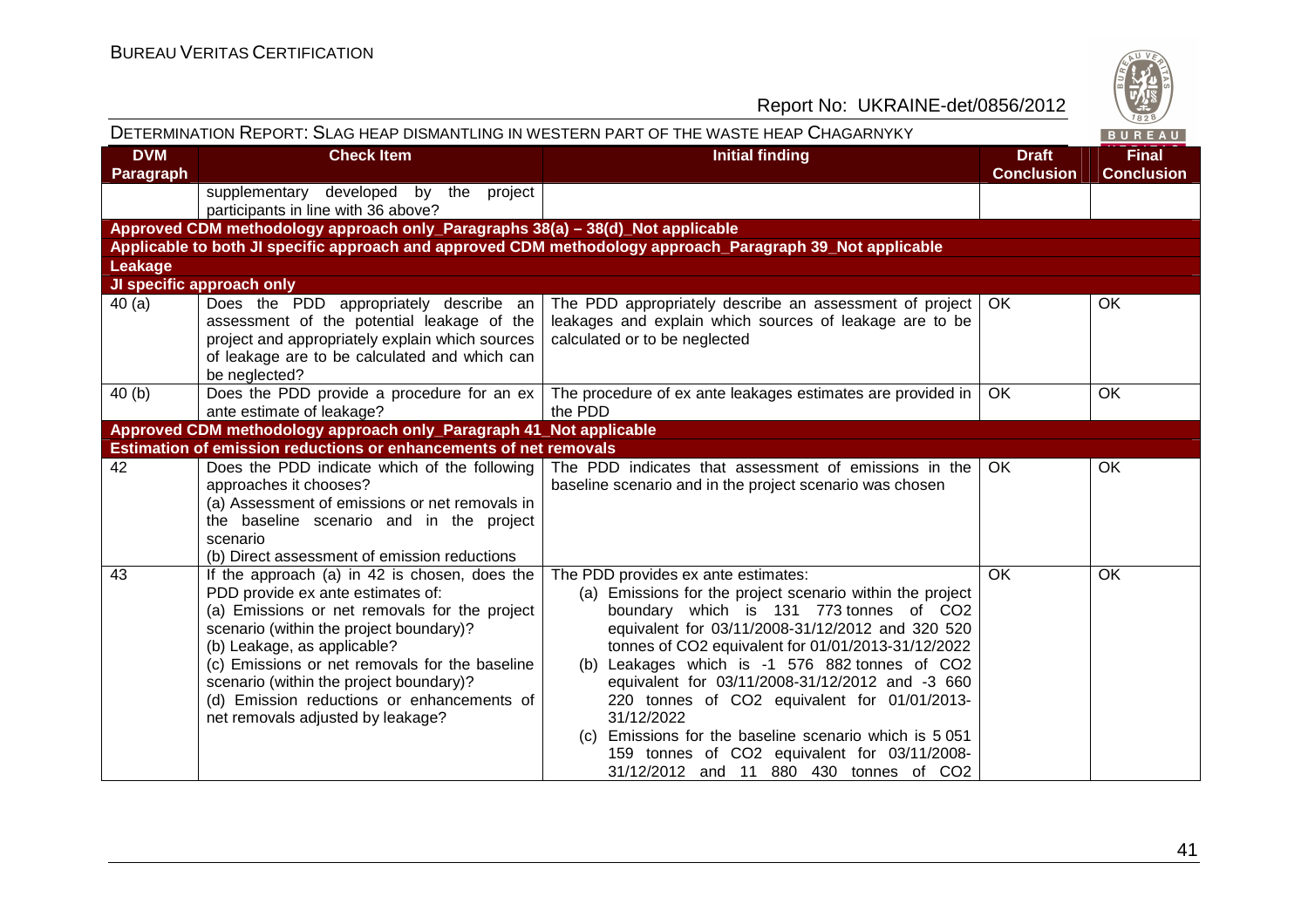

|                         |                                                                                                                                                                                                                                                                                                                                                                                                                                                                                                                                                                                                                                                                                                                                                                                                                          | DETERMINATION REPORT: SLAG HEAP DISMANTLING IN WESTERN PART OF THE WASTE HEAP CHAGARNYKY                                                                                                                                                                                                                                                                                                                                                                                                                                                                                                                                                                                                                                                                                                                                                                                                                                                                                                                       |                                   | BUREAU                            |
|-------------------------|--------------------------------------------------------------------------------------------------------------------------------------------------------------------------------------------------------------------------------------------------------------------------------------------------------------------------------------------------------------------------------------------------------------------------------------------------------------------------------------------------------------------------------------------------------------------------------------------------------------------------------------------------------------------------------------------------------------------------------------------------------------------------------------------------------------------------|----------------------------------------------------------------------------------------------------------------------------------------------------------------------------------------------------------------------------------------------------------------------------------------------------------------------------------------------------------------------------------------------------------------------------------------------------------------------------------------------------------------------------------------------------------------------------------------------------------------------------------------------------------------------------------------------------------------------------------------------------------------------------------------------------------------------------------------------------------------------------------------------------------------------------------------------------------------------------------------------------------------|-----------------------------------|-----------------------------------|
| <b>DVM</b><br>Paragraph | <b>Check Item</b>                                                                                                                                                                                                                                                                                                                                                                                                                                                                                                                                                                                                                                                                                                                                                                                                        | <b>Initial finding</b>                                                                                                                                                                                                                                                                                                                                                                                                                                                                                                                                                                                                                                                                                                                                                                                                                                                                                                                                                                                         | <b>Draft</b><br><b>Conclusion</b> | <b>Final</b><br><b>Conclusion</b> |
|                         |                                                                                                                                                                                                                                                                                                                                                                                                                                                                                                                                                                                                                                                                                                                                                                                                                          | equivalent for 01/01/2013-31/12/2022<br>(d) Emission reductions adjusted by leakages which is 6<br>496 268 tonnes of CO2 equivalent for 03/11/2008-<br>31/12/2012 and 15 220 130 tonnes of CO2<br>equivalent for 01/01/2013-31/12/2022                                                                                                                                                                                                                                                                                                                                                                                                                                                                                                                                                                                                                                                                                                                                                                         |                                   |                                   |
| 44                      | If the approach (b) in 42 is chosen, does the<br>PDD provide ex ante estimates of:<br>(a) Emission reductions or enhancements of<br>net removals (within the project boundary)?<br>(b) Leakage, as applicable?<br>(c) Emission reductions or enhancements of<br>net removals adjusted by leakage?                                                                                                                                                                                                                                                                                                                                                                                                                                                                                                                        | The approach 42(a) was chosen                                                                                                                                                                                                                                                                                                                                                                                                                                                                                                                                                                                                                                                                                                                                                                                                                                                                                                                                                                                  | <b>OK</b>                         | <b>OK</b>                         |
| 45                      | For both approaches in 42<br>(a) Are the estimates in 43 or 44 given:<br>(i) On a periodic basis?<br>(ii) At least from the beginning until the end of<br>the crediting period?<br>(iii) On a source-by-source/sink-by-sink<br>basis?<br>(iv) For each GHG?<br>(v) In tones of CO2 equivalent, using global<br>warming potentials defined by decision<br>2/CP.3 or as subsequently revised in<br>accordance with Article 5 of the Kyoto<br>Protocol?<br>(b) Are the formula used for calculating the<br>estimates in 43 or 44 consistent throughout the<br>PDD?<br>(c) For calculating estimates in 43 or 44, are<br>key factors influencing the baseline emissions<br>or removals and the activity level of the project<br>and the emissions or net removals as well as<br>risks associated with the project taken into | a) The estimates are given on<br>(i) on a yearly basis<br>(ii) from 03/11/2008 till 31/12/2022<br>(iii) On a source-by-source/sink-by-sink basis<br>- for each GHG, which are CH4 and CO2<br>- in tonnes of CO2 equivalent<br>- using global warming potentials defined by decision 2/CP.3<br>(b) The formula used for calculating in 43 is consistent<br>throughout the PDD<br>(c) The key factors influencing the baseline emissions and<br>the activity level of the project and the emissions as well as<br>risks associated with the project were taken into account for<br>calculating estimates in 43<br>(d) The data sources used for calculating the estimates in 43<br>are clearly identified, reliable and transparent.<br>(e) emission factors used for calculations in 43 are in line<br>with National GHG Inventory Report approved by Ukrainian<br><b>DFP</b><br>(f) The estimations in 43 are based on conservative<br>assumptions and the most plausible scenarios in a<br>transparent manner | <b>OK</b>                         | <b>OK</b>                         |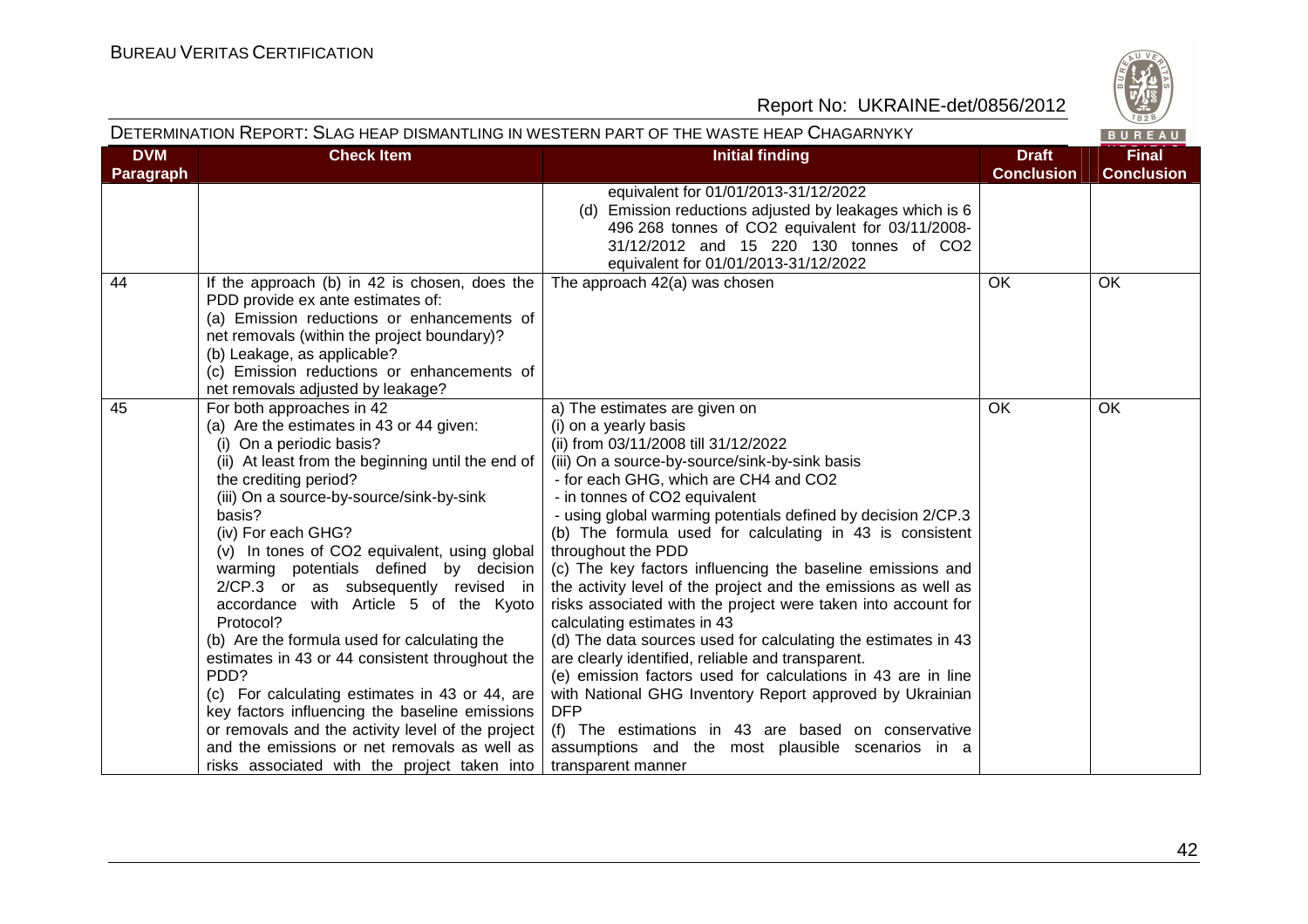

| DETERMINATION REPORT: SLAG HEAP DISMANTLING IN WESTERN PART OF THE WASTE HEAP CHAGARNYKY<br>BUREAU |                                                                                                                                                                                                                                                                                                                                                                                                                                                                                                                                                                                                                                                                                                                                                                                                                                                                                                                                         |                                                                                                                                                                                                                                                                                                                                           |                                   |                                   |  |
|----------------------------------------------------------------------------------------------------|-----------------------------------------------------------------------------------------------------------------------------------------------------------------------------------------------------------------------------------------------------------------------------------------------------------------------------------------------------------------------------------------------------------------------------------------------------------------------------------------------------------------------------------------------------------------------------------------------------------------------------------------------------------------------------------------------------------------------------------------------------------------------------------------------------------------------------------------------------------------------------------------------------------------------------------------|-------------------------------------------------------------------------------------------------------------------------------------------------------------------------------------------------------------------------------------------------------------------------------------------------------------------------------------------|-----------------------------------|-----------------------------------|--|
| <b>DVM</b><br><b>Paragraph</b>                                                                     | <b>Check Item</b>                                                                                                                                                                                                                                                                                                                                                                                                                                                                                                                                                                                                                                                                                                                                                                                                                                                                                                                       | <b>Initial finding</b>                                                                                                                                                                                                                                                                                                                    | <b>Draft</b><br><b>Conclusion</b> | <b>Final</b><br><b>Conclusion</b> |  |
|                                                                                                    | account, as appropriate?<br>(d) Are data sources used for calculating the<br>estimates in 43 or 44 clearly identified, reliable<br>and transparent?<br>(e) Are emission factors (including default<br>emission factors) if used for calculating the<br>estimates in 43 or 44 selected by carefully<br>balancing accuracy and reasonableness, and<br>appropriately justified of the choice?<br>(f) Is the estimation in 43 or 44 based on<br>conservative assumptions and the most<br>plausible scenarios in a transparent manner?<br>(g) Are the estimates in 43 or 44 consistent<br>throughout the PDD?<br>Is the annual average of estimated<br>(h)<br>emission reductions or enhancements of net<br>removals calculated by dividing the total<br>estimated<br>emission<br>reductions<br>or<br>enhancements of net removals over<br>the<br>crediting period by the total months of the<br>crediting period and multiplying by twelve? | (g) the estimates in 43 are consistent throughout the PDD<br>(h) the annual average value of estimated emission<br>reductions is calculated by dividing the total estimated<br>emission reductions or enhancements of net removals over<br>the crediting period by the total months of the crediting<br>period and multiplying by twelve. |                                   |                                   |  |
| 46                                                                                                 | If the calculation of the baseline emissions or<br>net removals is to be performed ex post, does<br>the PDD include an illustrative ex ante<br>emissions or net removals calculation?                                                                                                                                                                                                                                                                                                                                                                                                                                                                                                                                                                                                                                                                                                                                                   | PDD contains ex-post calculations for 2008-2011 years. Ex-<br>ante calculations is provided for 2012-2023 years                                                                                                                                                                                                                           | OK                                | OK                                |  |
| Approved CDM methodology approach only_Paragraphs 47(a) -47(b)_Not applicable                      |                                                                                                                                                                                                                                                                                                                                                                                                                                                                                                                                                                                                                                                                                                                                                                                                                                                                                                                                         |                                                                                                                                                                                                                                                                                                                                           |                                   |                                   |  |
| <b>Environmental impacts</b>                                                                       |                                                                                                                                                                                                                                                                                                                                                                                                                                                                                                                                                                                                                                                                                                                                                                                                                                                                                                                                         |                                                                                                                                                                                                                                                                                                                                           |                                   |                                   |  |
| 48(a)                                                                                              | Does the PDD list and attach documentation on<br>the analysis of the environmental impacts of<br>the project, including transboundary impacts, in<br>accordance with procedures as determined by<br>the host Party?                                                                                                                                                                                                                                                                                                                                                                                                                                                                                                                                                                                                                                                                                                                     | The PDD lists documentation on the project environmental   OK<br>impact analysis in accordance with actual Ukrainian<br>legislation.                                                                                                                                                                                                      |                                   | OK                                |  |
| 48 (b)                                                                                             | If the analysis in 48 (a) indicates that the                                                                                                                                                                                                                                                                                                                                                                                                                                                                                                                                                                                                                                                                                                                                                                                                                                                                                            | The analysis mentioned in 48(a) indicates that impact on air $\vert$ OK                                                                                                                                                                                                                                                                   |                                   | OK                                |  |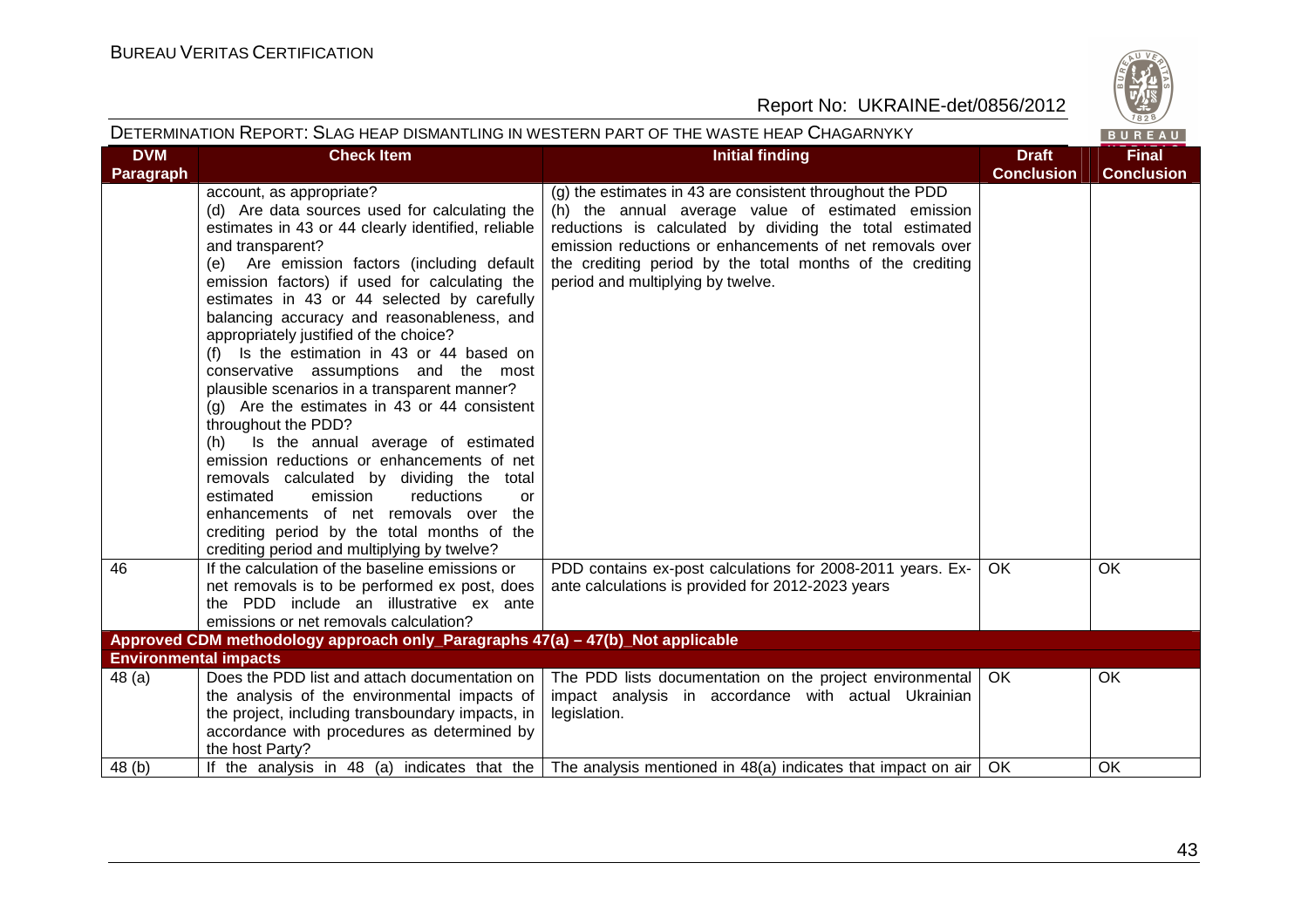

| DETERMINATION REPORT: SLAG HEAP DISMANTLING IN WESTERN PART OF THE WASTE HEAP CHAGARNYKY                            |                                                                                                                                                                                                                                                                                                                                                                 |                                                                                                                                                                                                      |                                   |                                   |  |  |
|---------------------------------------------------------------------------------------------------------------------|-----------------------------------------------------------------------------------------------------------------------------------------------------------------------------------------------------------------------------------------------------------------------------------------------------------------------------------------------------------------|------------------------------------------------------------------------------------------------------------------------------------------------------------------------------------------------------|-----------------------------------|-----------------------------------|--|--|
| <b>DVM</b><br><b>Paragraph</b>                                                                                      | <b>Check Item</b>                                                                                                                                                                                                                                                                                                                                               | Initial finding                                                                                                                                                                                      | <b>Draft</b><br><b>Conclusion</b> | <b>Final</b><br><b>Conclusion</b> |  |  |
|                                                                                                                     | considered<br>environmental<br>impacts<br>are<br>significant by the project participants or the<br>host Party, does the PDD provide conclusion<br>and all references to supporting documentation<br>of an environmental impact assessment<br>undertaken in accordance with the procedures<br>as required by the host Party?                                     | is significant. Assessment of impact on the environment<br>under the laws of Ukraine was held for the proposed project<br>in 2008.                                                                   |                                   |                                   |  |  |
|                                                                                                                     | <b>Stakeholder consultation</b>                                                                                                                                                                                                                                                                                                                                 |                                                                                                                                                                                                      |                                   |                                   |  |  |
| 49                                                                                                                  | If stakeholder consultation was undertaken in<br>accordance with the procedure as required by<br>the host Party, does the PDD provide:<br>A list of stakeholders from whom<br>(a)<br>comments on the projects have been received,<br>if any?<br>(b) The nature of the comments?<br>A description on whether and how the<br>(c)<br>comments have been addressed? | Actual Ukraine legislation doesn't require public information   OK<br>for JI project. Any comments from local stakeholders are<br>obtained. Comments will be collect during determination<br>process |                                   | <b>OK</b>                         |  |  |
| Determination regarding small-scale projects (additional elements for assessment)_Paragraphs 50 - 57_Not applicable |                                                                                                                                                                                                                                                                                                                                                                 |                                                                                                                                                                                                      |                                   |                                   |  |  |
|                                                                                                                     | Determination regarding land use, land-use change and forestry projects Paragraphs 58 – 64(d) Not applicable                                                                                                                                                                                                                                                    |                                                                                                                                                                                                      |                                   |                                   |  |  |
|                                                                                                                     | Determination regarding programmes of activities_Paragraphs 66 - 73_Not applicable                                                                                                                                                                                                                                                                              |                                                                                                                                                                                                      |                                   |                                   |  |  |

# **Table 2 Resolution of Corrective Action and Clarification Requests**

| Draft report clarifications and corrective Ref. to<br>action requests by validation team             | checklist<br>question<br>in table 1 | Summary of project participant response                                                                                                                                 | Determination team conclusion |
|------------------------------------------------------------------------------------------------------|-------------------------------------|-------------------------------------------------------------------------------------------------------------------------------------------------------------------------|-------------------------------|
| CAR01<br>Please add data on subcontractors of "Azovtreyd"  <br>Ltd involved to the project activity. |                                     | "Servis-kom" Ltd. is the contractor of waste heap<br>sorting and dismantling. Contract for work #121<br>from 02/10/08 between "Servis-kom" Ltd. and<br>"Azovtreyd" Ltd. | The issue is closed           |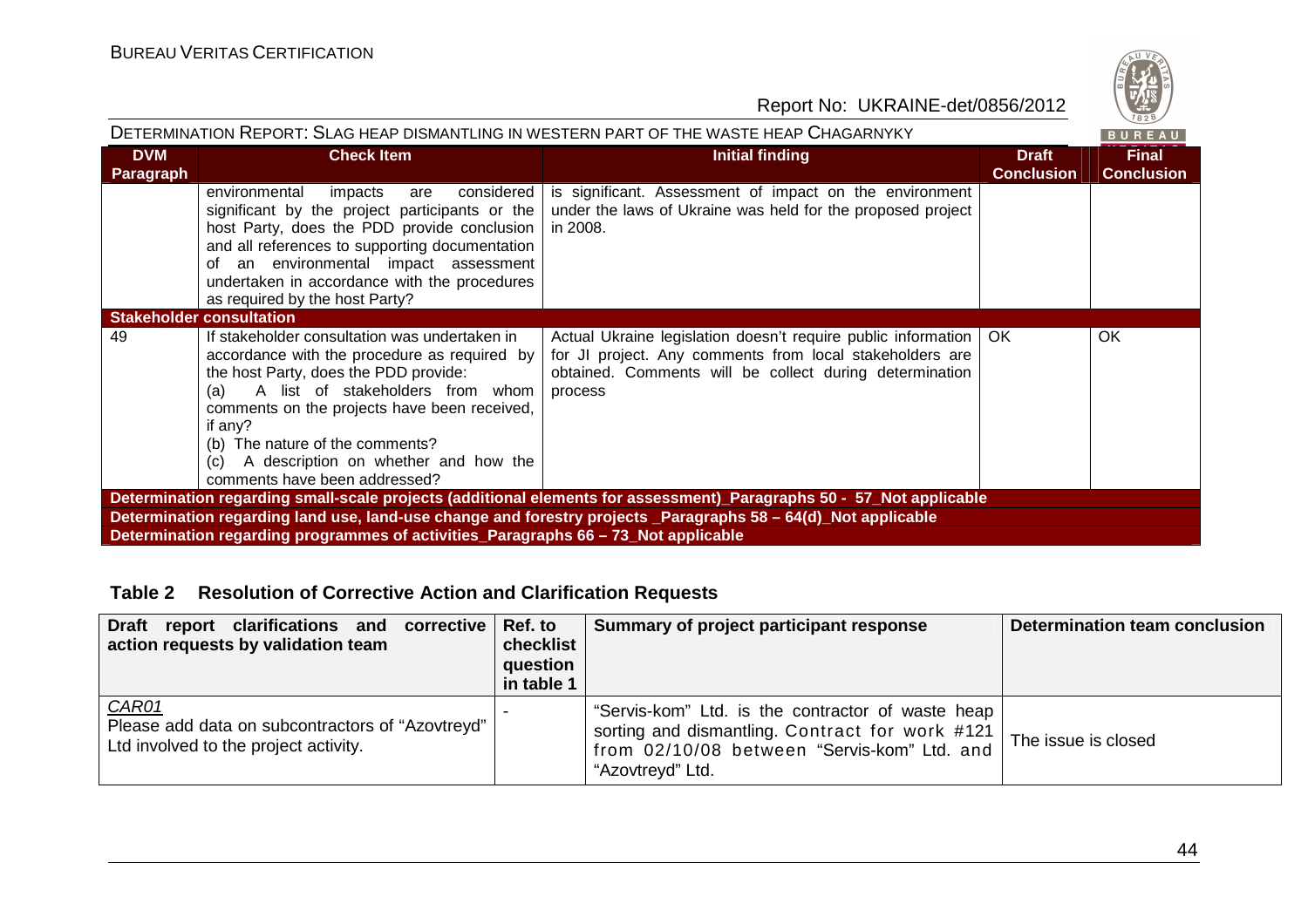

| DETERMINATION REPORT: SLAG HEAP DISMANTLING IN WESTERN PART OF THE WASTE HEAP CHAGARNYKY<br>BUREAU                                                                                                                                                                                                                                                                                                                                                                    |    |                                                                                                                                                                                                                                                                                                                                                                                      |                                       |  |  |
|-----------------------------------------------------------------------------------------------------------------------------------------------------------------------------------------------------------------------------------------------------------------------------------------------------------------------------------------------------------------------------------------------------------------------------------------------------------------------|----|--------------------------------------------------------------------------------------------------------------------------------------------------------------------------------------------------------------------------------------------------------------------------------------------------------------------------------------------------------------------------------------|---------------------------------------|--|--|
| CAR02<br>Please add history of waste heaps dismantled in<br>project frames. According to "Моделювання<br>температурного поля згасаючих териконів,<br>В.В. Попович, А.Д. Кузик, канд. фіз.-мат. наук,<br>доцент, О.О. Карабин, канд. фіз.-мат. наук,<br>доцент, О.Ю. Чмир, канд. фіз.-мат. наук<br>(Львівський державний університет безпеки<br><i>життедіяльності)</i> " time of waste heap burning<br>is about 15-20 years after finishing of waste heap<br>mantling |    | Start of waste heaps dumping - 1928 year, the end -<br>1973. Concerning duration of burning waste heaps,<br>it is still controversial subject. In the literature there<br>are numbers from 5 to 50 years. In terms of the<br>project, an important matter is the time of waste<br>heap ignition. However, in this project waste heaps<br>that are being dismantled were not burning. | <b>VERITAS</b><br>The issue is closed |  |  |
| CAR03<br>Please indicate in the section A source of project<br>geographical data                                                                                                                                                                                                                                                                                                                                                                                      |    | Source of geographical coordinates - the program<br>Google Earth, Version 6.0                                                                                                                                                                                                                                                                                                        | The issue is closed                   |  |  |
| CAR04<br>The proposed project envisages processing 1 200<br>000 m3 of coal containing rock mass from waste<br>heap per year. Assuming that average coal<br>content is about 12%, so about million tCO2eq<br>will be obtained per year. Please explain<br>misamendment between abovementioned<br>evaluations and table 2 of the PDD                                                                                                                                    |    | Section A.2. provides statistical data on the ash<br>content and moisture content of the rock mass of<br>waste heaps. These values have considerable<br>fluctuations. According to statistics, coal content can<br>be much higher than 12%. Accompanying materials<br>provide calculations of coal content in the rock of<br>waste heap.                                             | The issue is closed                   |  |  |
| CL <sub>01</sub><br>Please add data on quantities of sorting units<br>McCloskey R155 involved in the project and work<br>shift-cycle                                                                                                                                                                                                                                                                                                                                  |    | One McCloskey R155 are involved in the project                                                                                                                                                                                                                                                                                                                                       | The issue is closed                   |  |  |
| CAR05<br>Please provide written project approvals from the<br>both Parties Involved                                                                                                                                                                                                                                                                                                                                                                                   | 19 | Project approvals from the both Parties Involved are<br>provided in PDD, Section A.5                                                                                                                                                                                                                                                                                                 | Pending                               |  |  |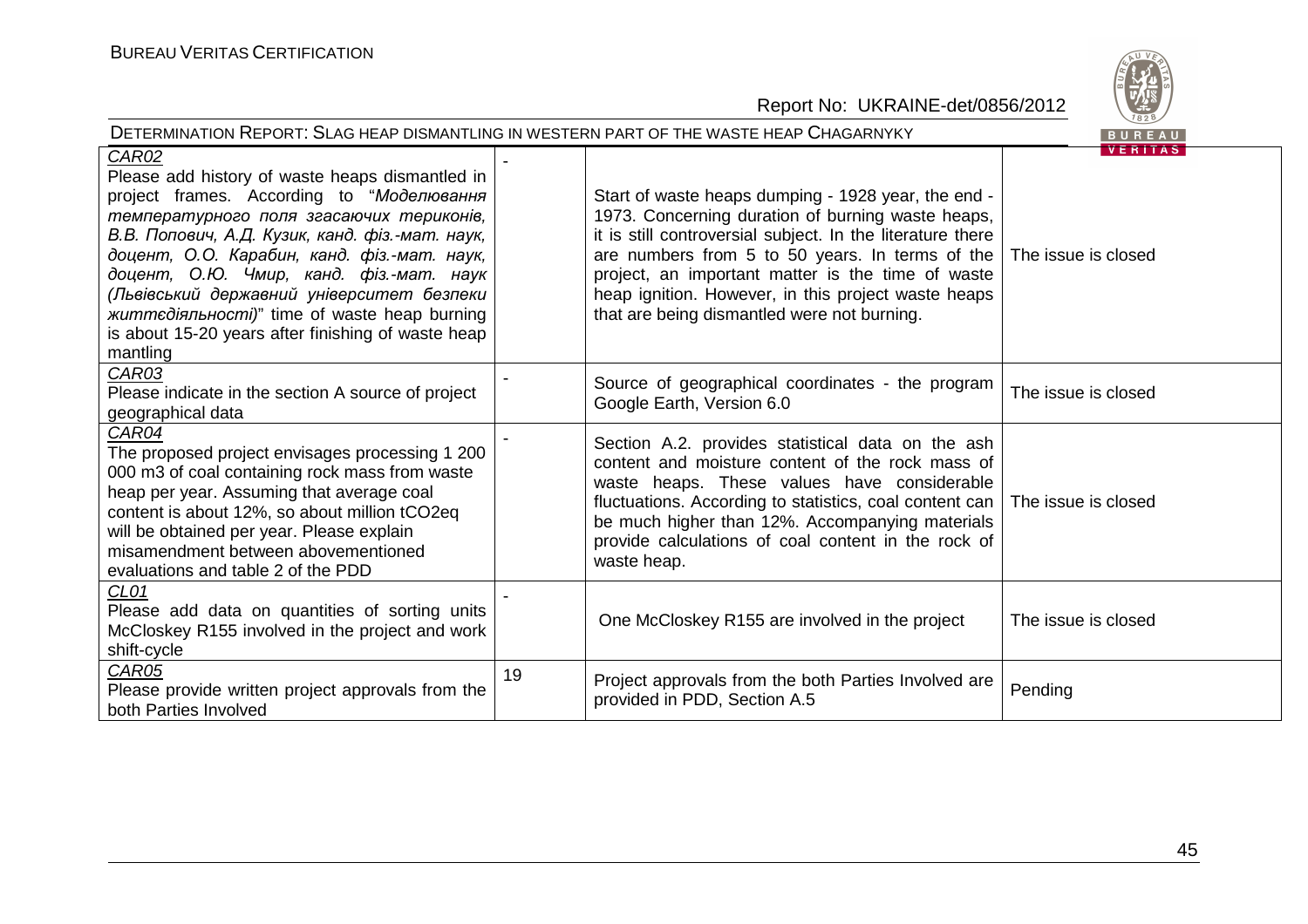| DETERMINATION REPORT: SLAG HEAP DISMANTLING IN WESTERN PART OF THE WASTE HEAP CHAGARNYKY<br>BUREAU                                                        |       |                                                                                                                                                                                                                                                                                                                                                                                                                                                                                                                                                                                                                                                                                                                                                                       |                                       |  |
|-----------------------------------------------------------------------------------------------------------------------------------------------------------|-------|-----------------------------------------------------------------------------------------------------------------------------------------------------------------------------------------------------------------------------------------------------------------------------------------------------------------------------------------------------------------------------------------------------------------------------------------------------------------------------------------------------------------------------------------------------------------------------------------------------------------------------------------------------------------------------------------------------------------------------------------------------------------------|---------------------------------------|--|
| CAR06<br>Please provide more detailed description of<br>barriers for scenario 3. Wastes of coal production<br>uses for concrete production in JI project. | 23    | An additional obstacle to the use of this waste heap<br>as building materials is that it has high carbon<br>content, therefore it leads to lower quality of<br>products. In addition, the technology of building<br>materials requires fine grinding, therefore results in<br>additional energy costs.                                                                                                                                                                                                                                                                                                                                                                                                                                                                | <b>VERITAS</b><br>The issue is closed |  |
| CL <sub>02</sub><br>Please provide adequate explanation on coal<br>NCV lowering at formulae (4)                                                           | 23    | In this project used a more correct approach to<br>calculate Net calorific value of coal. Coal that was<br>extracted from waste heap replaced the steam coal<br>due to the baseline in average mine of Donetsk<br>region. In the National Inventory Report 1990-2010,<br>for the steam coal, which was mined in Ukraine, was<br>given the value 21.50 TJ/kt. In this project, the value<br>of ash content and humidity and High calorific value<br>of steam coal, which was mined in Donetsk region in<br>proper year. Recount of High calorific value into Net<br>calorific value under State Standard 4083-2002<br>gives 10-15% lower values than in the National<br>Inventory Report. For reasons of conservatism in the<br>project is taken a more correct value. | The issue is closed                   |  |
| CAR07<br>Please provide evidences that coal concentrate,<br>obtained in project, will be burnt in Ukraine                                                 | 32(a) | Coal concentrate is the end product of this project<br>and does not meet European standards for coal<br>quality, therefore it is consumed only in the region,<br>where the project activities take place.                                                                                                                                                                                                                                                                                                                                                                                                                                                                                                                                                             | The issue is closed                   |  |
| CAR08<br>Please<br>correct length of project operational<br>lifetime                                                                                      | 34(b) | Error is corrected.                                                                                                                                                                                                                                                                                                                                                                                                                                                                                                                                                                                                                                                                                                                                                   | The issue is closed                   |  |
| CL <sub>03</sub><br>Please mention evidences on crediting period<br>startdate                                                                             | 34(c) | heap dismantling<br>The beginning of waste<br>is<br>determined by the act.                                                                                                                                                                                                                                                                                                                                                                                                                                                                                                                                                                                                                                                                                            | The issue is closed                   |  |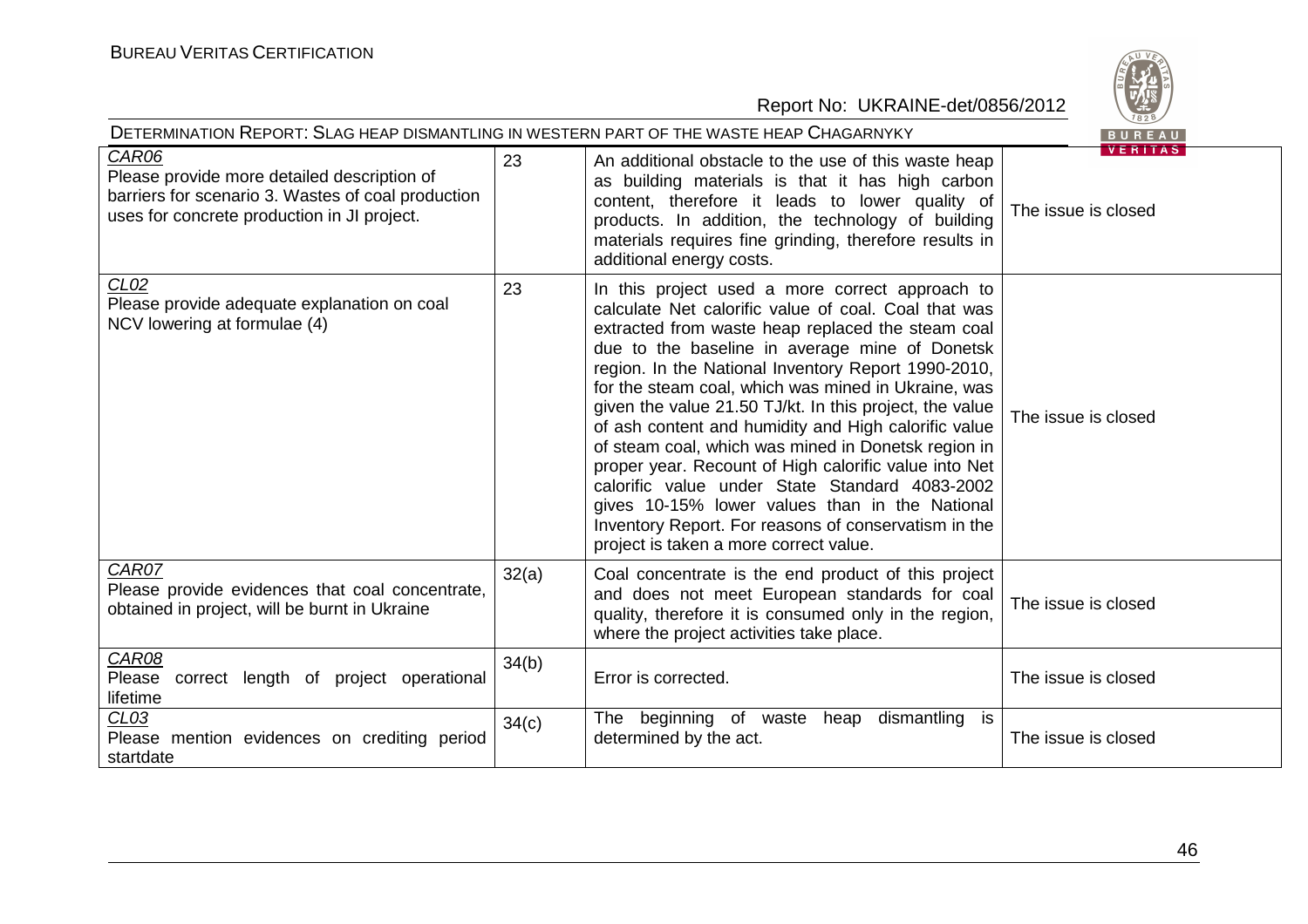| DETERMINATION REPORT: SLAG HEAP DISMANTLING IN WESTERN PART OF THE WASTE HEAP CHAGARNYKY                                                                                                                                                                                                                                                                                                                                                           |             |                                                                                                                                                                                                                                                                                                                                                                                                                                                                                                                                                                 | ご。~<br>BUREAU                         |
|----------------------------------------------------------------------------------------------------------------------------------------------------------------------------------------------------------------------------------------------------------------------------------------------------------------------------------------------------------------------------------------------------------------------------------------------------|-------------|-----------------------------------------------------------------------------------------------------------------------------------------------------------------------------------------------------------------------------------------------------------------------------------------------------------------------------------------------------------------------------------------------------------------------------------------------------------------------------------------------------------------------------------------------------------------|---------------------------------------|
| CAR09<br>Please provide to AIE documents, that describe<br>project key parameters, such as<br>sale invoices<br>on<br>consumed<br>coal<br>containing rock mass<br>delivered<br>sale<br>invoices<br>on<br>coal<br>concentrate<br>invoices on consumed diesel fuel<br>monthly<br>acts<br>on electric<br>energy<br>consumptions<br>Also, Please provide documents describing<br>calculation of specific electricity consumption at<br>enrichment plant | 36(b)       | All necessary documentation has been submitted to<br><b>AIE</b>                                                                                                                                                                                                                                                                                                                                                                                                                                                                                                 | <b>VERITAS</b><br>The issue is closed |
| CAR10<br>Please add in the section D.1 sub-section<br>Measuring devices reference on Annex 3<br>contained data on project measuring equipment                                                                                                                                                                                                                                                                                                      | 36(e)       | (Reference on Annex 3 «Monitiring plan» contains<br>data on project measuring equipment.                                                                                                                                                                                                                                                                                                                                                                                                                                                                        | The issue is closed                   |
| CAR11<br>Please add information how values of coal<br>concentrate will be crosschecked                                                                                                                                                                                                                                                                                                                                                             | 36 $(f)(v)$ | Information how values of coal concentrate will be<br>crosschecked is described in Section D.1.: To<br>determine this parameter the commercial data of<br>company are used. To confirm the amount of coal<br>checks and documents from customers are used.<br>Taken into account and refers to the project activity<br>only product which delivered to the customer.<br>Weighing takes place on site using certified scales.<br>Regular cross-inspections with customers are<br>executed. Information of summarized reports is<br>based on these delivery data. | The issue is closed                   |